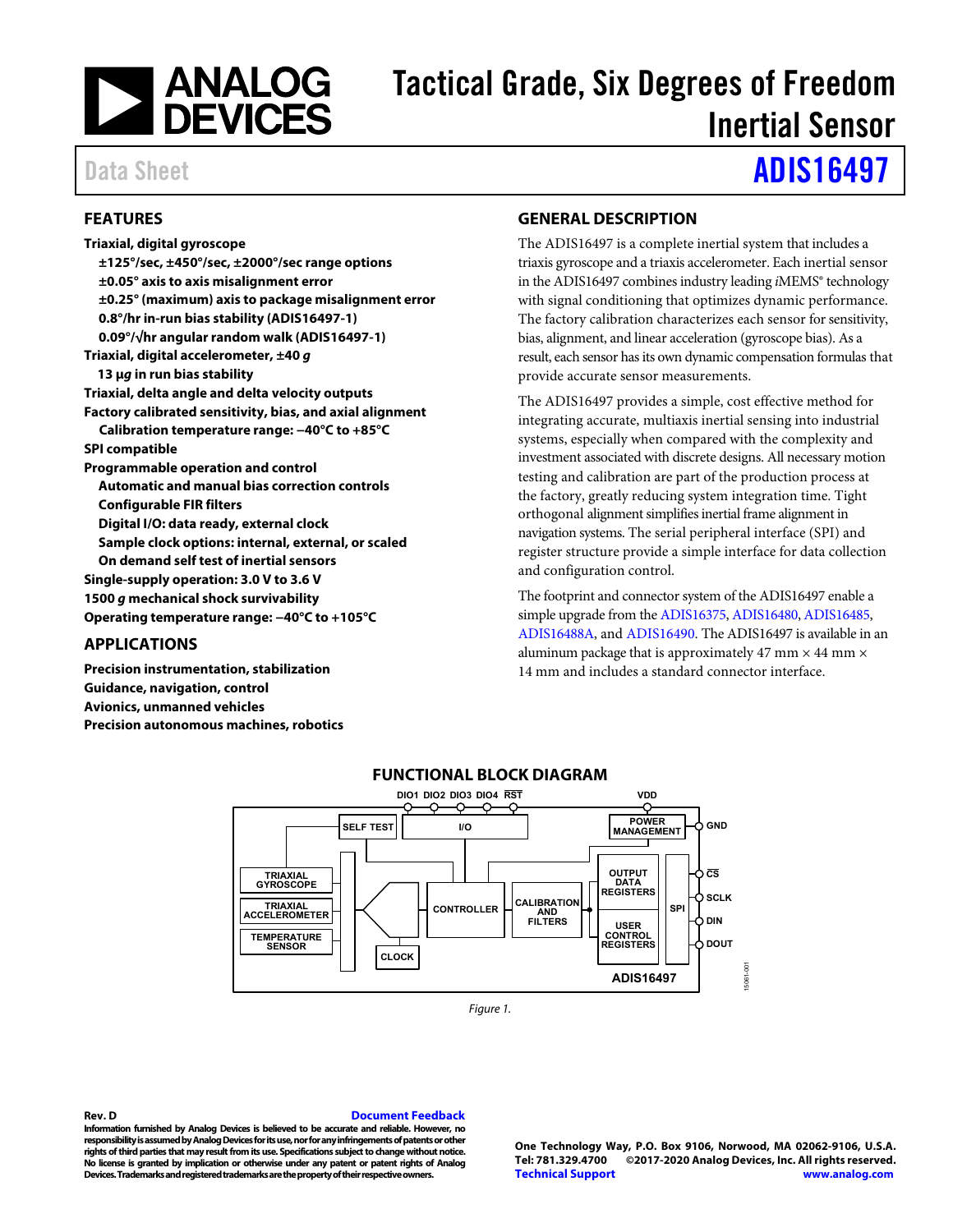## TABLE OF CONTENTS

| Pin Configuration and Function Descriptions  10 |  |
|-------------------------------------------------|--|
|                                                 |  |
|                                                 |  |
|                                                 |  |
|                                                 |  |
|                                                 |  |
|                                                 |  |
|                                                 |  |
|                                                 |  |
|                                                 |  |
|                                                 |  |
|                                                 |  |
|                                                 |  |
| Status/Error Flag Indicators (SYS_E_FLAG) 21    |  |
|                                                 |  |
|                                                 |  |
|                                                 |  |
|                                                 |  |
|                                                 |  |

## [Cyclical Redundancy Check \(CRC-32\) ................................... 25](#page-24-1) [Delta Angles ................................................................................ 26](#page-25-0) [Delta Velocity ............................................................................. 27](#page-26-0) [User Bias/Scale Adjustment ...................................................... 29](#page-28-0) [Scratch Registers, USER\\_SCR\\_x .............................................. 32](#page-31-0) [Flash Memory Endurance Counter, FLSHCNT\\_LOW,](#page-31-1)  [FLSHCNT\\_HIGH ...................................................................... 32](#page-31-1) [Global Commands, GLOB\\_CMD ........................................... 33](#page-32-0) [Auxiliary I/O Line Configuration, FNCTIO\\_CTRL ............. 34](#page-33-0) [General-Purpose I/O Control, GPIO\\_CTRL ......................... 35](#page-34-0) [Miscellaneous Configuration, CONFIG ................................. 35](#page-34-1) [Linear Acceleration on Effect on Gyroscope Bias ................. 35](#page-34-2) [Decimation Filter, DEC\\_RATE ............................................... 35](#page-34-3) [Continuous Bias Estimation \(CBE\), NULL\\_CNFG .............. 36](#page-35-0) [Scaling the Input Clock \(PPS Mode\), SYNC\\_SCALE........... 36](#page-35-1) [FIR Filters .................................................................................... 37](#page-36-0) [Firmware Revision, FIRM\\_REV .............................................. 39](#page-38-0) [Firmware Revision Year, FIRM\\_Y .......................................... 39](#page-38-1) [Boot Revision Number, BOOT\\_REV ...................................... 39](#page-38-2) [Continuous SRAM Testing ....................................................... 39](#page-38-3) [Applications Information ............................................................. 41](#page-40-0) [Mounting Best Practices ........................................................... 41](#page-40-1) [Preventing Misinsertion ............................................................ 41](#page-40-2) [Evaluation Tools ......................................................................... 41](#page-40-3) [Power Supply Considerations .................................................. 41](#page-40-4) [CRC32 Coding Example ........................................................... 42](#page-41-0) [Outline Dimensions ....................................................................... 43](#page-42-0) [Ordering Guide .......................................................................... 43](#page-42-1)

## <span id="page-1-0"></span>**REVISION HISTORY**

| 7/2020-Rev. C to Rev. D                                   |  |
|-----------------------------------------------------------|--|
|                                                           |  |
|                                                           |  |
| Changes to Flash Memory Update Section and On Demand Self |  |
|                                                           |  |
|                                                           |  |
| Changes to Scaling the Input Clock (PPS Mode),            |  |
|                                                           |  |
|                                                           |  |

#### **1/2020—Rev. B to Rev. C**

Changes to Accelerometers, Sensitivity Parameter, Table 1 ....... 1

| 6/2019-Rev. A to Rev. B                        |  |
|------------------------------------------------|--|
|                                                |  |
| Changes to Specifications Section and Table 14 |  |
|                                                |  |
|                                                |  |
|                                                |  |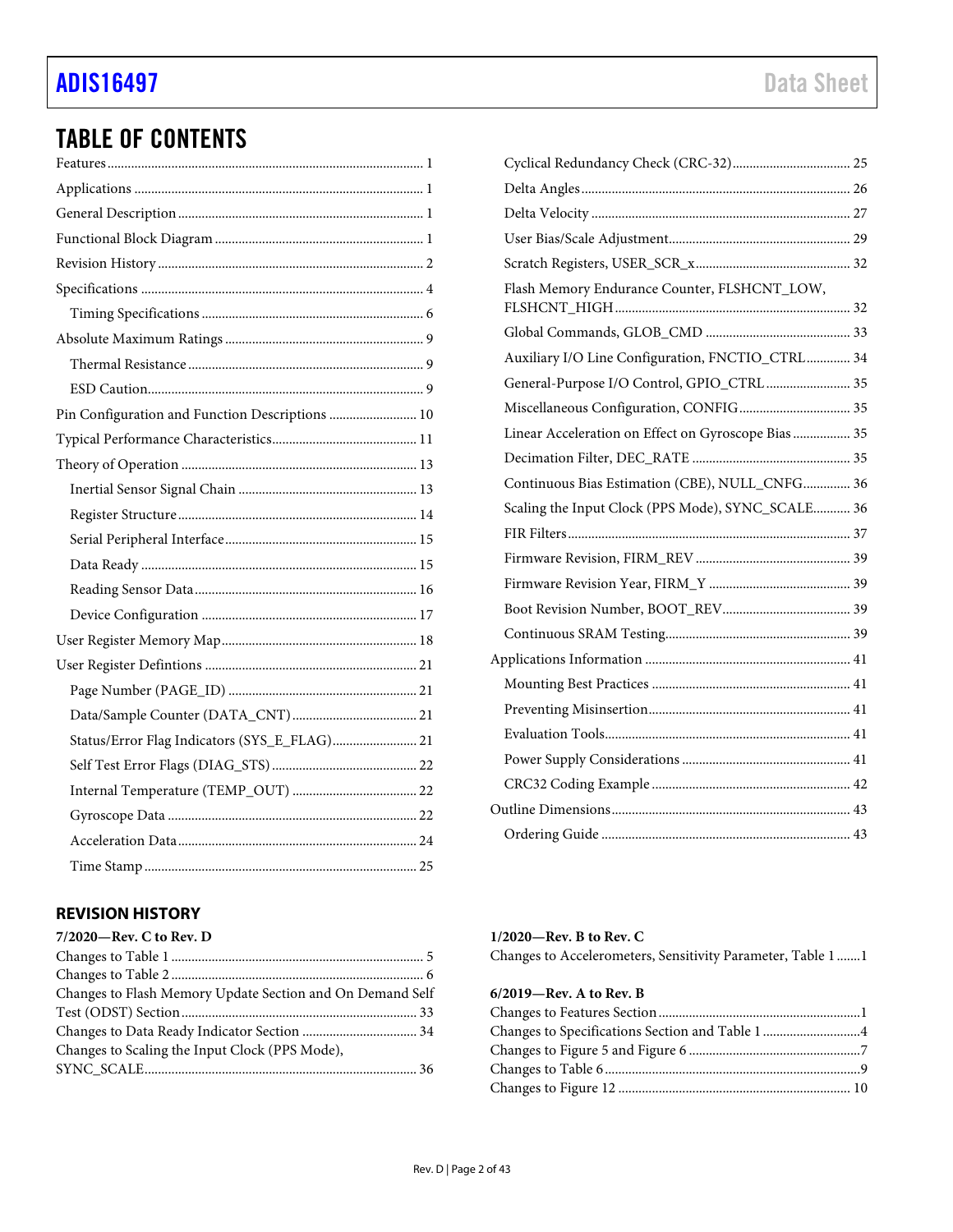## Data Sheet **[ADIS16497](https://www.analog.com/ADIS16497?doc=ADIS16497.pdf)**

| Added Figure 13 and Figure 14; Renumbered Sequentially 10<br>Added Figure 15, Figure 16, Figure 17, Figure 18, Figure 19, |  |
|---------------------------------------------------------------------------------------------------------------------------|--|
|                                                                                                                           |  |
|                                                                                                                           |  |
| Change to Serial Peripheral Interface Section14                                                                           |  |
| Changes to Burst Read Function Section and Table 1015                                                                     |  |
|                                                                                                                           |  |
|                                                                                                                           |  |
|                                                                                                                           |  |
| Change to Delta Angle Measurement Range Section and Model                                                                 |  |
|                                                                                                                           |  |
|                                                                                                                           |  |
|                                                                                                                           |  |

| Changes to Continuous Bias Estimation (CBE), NULL_CNFG    |
|-----------------------------------------------------------|
| Section and Description Column, Table 15635               |
| Added CRC32 Coding Example, Table 195, and Table 196;     |
|                                                           |
|                                                           |
| $11/2017$ —Rev. 0 to Rev. A                               |
|                                                           |
|                                                           |
| Changed t2 Parameter, Table 2; GLOB_CMD, Bit 3 Parameter, |
| GLOB CMD, Bit 6 Parameter, and GLOB CMD, Bit 7 Parameter, |

**10/2017—Revision 0: Initial Version**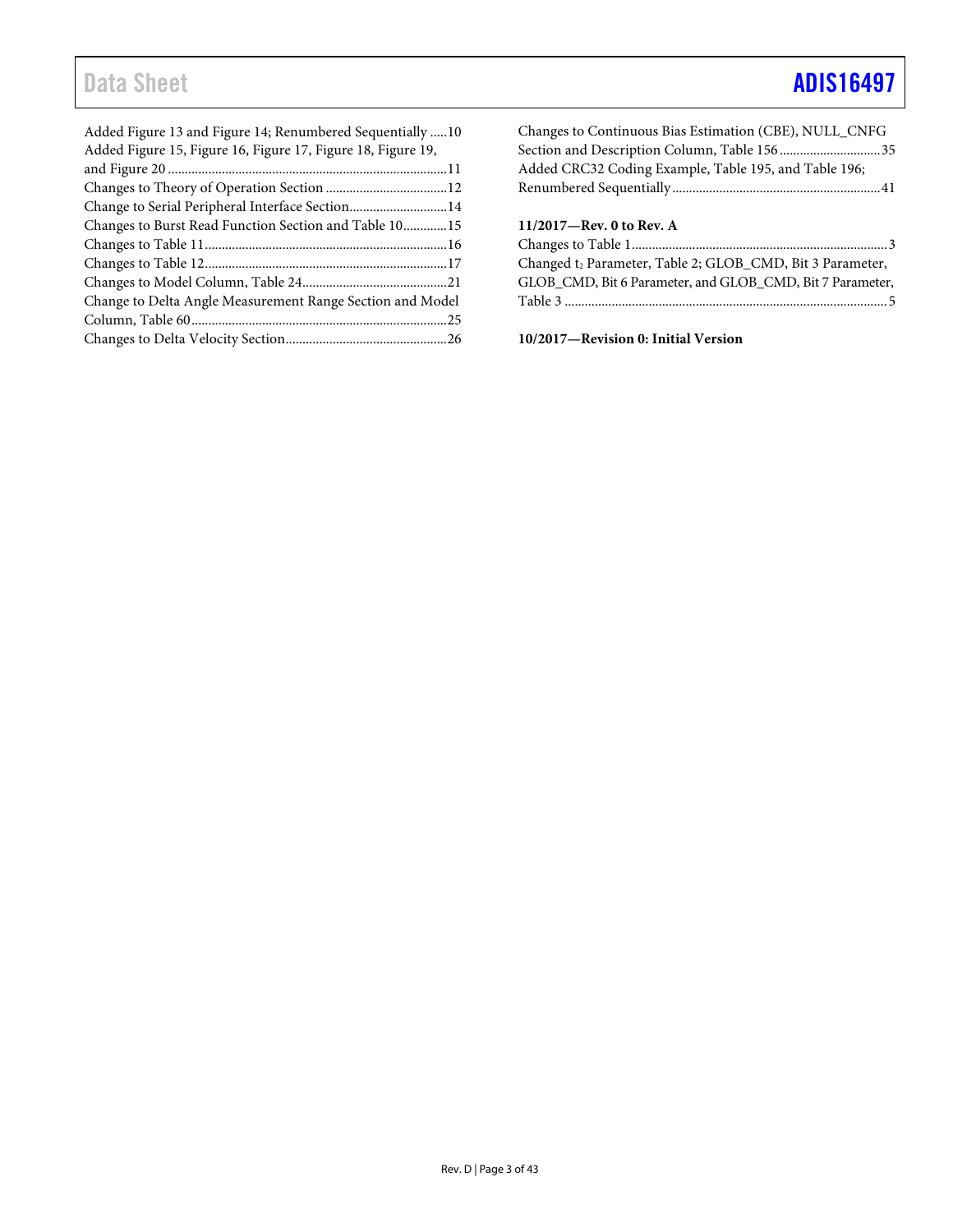## <span id="page-3-0"></span>**SPECIFICATIONS**

T<sub>C</sub> = 25°C, VDD = 3.3 V, angular rate = 0°/sec, ADIS16497-1 model, ±1 g, unless otherwise noted.

## <span id="page-3-1"></span>**Table 1.**

| <b>Parameter</b>                     | <b>Test Conditions/Comments</b>                                           | Min   | <b>Typ</b> | <b>Max</b> | Unit                          |
|--------------------------------------|---------------------------------------------------------------------------|-------|------------|------------|-------------------------------|
| <b>GYROSCOPES</b>                    |                                                                           |       |            |            |                               |
| <b>Dynamic Range</b>                 | ADIS16497-1                                                               | ±125  |            |            | $\degree$ /sec                |
|                                      | ADIS16497-2                                                               | ±450  |            | ±480       | $\degree$ /sec                |
|                                      | ADIS16497-3                                                               | ±2000 |            |            | $\degree$ /sec                |
| Sensitivity                          | ADIS16497-1, 32-bit                                                       |       | 10485760   |            | $LSB$ / $\degree$ /sec        |
|                                      | ADIS16497-2, 32-bit                                                       |       | 2621440    |            | LSB/°/sec                     |
|                                      | ADIS16497-3, 32-bit                                                       |       | 655360     |            | LSB/°/sec                     |
| <b>Error Over Temperature</b>        | ADIS16497-1, $-40^{\circ}$ C ≤ T <sub>c</sub> ≤ +85°C, 1 σ                |       | 0.1        |            | $\%$                          |
|                                      | ADIS16497-2, -40°C ≤ T <sub>c</sub> ≤ +85°C, 1 σ                          |       | 0.2        |            | $\%$                          |
|                                      | ADIS16497-3, $-40^{\circ}$ C ≤ T <sub>c</sub> ≤ +85°C, 1 σ                |       | 0.2        |            | $\%$                          |
| Misalignment                         | Axis to axis, $-40^{\circ}C \leq T_C \leq +85^{\circ}C$ , 1 $\sigma$      |       | ±0.05      |            | Degrees                       |
|                                      | Axis to package, $-40^{\circ}C \le T_C \le +85^{\circ}C$                  |       |            | $\pm 0.25$ | Degrees                       |
| Nonlinearity <sup>1</sup>            | 1 σ, ADIS16497-1, FS = 125°/sec                                           |       | 0.2        |            | %FS                           |
|                                      | 1 $\sigma$ , ADIS16497-2, FS = 450°/sec                                   |       | 0.2        |            | %FS                           |
|                                      | 1 $\sigma$ , ADIS16497-3, FS = 2000°/sec                                  |       | 0.25       |            | % FS                          |
| <b>Bias</b>                          |                                                                           |       |            |            |                               |
| Repeatability <sup>2</sup>           | $-40^{\circ}$ C $\leq$ T <sub>C</sub> $\leq$ +85 $^{\circ}$ C, 1 $\sigma$ |       | 0.07       |            | $\degree$ /sec                |
| In Run Bias Stability                | 1 σ, ADIS16497-1                                                          |       | 0.8        |            | $^{\circ}/\text{hr}$          |
|                                      | 1 σ, ADIS16497-2                                                          |       | 1.6        |            | $^{\circ}/\text{hr}$          |
|                                      | 1 σ, ADIS16497-3                                                          |       | 3.3        |            | $^{\circ}/\text{hr}$          |
| Angular Random Walk                  | 1 σ, ADIS16497-1                                                          |       | 0.09       |            | $\frac{\circ}{\sqrt{hr}}$     |
|                                      | 1 σ, ADIS16497-2                                                          |       | 0.1        |            | $\degree$ / $\sqrt{hr}$       |
|                                      | 1 σ, ADIS16497-3                                                          |       | 0.18       |            | $\frac{\circ}{\sqrt{hr}}$     |
| Error over Temperature               | $-40^{\circ}$ C $\leq$ T <sub>C</sub> $\leq$ +85 $^{\circ}$ C, 1 $\sigma$ |       | 0.1        |            | $\degree$ /sec                |
| <b>Linear Acceleration Effect</b>    | Any axis, 1 $\sigma$ (CONFIG register, Bit 7 = 1)                         |       | 0.006      |            | $\degree$ /sec/g              |
|                                      | Any axis, 1 $\sigma$ (CONFIG register, Bit 7 = 0)                         |       | 0.015      |            | $\degree$ /sec/g              |
| <b>Vibration Rectification Error</b> | 1 σ, ADIS16497-1                                                          |       | 0.0003     |            | $\degree$ /sec/q <sup>2</sup> |
|                                      | 1 σ, ADIS16497-2                                                          |       | 0.0004     |            | $\degree$ /sec/q <sup>2</sup> |
|                                      | 1 σ, ADIS16497-3                                                          |       | 0.0009     |            | $\degree$ /sec/q <sup>2</sup> |
| <b>Noise</b>                         |                                                                           |       |            |            |                               |
| <b>Output Noise</b>                  | No filtering, ADIS16497-1                                                 |       | 0.051      |            | °/sec rms                     |
|                                      | No filtering, ADIS16497-2                                                 |       | 0.058      |            | °/sec rms                     |
|                                      | No filtering, ADIS16497-3                                                 |       | 0.112      |            | °/sec rms                     |
| Rate Noise Density <sup>3</sup>      | 1 σ, ADIS16497-1                                                          |       | 0.002      |            | °/sec/√Hz rms                 |
|                                      | 1 σ, ADIS16497-2                                                          |       | 0.0022     |            | °/sec/√Hz rms                 |
|                                      | 1 σ, ADIS16497-3                                                          |       | 0.0042     |            | °/sec/√Hz rms                 |
| -3 dB Bandwidth                      | ADIS16497-1                                                               |       | 480        |            | Hz                            |
|                                      | ADIS16497-2, ADIS16497-3                                                  |       | 550        |            | Hz                            |
| Sensor Resonant Frequency            |                                                                           |       | 65         |            | kHz                           |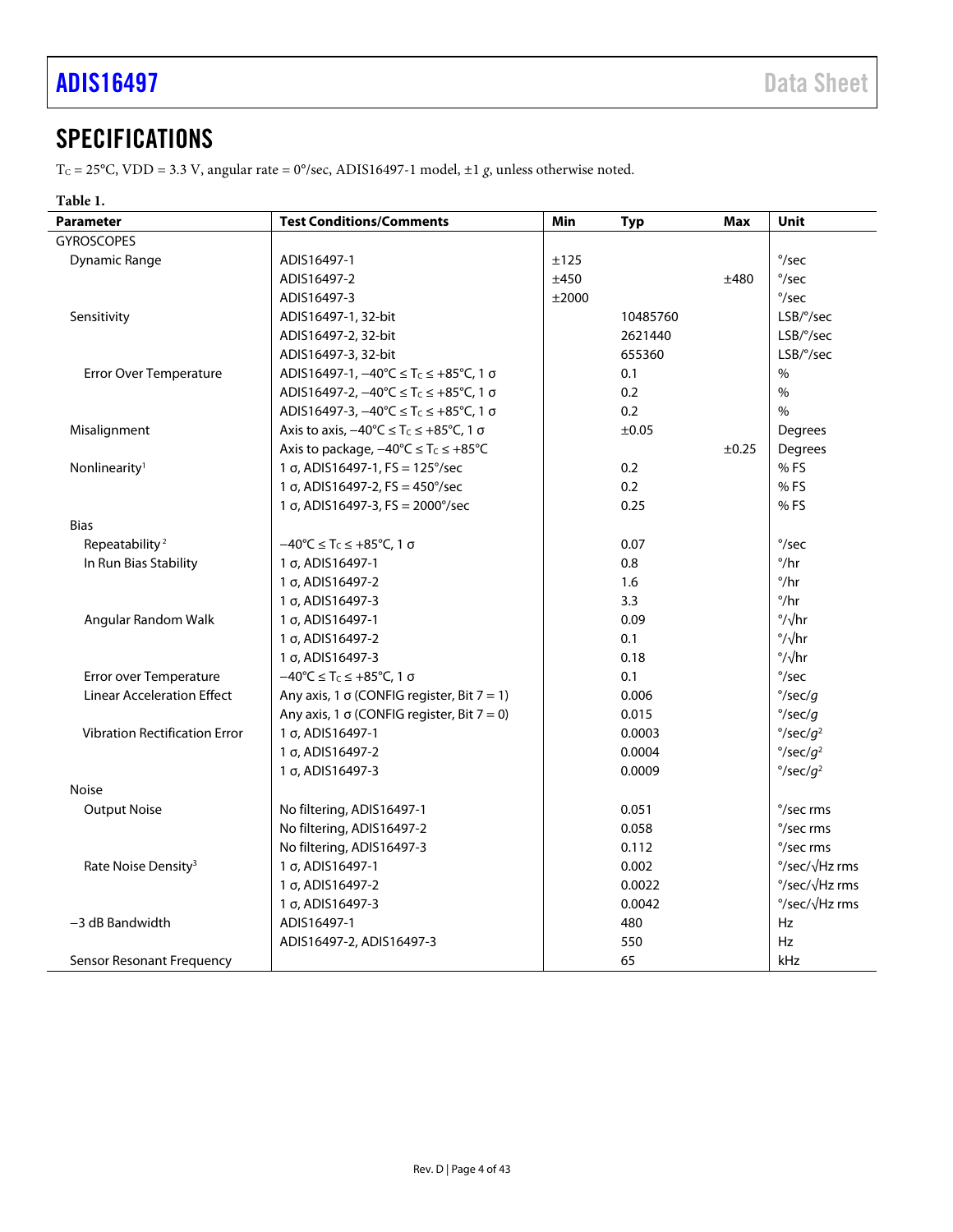# Data Sheet **[ADIS16497](https://www.analog.com/ADIS16497?doc=ADIS16497.pdf)**

| <b>Parameter</b>                  | <b>Test Conditions/Comments</b>                                           | Min          | <b>Typ</b> | Max   | <b>Unit</b>           |
|-----------------------------------|---------------------------------------------------------------------------|--------------|------------|-------|-----------------------|
| ACCELEROMETERS <sup>4</sup>       | Each axis                                                                 |              |            |       |                       |
| <b>Dynamic Range</b>              |                                                                           | ±40          |            |       | g                     |
| Sensitivity                       | 32-bit data format                                                        |              | 52,428,800 |       | LSB/g                 |
| <b>Error Over Temperature</b>     | $-40^{\circ}$ C $\leq$ T <sub>C</sub> $\leq$ +85 $^{\circ}$ C, 1 $\sigma$ |              | ±0.01      |       | $\%$                  |
| Misalignment                      | Axis to axis, $-40^{\circ}C \le T_C \le +85^{\circ}C$ , 1 $\sigma$        |              | ±0.05      |       | Degrees               |
|                                   | Axis to package, $-40^{\circ}C \leq T_C \leq +85^{\circ}C$                |              |            | ±0.25 | Degrees               |
| Nonlinearity                      | Best fit straight line, ±10 g                                             |              | 0.02       |       | % FS                  |
|                                   | Best fit straight line, ±20 g                                             |              | 0.4        |       | % FS                  |
|                                   | Best fit straight line, ±40 g                                             |              | 1.5        |       | % FS                  |
| <b>Bias</b>                       |                                                                           |              |            |       |                       |
| In Run Bias Stability             | $1\sigma$                                                                 |              | 13         |       | $\mu$ g               |
| <b>Velocity Random Walk</b>       | $1\sigma$                                                                 |              | 0.04       |       | m/sec/√hr             |
| Error over Temperature            | $-40^{\circ}$ C $\leq$ T <sub>C</sub> $\leq$ +85 $^{\circ}$ C, 1 $\sigma$ |              | ±0.5       |       | mg                    |
| Repeatability                     | $-40^{\circ}$ C $\leq$ T <sub>c</sub> $\leq$ +85 $^{\circ}$ C, 1 $\sigma$ |              | 6          |       | mg                    |
| Noise                             |                                                                           |              |            |       |                       |
| <b>Output Noise</b>               | No filtering                                                              |              | 2.6        |       | mg rms                |
| <b>Noise Density</b>              | 10 Hz to 40 Hz, no filtering                                              |              | 88         |       | $\mu g/\sqrt{Hz}$ rms |
| -3 dB Bandwidth                   |                                                                           |              | 750        |       | Hz                    |
| Sensor Resonant Frequency         |                                                                           |              | 5.5        |       | kHz                   |
| <b>TEMPERATURE SENSOR</b>         |                                                                           |              |            |       |                       |
| <b>Scale Factor</b>               | Output = $0x0000$ at 25°C ( $\pm$ 5°C)                                    |              | 0.0125     |       | °C/LSB                |
| LOGIC INPUTS <sup>5</sup>         |                                                                           |              |            |       |                       |
| Input Voltage                     |                                                                           |              |            |       |                       |
| High, V <sub>IH</sub>             |                                                                           | 2.0          |            |       | V                     |
| Low, V <sub>IL</sub>              |                                                                           |              |            | 0.8   | $\vee$                |
| RST Pulse Width                   |                                                                           | $\mathbf{1}$ |            |       | $\mu$ s               |
| Input Current                     |                                                                           |              |            |       |                       |
| Logic 1, I <sub>H</sub>           | $V_{IH} = 3.3 V$                                                          |              |            | 10    | μA                    |
| Logic 0, lL                       | $V_{IL} = 0 V$                                                            |              |            |       |                       |
| All Pins Except RST, CS           |                                                                           |              |            | 10    | μA                    |
| RST, CS Pins <sup>6</sup>         |                                                                           |              | 0.33       |       | mA                    |
| Input Capacitance, CIN            |                                                                           |              | 10         |       | pF                    |
| DIGITAL OUTPUTS <sup>5</sup>      |                                                                           |              |            |       |                       |
| Output Voltage                    |                                                                           |              |            |       |                       |
| High, V <sub>OH</sub>             | $I_{\text{SOWRCE}} = 0.5 \text{ mA}$                                      | 2.4          |            |       | V                     |
| Low, VOL                          | $I_{SINK} = 2.0 \text{ mA}$                                               |              |            | 0.4   | V                     |
| <b>FLASH MEMORY</b>               | Endurance <sup>7</sup>                                                    | 100,000      |            |       | Cycles                |
| Data Retention <sup>8</sup>       | $T_J = 85^{\circ}C$                                                       | 20           |            |       | Years                 |
| FUNCTIONAL TIMES <sup>9</sup>     | Time until data is available, $-40^{\circ}C \leq T_C \leq$                |              |            |       |                       |
|                                   | $+85^{\circ}$ C, 1 σ                                                      |              |            |       |                       |
| Power-On Start-Up Time            |                                                                           |              | 265        |       | ms                    |
| Reset Recovery Time <sup>10</sup> | $GLOB_CMD$ , Bit $7 = 1$ (see Table 142)                                  |              | 225        |       | ms                    |
|                                   | RST pulled low, then restored to high                                     |              | 265        |       | ms                    |
| Flash Memory                      |                                                                           |              |            |       |                       |
| <b>Update Time</b>                | $GLOB_CMD$ , Bit $3 = 1$ (see Table 142)                                  |              | 1300       |       | ms                    |
| <b>Clear User Calibration</b>     | $GLOB_CMD$ , Bit $6 = 1$ (see Table 142)                                  |              | 350        |       | $\mu$ s               |
| Self Test Time                    | $GLOB_CMD$ , Bit $1 = 1$ (see Table 142)                                  |              | 30         |       | ms                    |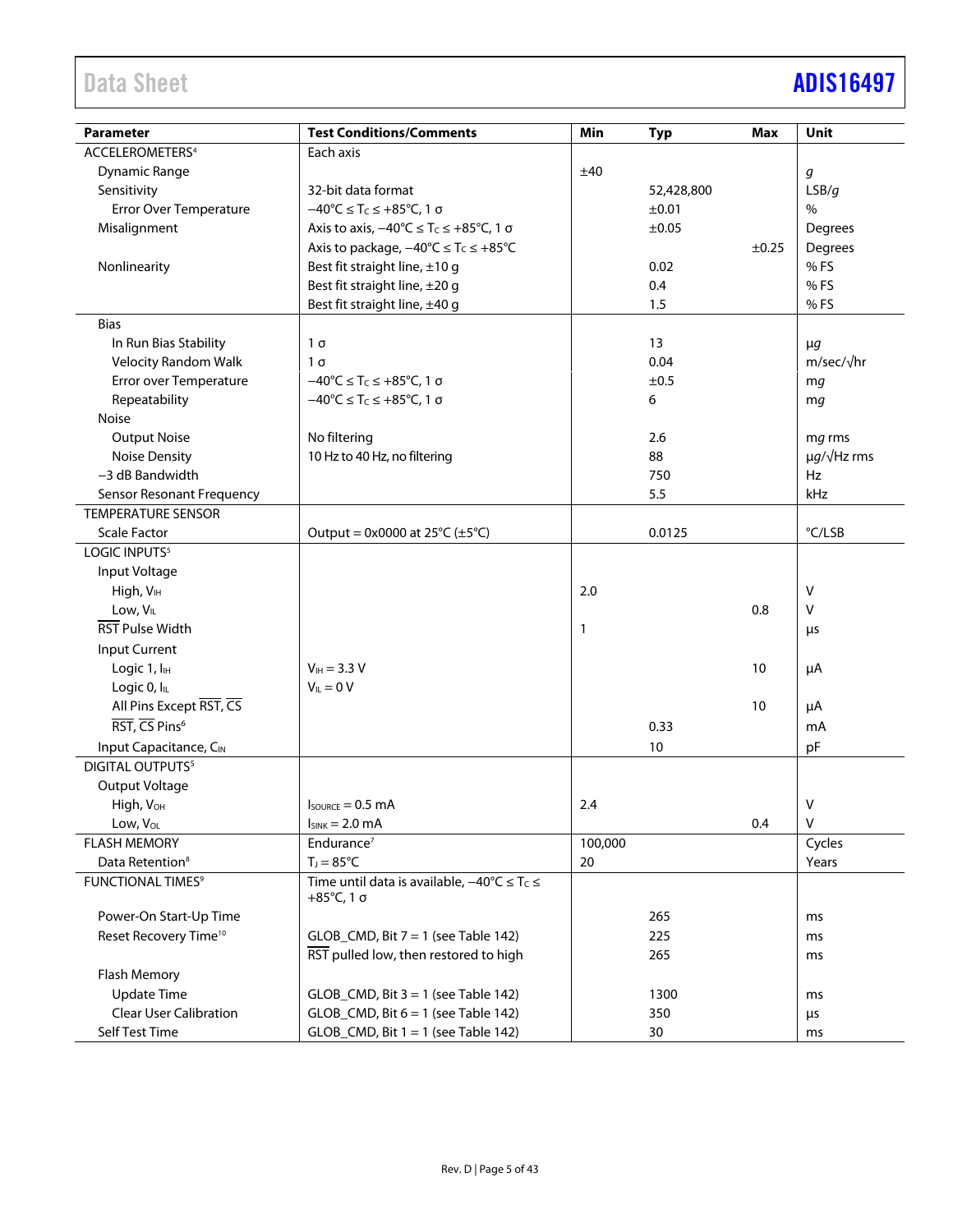## <span id="page-5-1"></span>[ADIS16497](https://www.analog.com/ADIS16497?doc=ADIS16497.pdf) Data Sheet

| <b>Parameter</b>                   | <b>Test Conditions/Comments</b>             | Min | Typ  | Max | Unit   |
|------------------------------------|---------------------------------------------|-----|------|-----|--------|
| <b>CONVERSION RATE</b>             |                                             |     | 4.25 |     | kSPS   |
| Initial Clock Accuracy             |                                             |     | 0.02 |     | $\%$   |
| <b>Temperature Coefficient</b>     |                                             |     | 40   |     | ppm/°C |
| Sync Input Clock                   |                                             | 3.0 |      | 4.5 | kHz    |
| Pulse Per Second (PPS) Mode        |                                             |     |      | 128 | Hz     |
| POWER SUPPLY, VDD                  | Operating voltage range                     | 3.0 |      | 3.6 | V      |
| Power Supply Current <sup>11</sup> | Normal mode, $VDD = 3.3 V$ , $\mu + \sigma$ |     | 89   |     | mA     |

<sup>1</sup> FS = full scale, FS = 125°/sec (ADIS16497-1), FS = 450°/sec (ADIS16497-2), FS = 2000°/sec (ADIS16497-3).<br><sup>2</sup> Bias repostability provides an estimate for long-term drift in the bias, as obsenyed during 500 bours of bi

<sup>2</sup> Bias repeatability provides an estimate for long-term drift in the bias, as observed during 500 hours of high temperature operating life (HTOL) at +105C.

<sup>3</sup> Magnitude between 10 and 40 Hz, sample rate is 4250 SPS (nominal), no digital filtering.

<sup>4</sup> All specifications associated with the accelerometers relate to the full-scale range of  $\pm 40$  g.

<sup>5</sup> The digital I/O signals use a 3.3 V system.

 $6$  RST and CS pins are connected to the VDD pin through 10 kΩ pull-up resistors.

Endurance is qualified as per JEDEC Standard 22, Method A117, measured at −40°C, +25°C, +85°C, and +125°C. 8

 $8$  The data retention specification assumes a junction temperature (T<sub>J</sub>) of 85°C per JEDEC Standard 22, Method A117. Data retention lifetime decreases with T<sub>J</sub>.

<sup>9</sup> These times do not include thermal settling and internal filter response times, which can affect overall accuracy.<br><sup>10</sup> The RST line must be in a low state for at least 10 µs to ensure a proper reset initiation and re

<sup>11</sup> Supply current transients can reach 250 mA during initial startup or reset recovery.

#### <span id="page-5-0"></span>**TIMING SPECIFICATIONS**

 $T_C = 25^{\circ}C$ , VDD = 3.3 V, unless otherwise noted.

**Table 2.** 

|                                   |                                               | <b>Normal Mode</b> |     | <b>Burst Read Function</b> |                |                  |                  |            |
|-----------------------------------|-----------------------------------------------|--------------------|-----|----------------------------|----------------|------------------|------------------|------------|
| <b>Parameter</b>                  | <b>Description</b>                            | Min <sup>1</sup>   | Typ | Max <sup>1</sup>           | Min            | Typ              | Max <sup>1</sup> | Unit       |
| f <sub>SCLK</sub>                 | <b>SCLK</b> frequency                         | 0.01               |     | 15                         |                |                  | 6.5              | <b>MHz</b> |
| $t$ <sub>STALL</sub> $^2$         | Stall period between data                     | 5                  |     |                            |                | N/A <sup>3</sup> |                  | μs         |
| tcLs                              | SCLK low period                               | 31                 |     |                            | 31             |                  |                  | ns         |
| t <sub>CHS</sub>                  | SCLK high period                              | 31                 |     |                            | 31             |                  |                  | ns         |
| $t_{\overline{CS}}$               | $\overline{\text{CS}}$ to SCLK edge           | 32                 |     |                            | 32             |                  |                  | ns         |
| t <sub>DAV</sub>                  | DOUT valid after SCLK edge                    |                    |     | 10                         |                |                  | 10               | ns         |
| t <sub>DSU</sub>                  | DIN setup time before SCLK rising edge        | 2                  |     |                            | $\overline{2}$ |                  |                  | ns         |
| t <sub>DHD</sub>                  | DIN hold time after SCLK rising edge          | $\overline{2}$     |     |                            | $\overline{2}$ |                  |                  | ns         |
| t <sub>DR</sub> , t <sub>DF</sub> | DOUT rise/fall times, ≤100 pF loading         |                    | 3   | 8                          |                | 3                | 8                | ns         |
| t <sub>DSOE</sub>                 | CS assertion to DOUT active                   | 0                  |     | 11                         | $\mathbf 0$    |                  | 11               | ns         |
| t <sub>HD</sub>                   | SCLK edge to DOUT invalid                     | 0                  |     |                            | 0              |                  |                  | ns         |
| tses                              | Last SCLK edge to $\overline{CS}$ deassertion | 32                 |     |                            | 32             |                  |                  | ns         |
| t <sub>DSHI</sub>                 | CS deassertion to DOUT high impedance         | $\mathbf{0}$       |     | 9                          | $\Omega$       |                  | 9                | ns         |
| t <sub>NV</sub>                   | Data invalid time                             |                    | 20  |                            |                | 20               |                  | μs         |
| t <sub>1</sub>                    | Input sync pulse width                        | 5                  |     |                            | 5              |                  |                  | <b>LIS</b> |
| t <sub>2</sub>                    | Input sync to data invalid                    |                    | 306 |                            |                | 306              |                  | μs         |
| t <sub>3</sub>                    | Input sync period <sup>4</sup>                | 222.2              |     |                            | 222.2          |                  |                  | μs         |

<sup>1</sup> Guaranteed by design and characterization, but not tested in production.

<sup>2</sup> Se[e Table 3 f](#page-6-0)or exceptions to the stall time rating. Note that an insufficient stall time results in reading all 0s for the register attempting to be read.<br><sup>3</sup> N/A means not applicable

<sup>3</sup> N/A means not applicable.

4 This measurement represents the inverse of the maximum frequency for the input sample clock: 4500 Hz.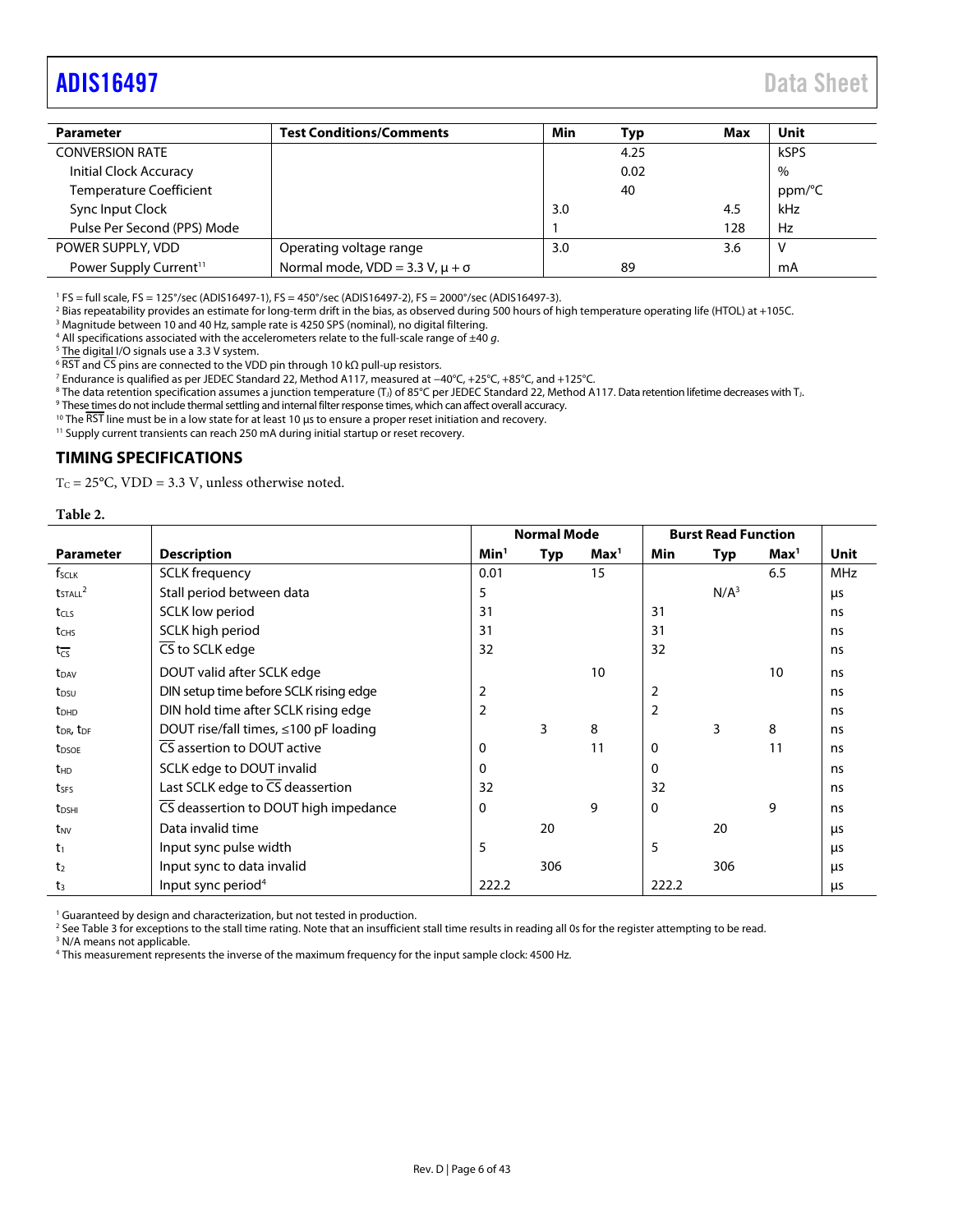## **Register Specific Stall Times**

### <span id="page-6-0"></span>**Table 3.**

| <b>Parameter</b>  | <b>Description</b>                                       | Min <sup>1</sup> | Typ | Max | Unit       |
|-------------------|----------------------------------------------------------|------------------|-----|-----|------------|
| <b>STALL TIME</b> |                                                          |                  |     |     |            |
| FNCTIO CTRL       | Configure the DIO <sub>x</sub> functions                 | 340              |     |     | μs         |
| FILTR BNK 0       | Enable/select finite impulse response (FIR) filter banks | 65               |     |     | μs         |
| FILTR BNK 1       | Enable/select FIR filter banks                           | 65               |     |     | μs         |
| NULL CNFG         | Configure autonull bias function                         | 71               |     |     | μs         |
| SYNC SCALE        | Configure input clock scale factor                       | 340              |     |     | μs         |
| DEC RATE          | Configure decimation rate                                | 340              |     |     | <b>LIS</b> |
| <b>GPIO CTRL</b>  | Configure general-purpose input/output (I/O) lines       | 45               |     |     | μs         |
| <b>CONFIG</b>     | Configure miscellaneous functions                        | 45               |     |     | μs         |
| GLOB CMD, Bit 1   | On demand self test                                      | 20               |     |     | ms         |
| GLOB CMD, Bit 3   | Flash memory update                                      | 1120             |     |     | ms         |
| GLOB CMD, Bit 6   | Clear user calibration                                   | 350              |     |     | μs         |
| GLOB CMD, Bit 7   | Software reset                                           | 210              |     |     | ms         |

1 Monitoring the data ready signal (se[e Table 144 f](#page-33-1)or FNCTIO\_CTRL configuration) for the return of regular pulsing can help minimize system wait times.



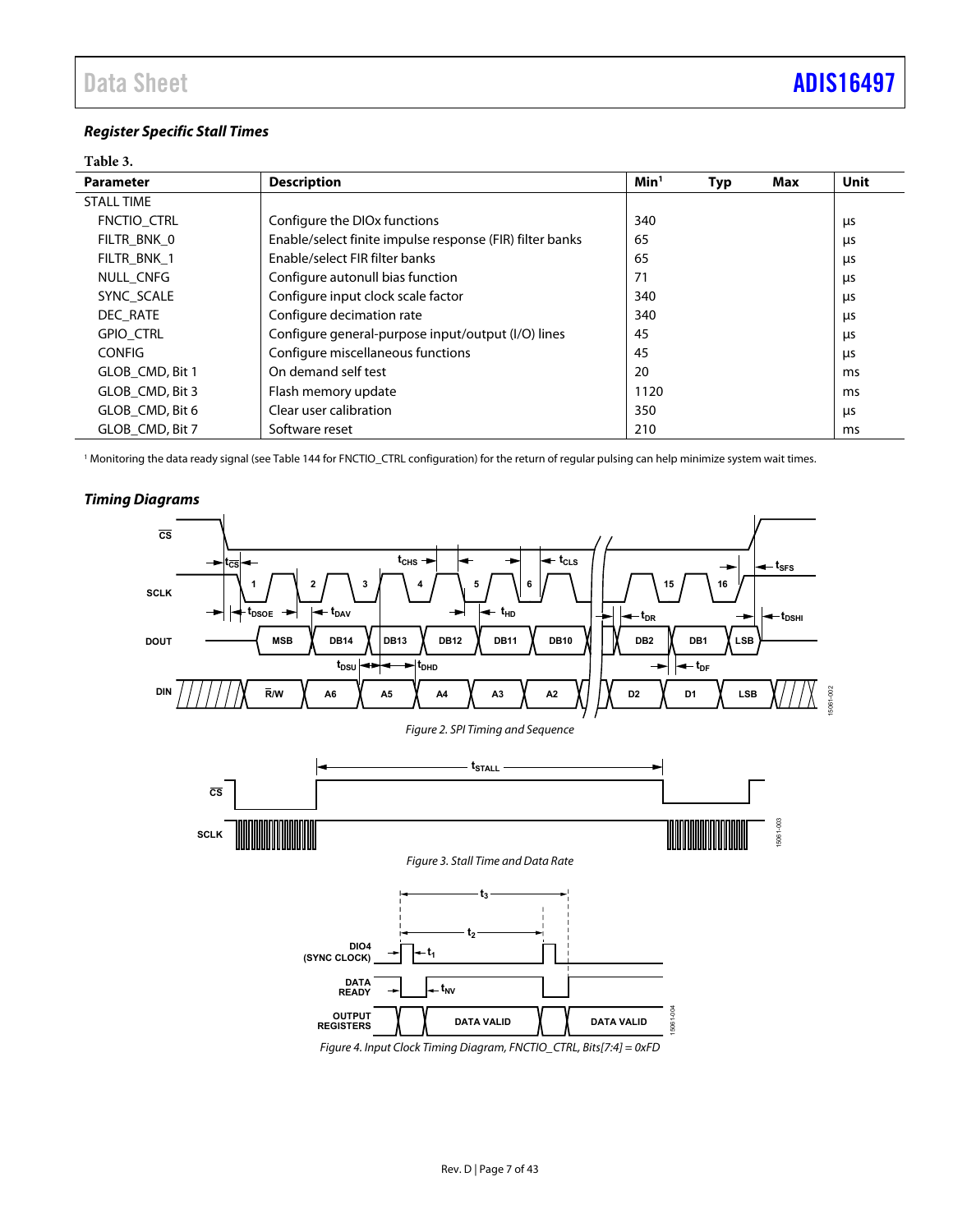## [ADIS16497](https://www.analog.com/ADIS16497?doc=ADIS16497.pdf) Data Sheet

<span id="page-7-1"></span><span id="page-7-0"></span>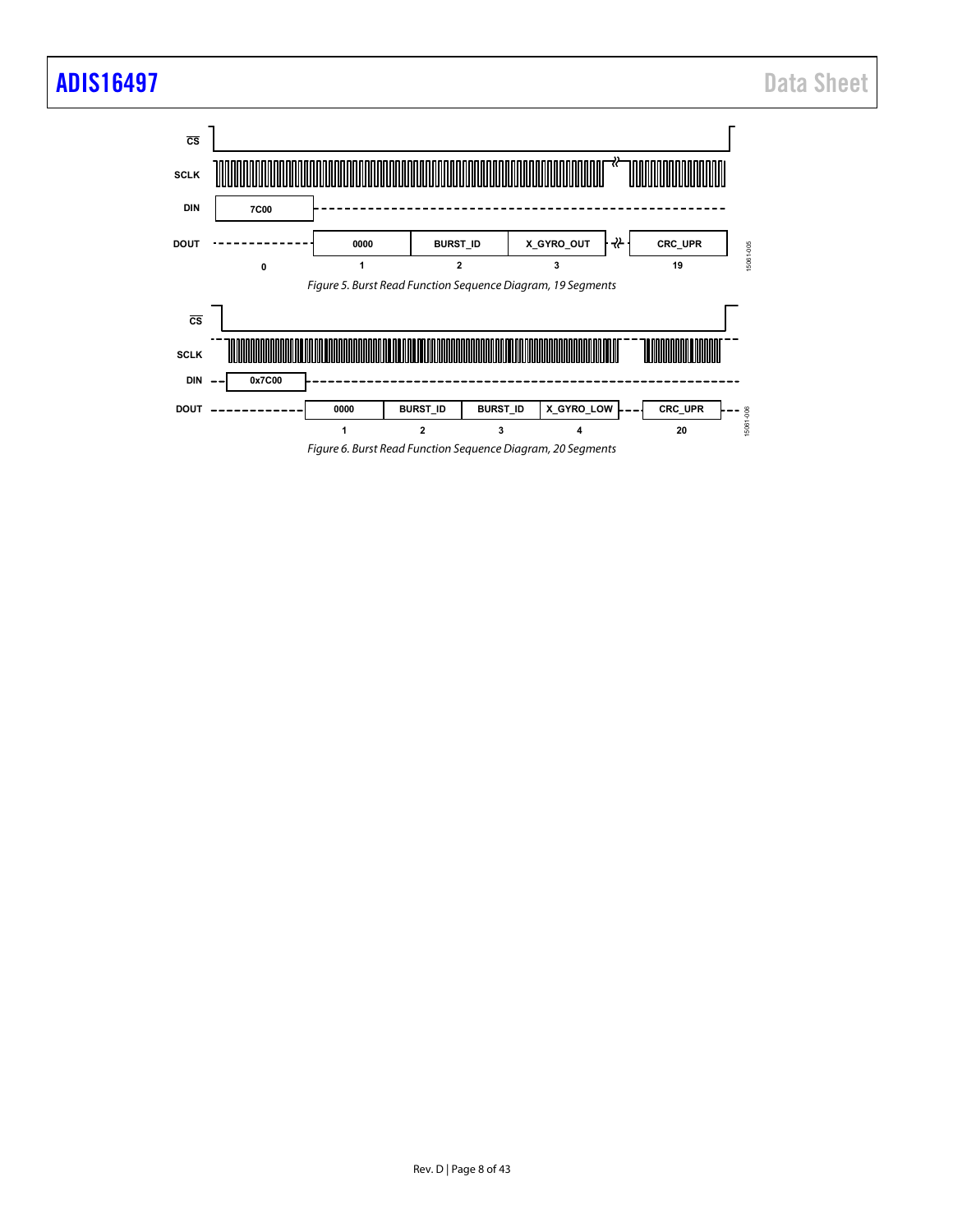## <span id="page-8-0"></span>ABSOLUTE MAXIMUM RATINGS

#### **Table 4.**

| <b>Parameter</b>                       | Rating                               |
|----------------------------------------|--------------------------------------|
| <b>Mechanical Shock Survivability</b>  |                                      |
| Any Axis, Unpowered                    | 1500 g                               |
| Any Axis, Powered                      | 1500 $q$                             |
| VDD to GND                             | $-0.3 V$ to $+3.6 V$                 |
| Digital Input Voltage to GND           | $-0.3$ V to VDD + 0.2 V              |
| Digital Output Voltage to GND          | $-0.3$ V to VDD + 0.2 V              |
| <b>Operating Temperature Range</b>     | $-40^{\circ}$ C to +105 $^{\circ}$ C |
| Storage Temperature Range <sup>1</sup> | $-55^{\circ}$ C to $+150^{\circ}$ C  |
| <b>Barometric Pressure</b>             | 2 bar                                |

1 Extended exposure to temperatures that are lower than −40°C or higher than +105°C can adversely affect the accuracy of the factory calibration.

<span id="page-8-3"></span>Stresses at or above those listed under Absolute Maximum Ratings may cause permanent damage to the product. This is a stress rating only; functional operation of the product at these or any other conditions above those indicated in the operational section of this specification is not implied. Operation beyond the maximum operating conditions for extended periods may affect product reliability.

## <span id="page-8-1"></span>**THERMAL RESISTANCE**

Thermal performance is directly linked to printed circuit board (PCB) design and operating environment. Pay careful attention to PCB thermal design.

 $\theta_{JA}$  is the natural convection junction to ambient thermal resistance measured in a one cubic foot sealed enclosure.

 $\theta_{\text{IC}}$  is the junction to case thermal resistance.

The ADIS16497 is a multichip module, which includes many active components. The values i[n Table 5 i](#page-8-4)dentify the thermal response of the hottest component inside of the ADIS16497, with respect to the overall power dissipation of the module. This approach enables a simple method for predicting the temperature of the hottest junction, based on either ambient or case temperature.

For example, when  $T_A = 70^{\circ}$ C, the hottest junction inside of the ADIS16497 is 76.7°C.

$$
T_J = \theta_{JA} \times V_{DD} \times I_{DD} + 70^{\circ}\text{C}
$$
  
\n
$$
T_J = 22.8^{\circ}\text{C/W} \times 3.3 \text{ V} \times 0.089 \text{ A} + 70^{\circ}\text{C}
$$
  
\n
$$
T_J = 76.7^{\circ}\text{C}
$$

#### <span id="page-8-4"></span>**Table 5. Package Characteristics**

| Package Type   | Uja      | $\bm{\theta}_{\text{JC}}$ | <b>Device Weight</b> |
|----------------|----------|---------------------------|----------------------|
| $MI - 24 - 91$ | 30.7°C/W | $20.9^{\circ}$ C/W        | 42 a                 |

<sup>1</sup> Thermal impedance simulated values come from a case with 4 M2  $\times$  0.4 mm machine screws (torque = 20 inch ounces). Secure the ADIS16497 to the PCB.

## <span id="page-8-2"></span>**ESD CAUTION**



ESD (electrostatic discharge) sensitive device. Charged devices and circuit boards can discharge without detection. Although this product features patented or proprietary protection circuitry, damage may occur on devices subjected to high energy ESD. Therefore, proper ESD precautions should be taken to avoid performance degradation or loss of functionality.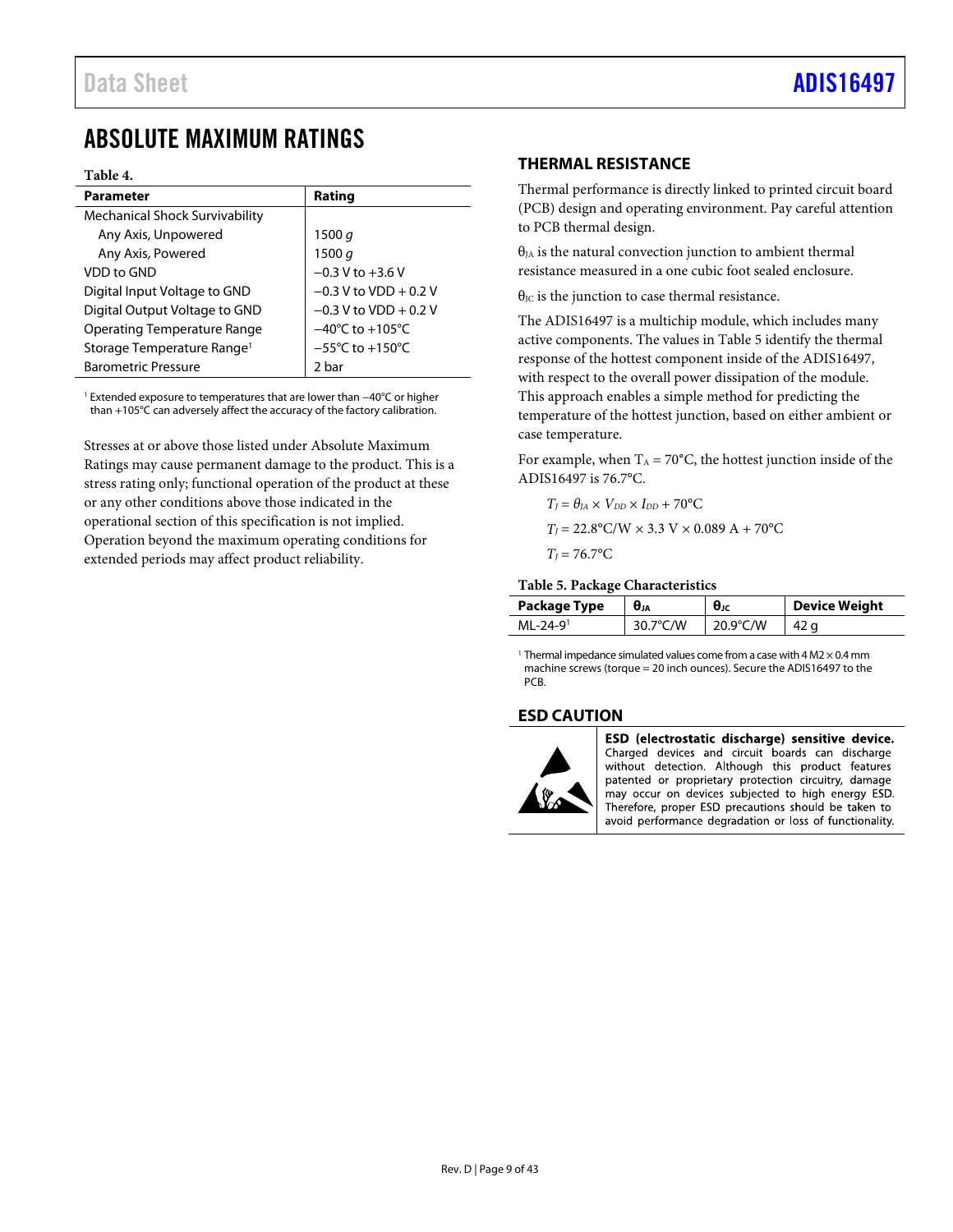## <span id="page-9-0"></span>PIN CONFIGURATION AND FUNCTION DESCRIPTIONS





- 
- 
- 

Figure 7. Pin Configuration



Figure 8. Axial Orientation (Top Side Facing Up)

<span id="page-9-1"></span>

| Pin No.      | <b>Mnemonic</b>        | <b>Type</b>    | <b>Description</b>                                                                              |  |  |  |
|--------------|------------------------|----------------|-------------------------------------------------------------------------------------------------|--|--|--|
|              | DIO <sub>3</sub>       | Input/output   | Configurable Digital Input/Output 3.                                                            |  |  |  |
|              | DIO <sub>4</sub>       | Input/output   | Configurable Digital Input/Output 4.                                                            |  |  |  |
|              | <b>SCLK</b>            | Input          | <b>SPI Serial Clock.</b>                                                                        |  |  |  |
| 4            | <b>DOUT</b>            | Output         | SPI Data Output. Clocks output on the SCLK falling edge.                                        |  |  |  |
|              | <b>DIN</b>             | Input          | SPI Data Input. Clocks input on the SCLK rising edge.                                           |  |  |  |
| 6            | $\overline{\text{CS}}$ | Input          | SPI Chip Select.                                                                                |  |  |  |
|              | DIO <sub>1</sub>       | Input/output   | Configurable Digital Input/Output 1.                                                            |  |  |  |
| 8            | <b>RST</b>             | Input          | Reset.                                                                                          |  |  |  |
| 9            | DIO <sub>2</sub>       | Input/output   | Configurable Digital Input/Output 2.                                                            |  |  |  |
| 10, 11       | <b>VDD</b>             | Supply         | Power Supply.                                                                                   |  |  |  |
| 12, 15       | NO PIN                 | Not applicable | No Pin. These pins are not physically present.                                                  |  |  |  |
| 13, 14       | <b>GND</b>             | Supply         | Power Ground.                                                                                   |  |  |  |
| 16 to 22, 24 | <b>DNC</b>             | Not applicable | Do Not Connect. Do not connect to these pins.                                                   |  |  |  |
| 23           | <b>DNC</b>             | Not applicable | Do Not Connect. Do not connect to this pin. This pin can tolerate connection to the VDD supply. |  |  |  |

15061-007

15061-007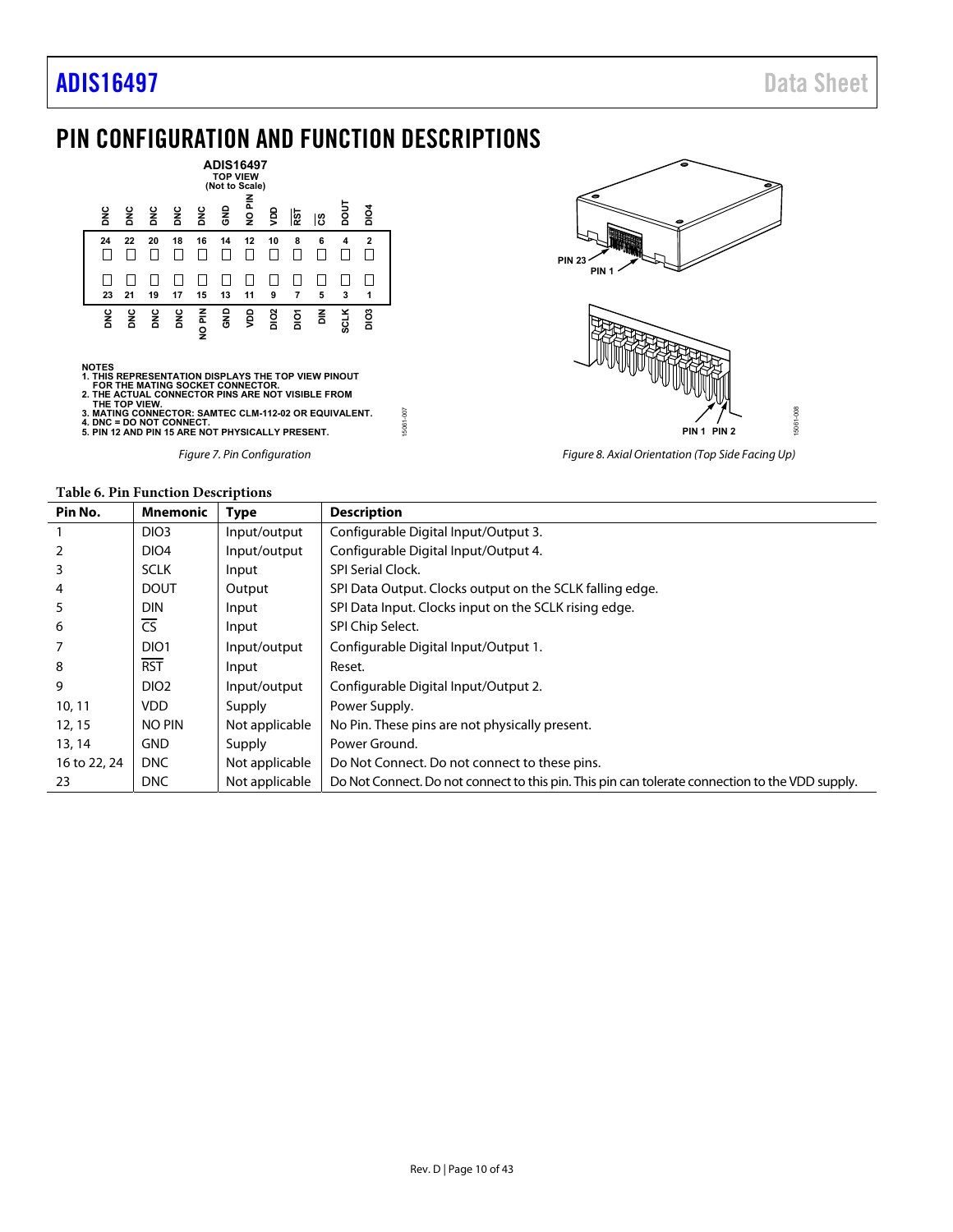## <span id="page-10-0"></span>TYPICAL PERFORMANCE CHARACTERISTICS



Figure 9. Gyroscope Allan Deviation, ADIS16497-1





Figure 11. Gyroscope Allan Deviation, ADIS16497-3





Figure 13. Gyroscope Sensitivity Error vs. Temperature, Cold to Hot, ADIS16497-2



Figure 14. Gyroscope Sensitivity Error vs. Temperature, Hot to Cold, ADIS16497-2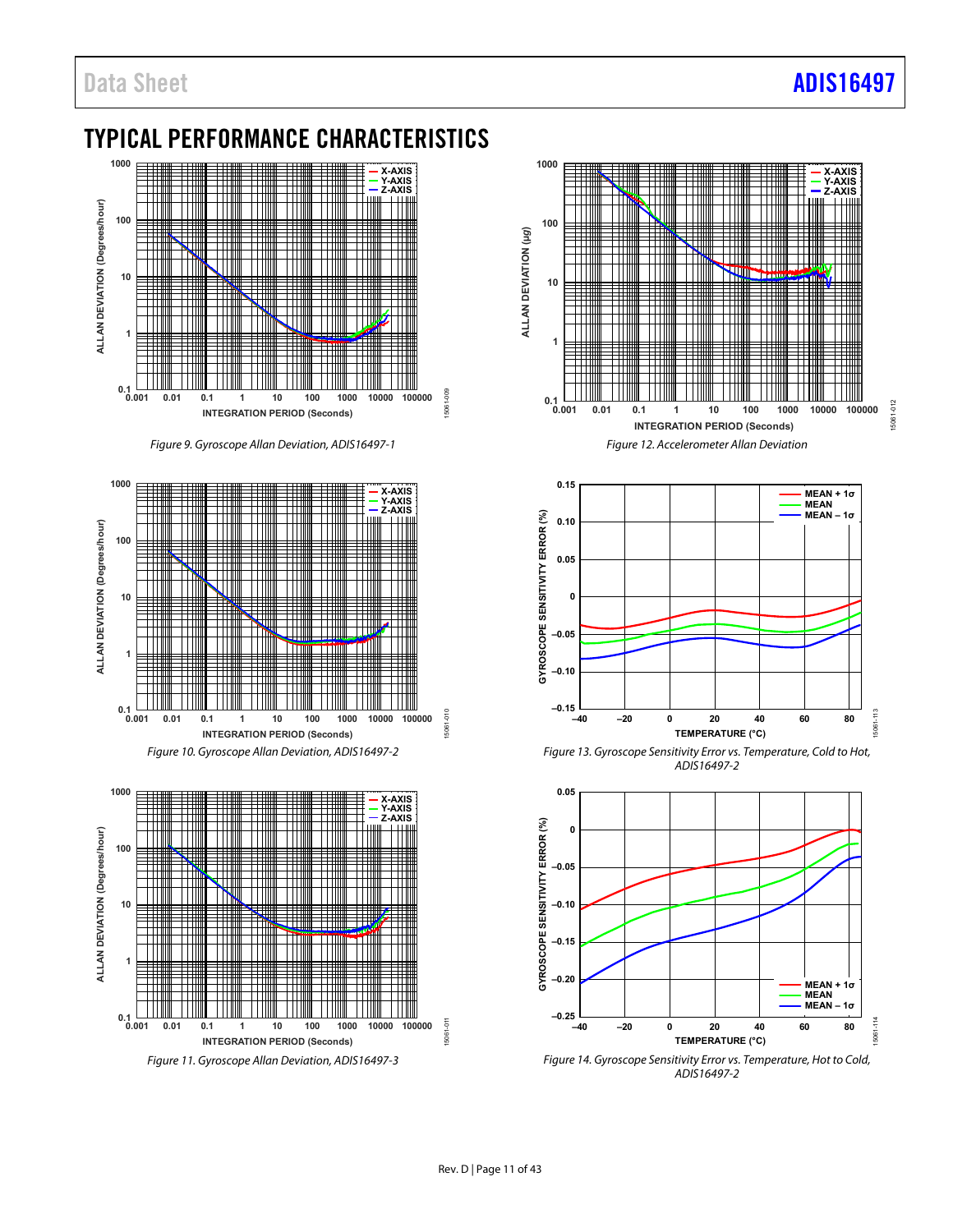## [ADIS16497](https://www.analog.com/ADIS16497?doc=ADIS16497.pdf) Data Sheet



Figure 15. Accelerometer Sensitivity vs. Temperature, Cold to Hot, ADIS16497-2



Figure 16. Accelerometer Sensitivity vs. Temperature, Hot to Cold, ADIS16497-2



Figure 17. Gyroscope Sensitivity Error vs. Temperature, Cold to Hot, ADIS16497-3



Figure 18. Gyroscope Sensitivity Error vs. Temperature, Hot to Cold, ADIS16497-3



Figure 19. Accelerometer Sensitivity Error vs. Temperature, Cold to Hot, ADIS16497-3



Figure 20. Accelerometer Sensitivity Error vs. Temperature, Hot to Cold, ADIS16497-3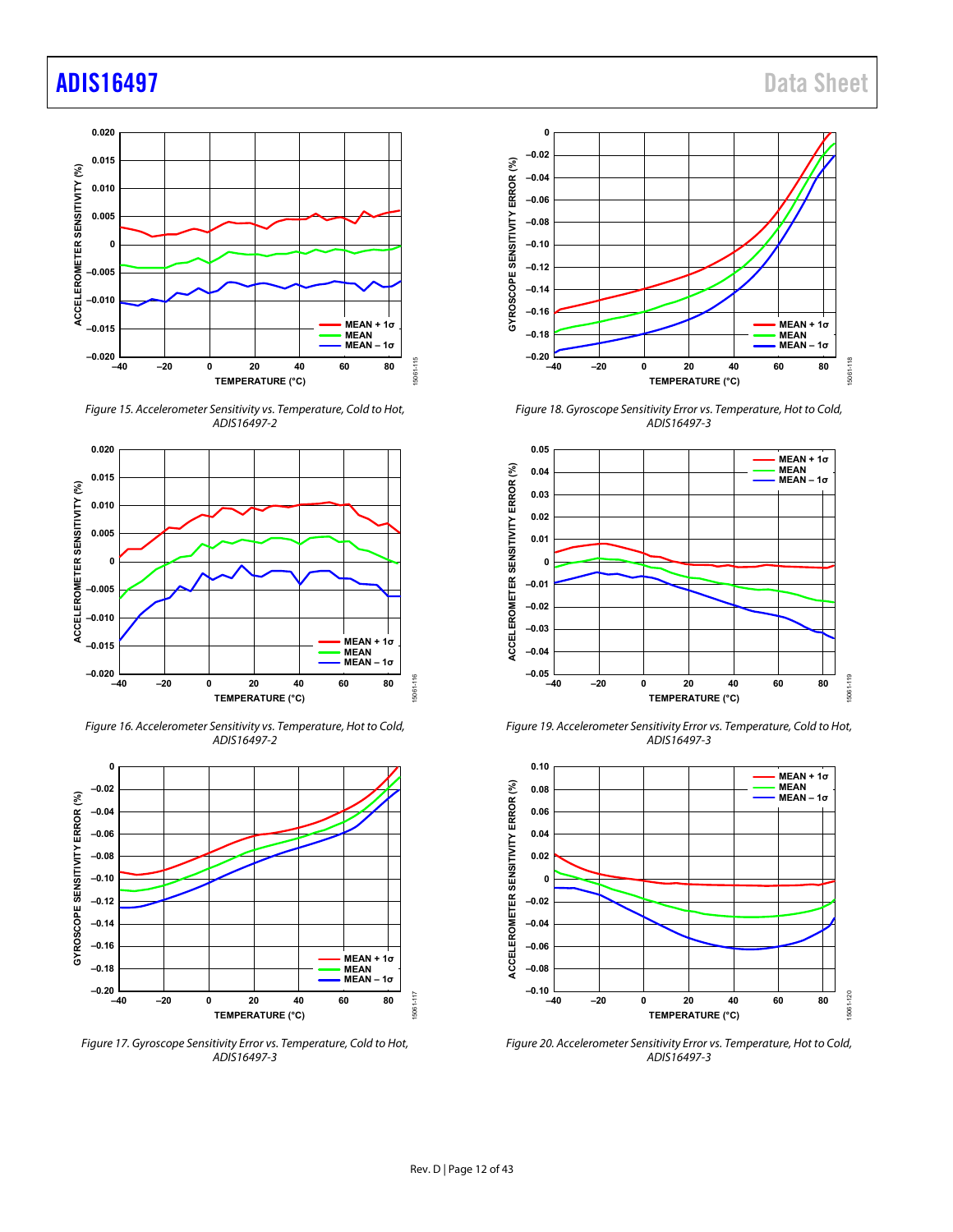## <span id="page-12-0"></span>THEORY OF OPERATION

The [ADIS16497](http://www.analog.com/ADIS16497?doc=ADIS16497.pdf) is an autonomous sensor system. A power-on self test begins automatically after the voltage on the power supply pins reaches a minimum safe level as defined b[y Table 1.](#page-3-1)  After the automatic power-on self test, the [ADIS16497](http://www.analog.com/ADIS16497?doc=ADIS16497.pdf) begins sampling, processing, and loading calibrated sensor data into the output registers which are accessible using the SPI port.

## <span id="page-12-1"></span>**INERTIAL SENSOR SIGNAL CHAIN**

[Figure 21](#page-12-2) shows the basic signal chain for the inertial sensors in the ADIS16497, which processes data at a rate of 4250 SPS when using the internal sample clock. Using one of the external clock options in FNCTIO\_CTRL, Bits[7:4] (se[e Table 144\)](#page-33-1) can provide flexibility in selecting this rate.



Figure 21. Signal Processing Diagram, Inertial Sensors

## <span id="page-12-2"></span>**Gyroscope Data Sampling**

The ADIS16497 produces angular rate measurements around three orthogonal axes (x, y, and z)[. Figure 22 s](#page-12-3)hows the basic signal flow for the production of x-axis gyroscope data (same as y-axis and z-axis). This signal chain contains two digital MEMS gyroscopes ( $X_{G1}$  and  $X_{G2}$ ), which have their own ADC and sample clocks ( $f_{SGX1}$  and  $f_{SGX2}$  = 4100 Hz) that produce data independently from each other. The sensor to sensor tolerance on this sample rate is ±200 samples per second (SPS). Processing these data starts with combining (summation and rescale) the most recent sample from each gyroscope together by using an independent sample master frequency ( $f_{SM}$ ) clock ( $f_{SM}$  = 4250 Hz, see [Figure 22\)](#page-12-3), which drives the rest of the digital signal processing (calibration, alignment, and filtering) for the gyroscopes and accelerometers.



Figure 22. Gyroscope Data Sampling

## <span id="page-12-3"></span>**Accelerometer Data Sampling**

The ADIS16497 produces linear acceleration measurements along the same orthogonal axes (x, y, and z) as the gyroscopes, using the same clock ( $f<sub>SM</sub>$ , se[e Figure 22 a](#page-12-3)nd [Figure 23\)](#page-12-4) that triggers data acquisition and subsequent processing of the gyroscope data.



## **External Clock Options**

The ADIS16497 offers two modes of operation to control data production with an external clock: sync mode and PPS mode. In sync mode, the external clock directly controls the data sampling and production clock (f<sub>SM</sub> i[n Figure 22 a](#page-12-3)n[d Figure 23\)](#page-12-4). In PPS mode, the user can provide a lower input clock rate (1 Hz to 128 Hz) and use a scale factor (SYNC\_SCALE register, see [Table 154\)](#page-35-2) to establish a data collection and processing rate that is between 3000 Hz and 4250 Hz for best performance.

## **Inertial Sensor Calibration**

The calibration function for the gyroscopes and the accelerometers has two components: factory calibration and user calibration (se[e Figure 24\)](#page-12-5).



Figure 24. Gyroscope Calibration Processing

## <span id="page-12-5"></span>**Gyroscope Factory Calibration**

Gyroscope factory calibration applies the following correction formula to the data of each gyroscope:

$$
\begin{bmatrix}\n\omega_{XC} \\
\omega_{TC} \\
\omega_{ZC}\n\end{bmatrix} = \begin{bmatrix}\nm_{11} & m_{12} & m_{13} \\
m_{21} & m_{22} & m_{23} \\
m_{31} & m_{32} & m_{33}\n\end{bmatrix} \times \begin{bmatrix}\n\omega_{X} \\
\omega_{Y} \\
\omega_{Z}\n\end{bmatrix} + \begin{bmatrix}\nb_{X} \\
b_{Y} \\
b_{Z}\n\end{bmatrix} + \begin{bmatrix}\ng_{11} & g_{12} & g_{13} \\
g_{21} & g_{22} & g_{23} \\
g_{31} & g_{32} & g_{33}\n\end{bmatrix} \times \begin{bmatrix}\na'_{X} \\
a'_{Y} \\
a'_{Z}\n\end{bmatrix}
$$
\n(1)

where:

 $\omega_{\text{XC}}$ ,  $\omega_{\text{YC}}$ , and  $\omega_{\text{ZC}}$  are the postcalibration gyroscope data. *m11*, *m12*, *m13*, *m21*, *m22*, *m23*, *m31*, *m32*, and *m33* are the scale and alignment correction factors.

 $\omega_X$ ,  $\omega_Y$ , and  $\omega_Z$  are the precalibration gyroscope data.  $b_x$ ,  $b_y$ , and  $b_z$  are the bias correction factors.

*g11*, *g12*, *g13*, *g21*, *g22*, *g23*, *g31*, *g32*, and *g33* are the linear *g* correction factors.

 $a'_{X}$ ,  $a'_{Y}$ , and  $a'_{Z}$  are the postcalibration accelerometer data.

All the correction factors in each matrix/array are derived from direct observation of the response of each gyroscope to a variety of rotation rates at multiple temperatures across the calibration temperature range ( $-40^{\circ}$ C ≤ T<sub>C</sub> ≤ +85°C). These correction factors are stored in the flash memory bank, but they are not available for observation. Register CONFIG, Bit 7 provides an on/off control for the linear *g* compensation (see [Table 148\)](#page-34-4). Se[e Figure 45](#page-28-1) for more details on the user calibration options that are available for the gyroscopes.

<span id="page-12-4"></span>Figure 23. Accelerometer Data Sampling

15061-015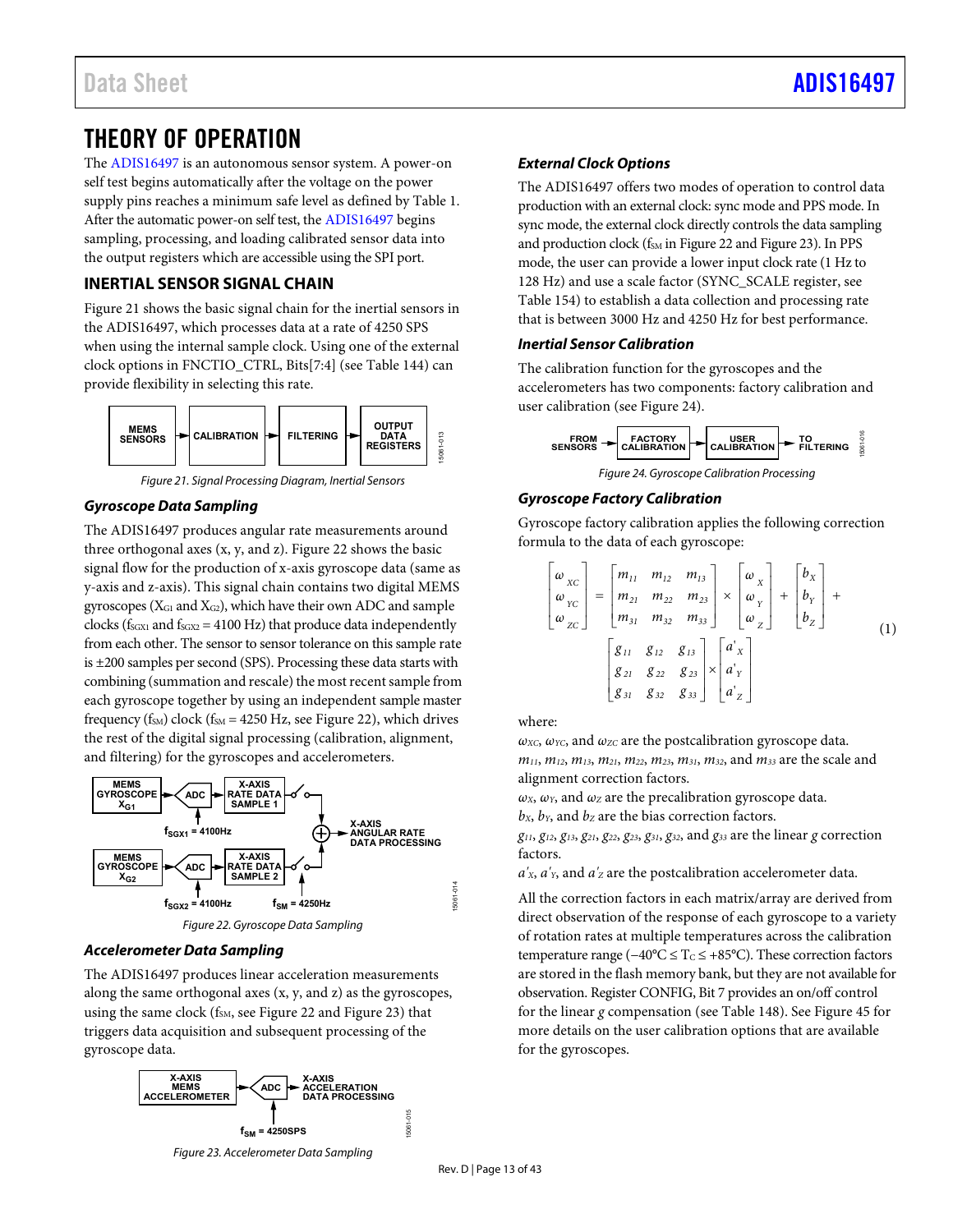## [ADIS16497](https://www.analog.com/ADIS16497?doc=ADIS16497.pdf) Data Sheet

## **Accelerometer Factory Calibration**

The accelerometer factory calibration applies the following correction formulas to the data of each accelerometer:

$$
\begin{bmatrix}\na'_{x} \\
a'_{y} \\
a'_{z}\n\end{bmatrix} = \begin{bmatrix}\nm_{11} & m_{12} & m_{13} \\
m_{21} & m_{22} & m_{23} \\
m_{31} & m_{32} & m_{33}\n\end{bmatrix} \times \begin{bmatrix}\na_{x} \\
a_{y} \\
a_{z}\n\end{bmatrix} + \begin{bmatrix}\nb_{x} \\
b_{y} \\
b_{z}\n\end{bmatrix} + \begin{bmatrix}\nb_{x} \\
b_{y} \\
b_{z}\n\end{bmatrix}
$$
\n(2)\n  
\n
$$
\begin{bmatrix}\n0 & p_{12} & p_{13} \\
p_{21} & 0 & p_{23} \\
p_{31} & p_{32} & 0\n\end{bmatrix} \times \begin{bmatrix}\na'_{xc} \\
\na'_{zc} \\
\na'_{zc}\n\end{bmatrix}
$$

#### where:

 $a'_{x}$ ,  $a'_{y}$ , and  $a'_{z}$  are the postcalibration accelerometer data. *m11*, *m12*, *m13*, *m21*, *m22*, *m23*, *m31*, *m32*, and *m33* are the scale and alignment correction factors.

*aX*, *aY*, and *aZ* are the precalibration accelerometer data.

 $b_x$ ,  $b_y$ , and  $b_z$  are the bias correction factors.

0, *p12*, *p13*, *p21*, *p23*, *p31*, *and p32* are the point of percussion correction factors

 $ω<sup>2</sup>xc, ω<sup>2</sup>rc,$  and  $ω<sup>2</sup>zc$  are the postcalibration gyroscope data (squared).

All the correction factors in each matrix/array are derived from direct observation of the response of each accelerometer to a variety of inertial test conditions at multiple temperatures across the calibration temperature range ( $-40^{\circ}$ C ≤ T<sub>C</sub> ≤ +85°C). These correction factors are stored in the flash memory bank, but they are not available for observation. Register CONFIG, Bit 6 provides an on/off control for the point of percussion alignment (see [Table 148\)](#page-34-4). Se[e Figure 46 f](#page-29-0)or more details on the user calibration options that are available for the accelerometers.

## **Filtering**

After calibration, the data of each inertial sensor passes through two digital filters, both of which have user configurable attributes: FIR and decimation (se[e Figure 25\)](#page-13-1).



<span id="page-13-1"></span>The FIR filter includes four banks of coefficients that have 120 taps each. Register FILTR\_BNK\_0 (se[e Table 158\)](#page-36-1) and Register FILTR\_BNK\_1 (see [Table 160\)](#page-36-2) provide the configuration options for the use of the FIR filters of each inertial sensor. Each FIR filter bank includes a preconfigured filter, but the user can design their own filters and write over these values using the register of each coefficient. For example, [Table 163](#page-36-3) provides the details for the FIR\_COEF\_A071 register, which contains Coefficient 71 in FIR Bank A. Refer to [Figure 49 f](#page-37-0)or the frequency response of the factory default filters. These filters do not represent any specific application environment; they are only examples.

The decimation filter averages multiple samples together to produce each register update. In this type of filter structure, the number of samples in the average is equal to the reduction in the update rate for the output data registers. See the DEC\_RATE register for the user controls for this filter (se[e Table 150\)](#page-35-3).

## <span id="page-13-0"></span>**REGISTER STRUCTURE**

All communication with the ADIS16497 involves accessing its user registers. The register structure contains both output data and control registers. The output data registers include the latest sensor data, error flags, and identification data. The control registers include sample rate, filtering, I/O, calibration, and diagnostic configuration options. All communication between the ADIS16497 and an external processor involves either reading or writing to one of the user registers.



Figure 26. Basic Operation

The register structure uses a paged addressing scheme that contains 13 pages, with each page containing 64 register locations. Each register is 16 bits wide, with each byte having its own unique address within the memory map of that page. The SPI port has access to one page at a time, using the bit sequence in [Figure 27.](#page-14-2) Select the page to activate for SPI access by writing its code to the PAGE\_ID register. Read the PAGE\_ID register to determine which page is currently active. [Table 7](#page-13-2) displays the PAGE\_ID contents for each page and their basic functions. The PAGE\_ID register is located at Address 0x00 on every page.

<span id="page-13-2"></span>**Table 7. User Register Page Assignments** 

| Page          | <b>PAGE ID</b> | <b>Function</b>                                      |
|---------------|----------------|------------------------------------------------------|
| 0             | 0x00           | Output data, clock, identification                   |
|               | 0x01           | Reserved                                             |
| $\mathcal{P}$ | 0x02           | Calibration                                          |
| 3             | 0x03           | Control: sample rate, filtering, I/O                 |
| 4             | 0x04           | Serial number, cyclic redundancy check (CRC)         |
|               |                | values                                               |
| 5             | 0x05           | FIR Filter Bank A, Coefficient 0 to Coefficient 59   |
| 6             | 0x06           | FIR Filter Bank A. Coefficient 60 to Coefficient 119 |
|               | 0x07           | FIR Filter Bank B. Coefficient 0 to Coefficient 59   |
| 8             | 0x08           | FIR Filter Bank B, Coefficient 60 to Coefficient 119 |
| 9             | 0x09           | FIR Filter Bank C, Coefficient 0 to Coefficient 59   |
| 10            | 0x0A           | FIR Filter Bank C, Coefficient 60 to Coefficient 119 |
| 11            | 0x0B           | FIR Filter Bank D, Coefficient 0 to Coefficient 59   |
| 12            | 0x0C           | FIR Filter Bank D, Coefficient 60 to Coefficient 119 |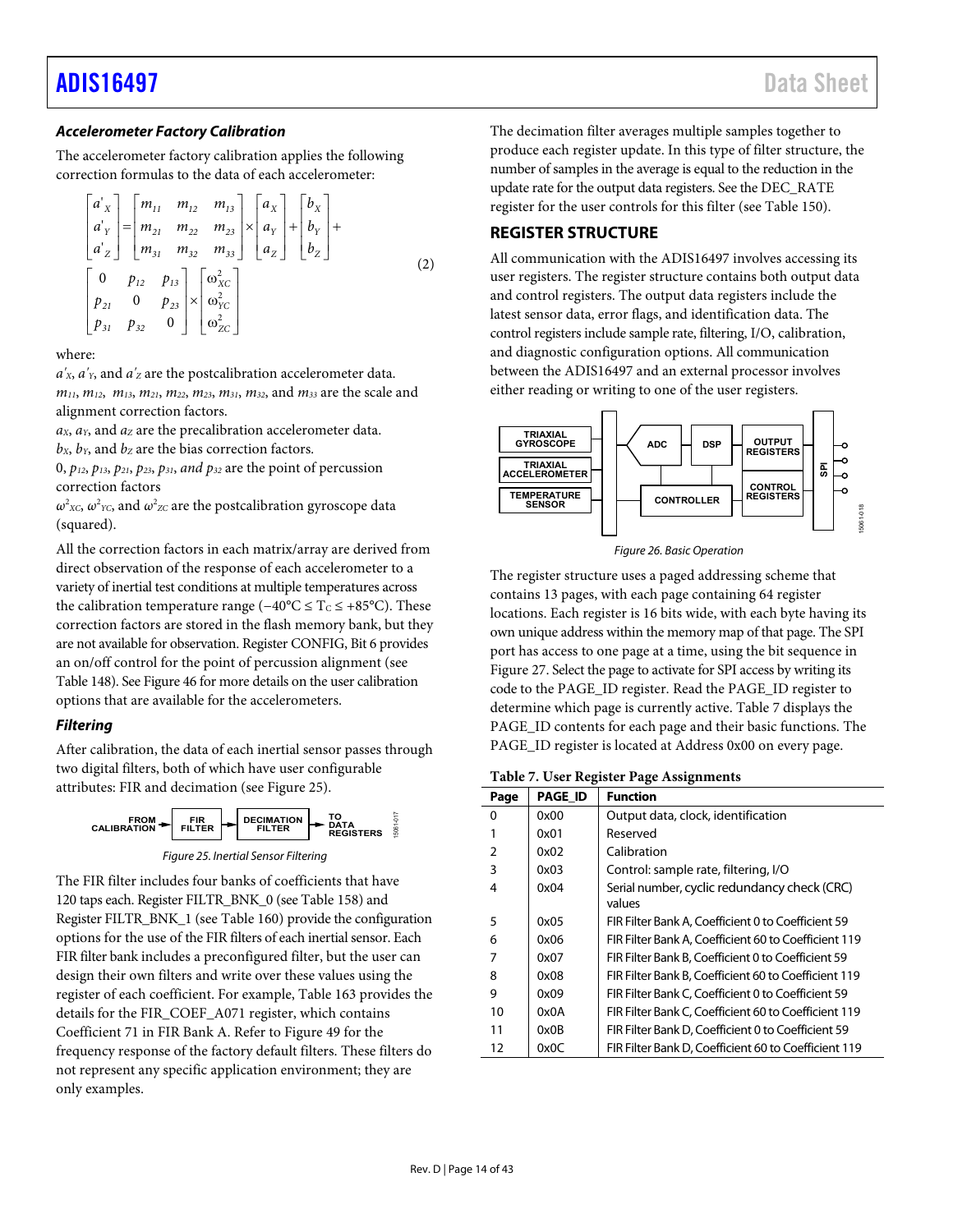## Data Sheet And a sheet Adults and a sheet [ADIS16497](https://www.analog.com/ADIS16497?doc=ADIS16497.pdf) and a sheet ADIS16497

15061-019

 $5061$ 



**2. WHEN CS IS HIGH, DOUT IS IN A THREE-STATE, HIGH IMPEDANCE MODE, WHICH ALLOWS MULTIFUNCTIONAL USE OF THE LINE FOR OTHER DEVICES.**

Figure 27. SPI Communication Bit Sequence

## <span id="page-14-2"></span><span id="page-14-0"></span>**SERIAL PERIPHERAL INTERFACE**

The SPI provides access to all of the user accessible registers (see [Table 8\)](#page-14-3) and typically connects to a compatible port on an embedded processor platform. Se[e Figure 28 f](#page-14-4)or a diagram that provides the most common connections between the ADIS16497 and an embedded processor.



Figure 28. Electrical Connection Diagram

<span id="page-14-4"></span><span id="page-14-3"></span>

| <b>Mnemonic</b> | <b>Function</b>            |  |  |  |  |
|-----------------|----------------------------|--|--|--|--|
|                 | Slave select               |  |  |  |  |
| iro             | Interrupt request          |  |  |  |  |
| <b>MOSI</b>     | Master output, slave input |  |  |  |  |
| <b>MISO</b>     | Master input, slave output |  |  |  |  |
| SCI K           | Serial clock               |  |  |  |  |

Embedded processors typically use control registers to configure their serial ports for communicating with SPI slave devices such as the ADIS16497[. Table 9 p](#page-14-5)rovides a list of settings that describe the SPI protocol of the ADIS16497. The initialization routine of the master processor typically establishes these settings using firmware commands to write them into its serial control registers.

#### <span id="page-14-5"></span>**Table 9. Generic Master Processor SPI Settings**

| <b>Processor Setting</b> | <b>Description</b>                        |  |  |  |  |
|--------------------------|-------------------------------------------|--|--|--|--|
| Master                   | ADIS16497 operates as slave               |  |  |  |  |
| $SCLK \leq 15 MHz$       | Maximum serial clock rate                 |  |  |  |  |
| SPI Mode 3               | $CPOL = 1$ (polarity), $CPHA = 1$ (phase) |  |  |  |  |
| <b>MSB First Mode</b>    | Bit sequence, see Figure 27 for coding    |  |  |  |  |
| 16-Bit Mode              | Shift register/data length                |  |  |  |  |

## <span id="page-14-1"></span>**DATA READY**

The factory default configuration provides the user with a data ready (DR) signal on the DIO2 pin, which pulses low when the output data registers are updating (se[e Figure 29\)](#page-14-6). In this configuration, connect DIO2 to an interrupt service pin on the embedded processor, which triggers data collection, when this signal pulses high. Register FNCTIO\_CTRL, Bits[3:0] (see [Table 144\)](#page-33-1), provides user configuration options for this function.



<span id="page-14-6"></span>Figure 29. Data Ready, when FNCTIO\_CTRL, Bits[3:0] = 1101 (default)

During the start-up and reset recovery processes, the DR signal can exhibit transient behavior before data production begins. [Figure 30](#page-14-7) provides an example of the DR behavior during startup, and [Figure 31 a](#page-14-8)n[d Figure 32 p](#page-15-1)rovide examples of the DR behavior during recovery from reset commands.

<span id="page-14-7"></span>

<span id="page-14-8"></span>Figure 31. Data Ready Response During Software Reset (Register GLOB\_CMD, Bit 7 = 1) Recovery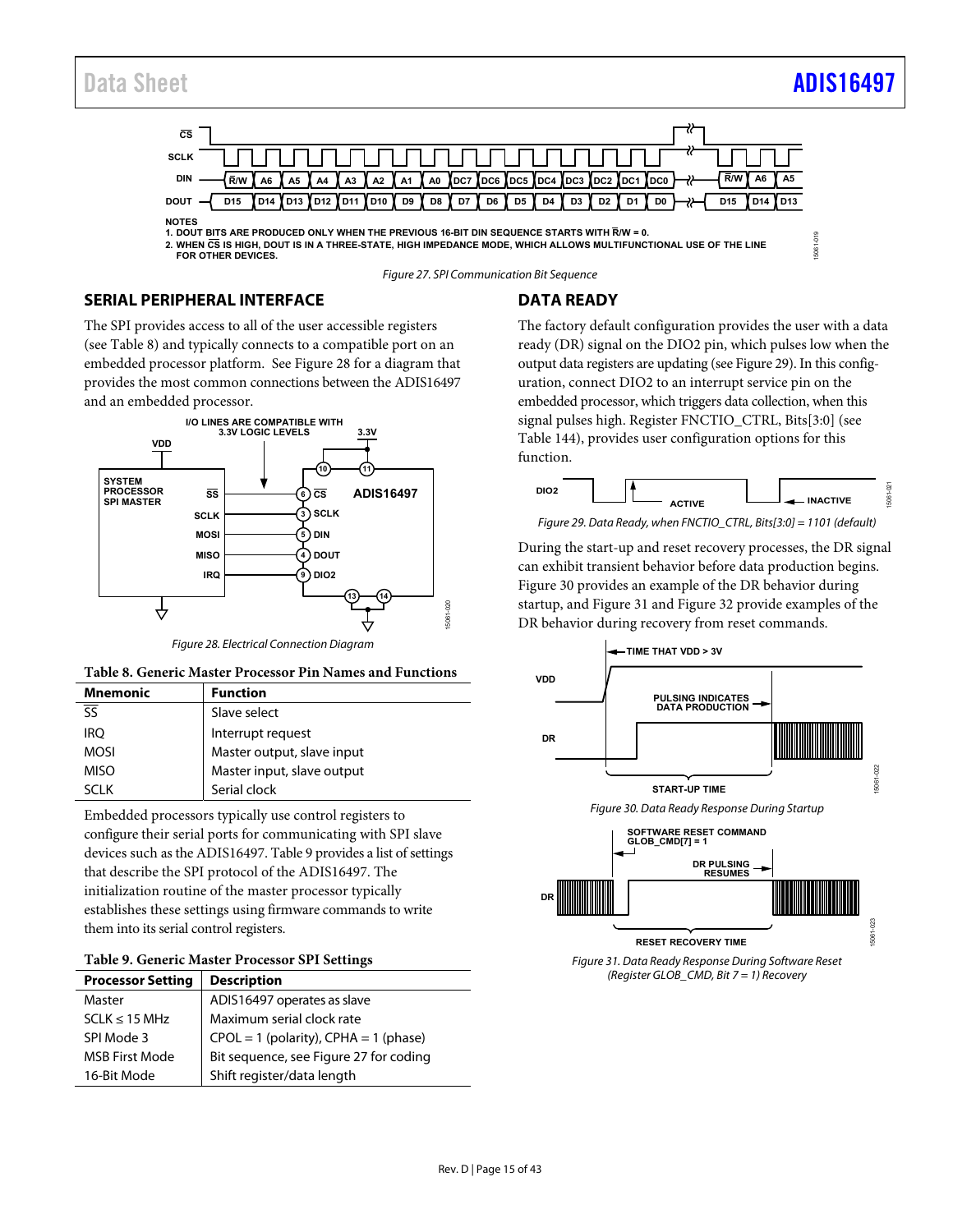## [ADIS16497](https://www.analog.com/ADIS16497?doc=ADIS16497.pdf) Data Sheet



<span id="page-15-1"></span>Figure 32. Data Ready Response During Reset ( $\overline{RST} = 0$ ) Recovery

## <span id="page-15-0"></span>**READING SENSOR DATA**

Reading a single register requires two 16-bit cycles on the SPI: one to request the contents of a register and another to receive those contents. The 16-bit command code (se[e Figure 27\)](#page-14-2) for a read request on the SPI has three parts: the read bit  $(\overline{R}/W = 0)$ , the 7-bit address code for either address (upper or lower) of the register, Bits[A6:A0], and eight don't care bits, Bits[DC7:DC0]. [Figure 33](#page-15-2) provides an example that includes two register reads in succession. This example starts with  $DIN = 0x1A00$ , to request the contents of the Z\_GYRO\_OUT register, and follows with 0x1800, to request the contents of the Z\_GYRO\_LOW register (assuming PAGE\_ID already equals 0x0000). The sequence in [Figure 33 a](#page-15-2)lso shows full duplex mode of operation, which means that the ADIS16497 can receive requests on DIN while also transmitting data out on DOUT within the same 16-bit SPI cycle.



<span id="page-15-2"></span>[Figure 34 p](#page-15-3)rovides an example of the four SPI signals when reading the PROD\_ID register (see [Table 92\)](#page-28-2) in a repeating pattern. This pattern can be helpful when troubleshooting the SPI interface setup and communications.

<span id="page-15-3"></span>

### **Burst Read Function**

The burst read function (BRF) provides a method for reading a batch of data (status, temperature, gyroscopes, accelerometers, time stamp/data counter, and CRC code), which does not require a stall time between each 16-bit segment and only requires one command on the DIN line to initiate. System processors can execute the BRF by reading the BURST\_CMD register ( $DIN = 0x7C00$ ) and then reading each segment of data in the response, while holding the CS line in a low state, until after reading the last 16-bit segment of data. If the  $\overline{\text{CS}}$  line goes high before the completion of all data acquisition, the data from that read request is lost.

The BRF response (on the DOUT line) contains either 19 or 20 data segments (16-bits each), after the BRF request ( $DIN =$ 0x7C00) depending on the SCLK rate. [Figure 5](#page-7-0) and [Table 10](#page-15-4)  illustrate the 19-segment case, while [Figure 6 a](#page-7-1)nd in [Table 11](#page-16-1)  illustrate the 20-segment case.

To manage that variation, use the transition from the BURST\_ID code (0xA5A5 i[n Table 10 a](#page-15-4)nd [Table 11\)](#page-16-1) to the SYS\_E\_FLAG register, which is not equal to 0xA5A5, as an identifier for when the ADIS16497 BRF response is starting.

#### <span id="page-15-4"></span>Table 10. BRF Data Format  $(f_{SCLK} < 3 \text{ MHz})$ <sup>1</sup>

| Segment      | <b>DIN</b> | <b>DOUT</b>                                 |  |  |  |  |
|--------------|------------|---------------------------------------------|--|--|--|--|
| 0            | 0x7C00     | N/A                                         |  |  |  |  |
| $\mathbf{1}$ | N/A        | 0x0000                                      |  |  |  |  |
| 2            | N/A        | 0xA5A5 (BURST_ID)                           |  |  |  |  |
| 3            | N/A        | SYS E FLAG                                  |  |  |  |  |
| 4            | N/A        | TEMP OUT                                    |  |  |  |  |
| 5            | N/A        | X_GYRO_LOW                                  |  |  |  |  |
| 6            | N/A        | X GYRO OUT                                  |  |  |  |  |
| 7            | N/A        | Y_GYRO_LOW                                  |  |  |  |  |
| 8            | N/A        | Y_GYRO_OUT                                  |  |  |  |  |
| 9            | N/A        | Z_GYRO_LOW                                  |  |  |  |  |
| 10           | N/A        | Z_GYRO_OUT                                  |  |  |  |  |
| 11           | N/A        | X_ACCL_LOW                                  |  |  |  |  |
| 12           | N/A        | X_ACCL_OUT                                  |  |  |  |  |
| 13           | N/A        | Y_ACCL_LOW                                  |  |  |  |  |
| 14           | N/A        | Y_ACCL_OUT                                  |  |  |  |  |
| 15           | N/A        | Z ACCL LOW                                  |  |  |  |  |
| 16           | N/A        | Z_ACCL_OUT                                  |  |  |  |  |
| 17           | N/A        | DATA_CNT (FNCTIO_CTRL, Bits[8:7] $\neq$ 11) |  |  |  |  |
|              |            | TIME STAMP (FNCTIO CTRL, Bits[8:7] = 11)    |  |  |  |  |
| 18           | N/A        | CRC LWR                                     |  |  |  |  |
| 19           | N/A        | CRC UPR                                     |  |  |  |  |

1 N/A means not applicable.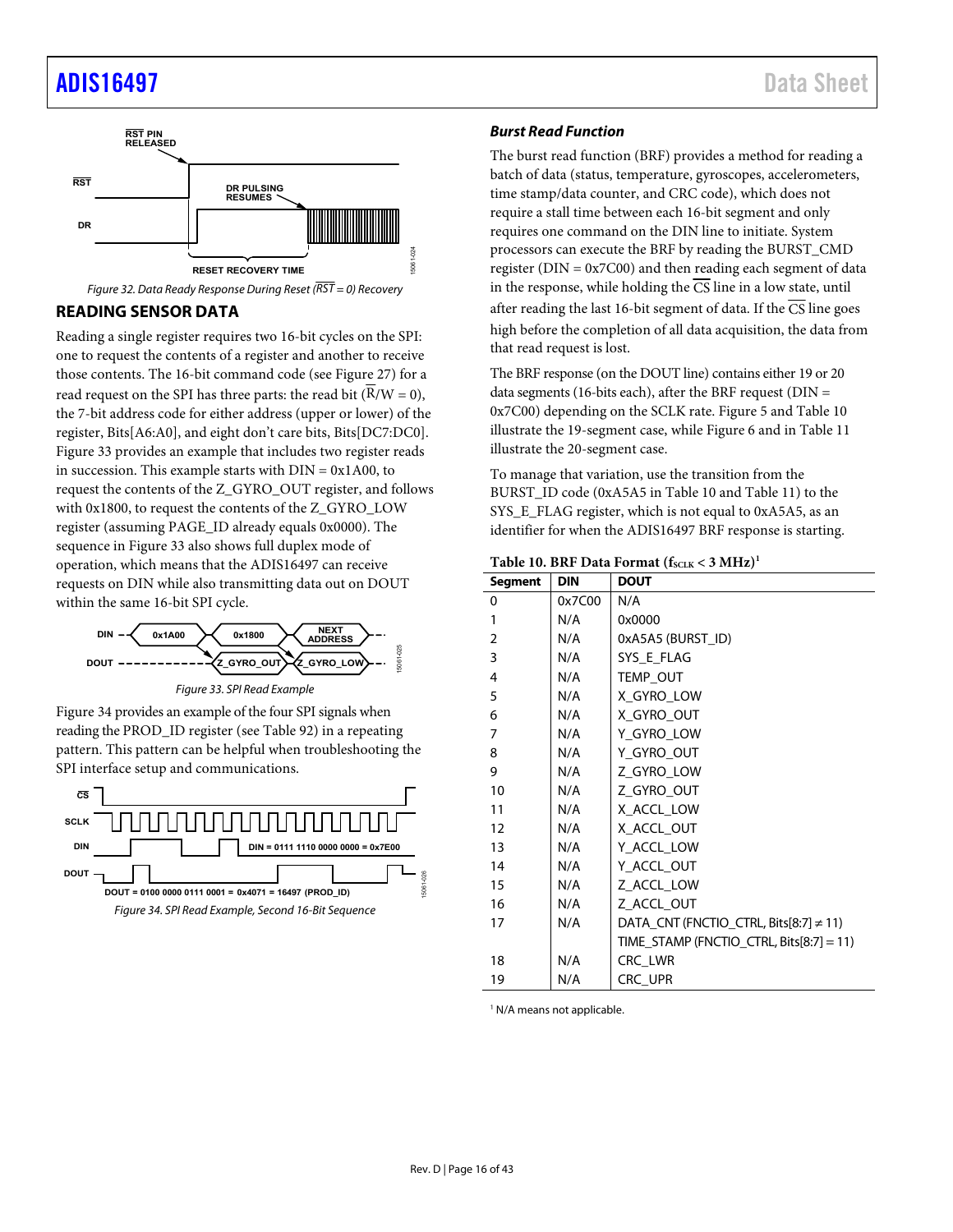<span id="page-16-1"></span>

| Table 11. BRF Data Format $(f_{SCLK} > 3.6 \text{ MHz})^1$ |            |                                             |  |  |  |  |  |
|------------------------------------------------------------|------------|---------------------------------------------|--|--|--|--|--|
| <b>Segment</b>                                             | <b>DIN</b> | <b>DOUT</b>                                 |  |  |  |  |  |
| $\Omega$                                                   | 0x7C00     | N/A                                         |  |  |  |  |  |
| 1                                                          | N/A        | 0x0000                                      |  |  |  |  |  |
| $\overline{2}$                                             | N/A        | 0xA5A5 (BURST_ID)                           |  |  |  |  |  |
| 3                                                          | N/A        | 0xA5A5 (BURST_ID)                           |  |  |  |  |  |
| 4                                                          | N/A        | SYS E FLAG                                  |  |  |  |  |  |
| 5                                                          | N/A        | TEMP_OUT                                    |  |  |  |  |  |
| 6                                                          | N/A        | X_GYRO_LOW                                  |  |  |  |  |  |
| 7                                                          | N/A        | X_GYRO_OUT                                  |  |  |  |  |  |
| 8                                                          | N/A        | Y_GYRO_LOW                                  |  |  |  |  |  |
| 9                                                          | N/A        | Y_GYRO_OUT                                  |  |  |  |  |  |
| 10                                                         | N/A        | Z_GYRO_LOW                                  |  |  |  |  |  |
| 11                                                         | N/A        | Z_GYRO_OUT                                  |  |  |  |  |  |
| 12                                                         | N/A        | X_ACCL_LOW                                  |  |  |  |  |  |
| 13                                                         | N/A        | X_ACCL_OUT                                  |  |  |  |  |  |
| 14                                                         | N/A        | Y_ACCL_LOW                                  |  |  |  |  |  |
| 15                                                         | N/A        | Y_ACCL_OUT                                  |  |  |  |  |  |
| 16                                                         | N/A        | Z_ACCL_LOW                                  |  |  |  |  |  |
| 17                                                         | N/A        | Z_ACCL_OUT                                  |  |  |  |  |  |
| 18                                                         | N/A        | DATA_CNT (FNCTIO_CTRL, Bits[8:7] $\neq$ 11) |  |  |  |  |  |
|                                                            |            | TIME_STAMP (FNCTIO_CTRL, Bits[8:7] = 11)    |  |  |  |  |  |
| 19                                                         | N/A        | CRC_LWR                                     |  |  |  |  |  |
| 20                                                         | N/A        | CRC UPR                                     |  |  |  |  |  |

1 N/A means not applicable.

## <span id="page-16-0"></span>**DEVICE CONFIGURATION**

Each register contains 16 bits (two bytes); Bits[7:0] contain the low byte and Bits[15:8] contain the high byte. Each byte has its own unique address in the user register map (se[e Table 12\)](#page-17-1). Updating the contents of a register requires writing to its low byte first and its high byte second. There are three parts to coding a SPI command (se[e Figure 27\)](#page-14-2), which writes a new byte of data to a register: the write bit  $(\overline{R}/W = 1)$ , the 7-bit address code for the byte that this command is updating, and the new data for that location, Bits[DC7:DC0][. Figure 35](#page-16-2) provides a coding example for writing 0xFEDC to the XG\_BIAS\_LOW register (se[e Table 106\)](#page-29-1), assuming PAGE\_ID already equals 0x0002.





## <span id="page-16-2"></span>**Dual Memory Structure**

The ADIS16497 uses a dual memory structure (se[e Figure 36\)](#page-16-3), with static random access memory (SRAM) supporting realtime operation and flash memory storing operational code, calibration coefficients, and user configurable register settings. The manual flash update command (GLOB\_CMD, Bit 3, see [Table 142\)](#page-32-1) provides a single-command method for storing user configuration settings into flash memory, for automatic recall during the next power-on or reset recovery process. This portion of the flash memory bank has two independent banks that operate in a ping pong manner, alternating with every flash update. During power-on or reset recovery, the ADIS16497 performs a CRC on the SRAM and compares it to a CRC computation from the same memory locations in flash memory. If this memory test fails, the ADIS16497 resets and boots up from the other flash memory location. SYS\_E\_FLAG, Bit 2 (se[e Table 18\)](#page-20-4) provides an error flag for detecting when the backup flash memory supported the last power-on or reset recovery[. Table 12 p](#page-17-1)rovides a memory map for the user registers in the ADIS16497, which includes flash backup support (indicated by yes or no in the flash column).



<span id="page-16-3"></span>Figure 36. SRAM and Flash Memory Diagram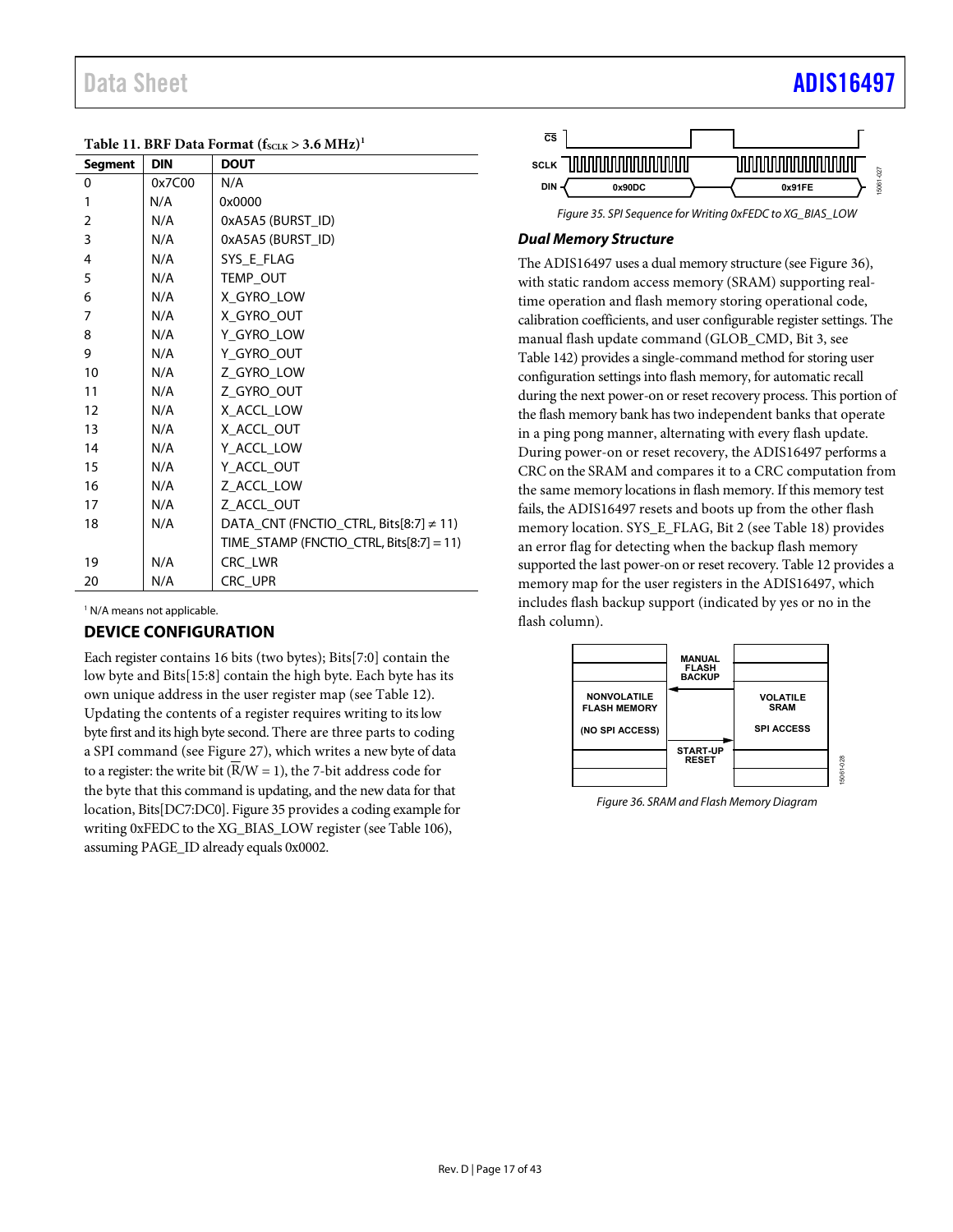## <span id="page-17-0"></span>USER REGISTER MEMORY MAP

<span id="page-17-1"></span>**Table 12. User Register Memory Map1**

| Table 12. Osci Registel memory map |           |                     | PAGE_ID |                 | <b>Default</b> |                                                     |
|------------------------------------|-----------|---------------------|---------|-----------------|----------------|-----------------------------------------------------|
| <b>Register Name</b>               | R/W       | <b>Flash Backup</b> |         | <b>Address</b>  |                | <b>Register Description</b>                         |
| PAGE_ID                            | R/W       | No                  | 0x00    | 0x00, 0x01      | 0x0000         | Page identifier                                     |
| Reserved                           | N/A       | N/A                 | 0x00    | 0x02, 0x03      | N/A            | Reserved                                            |
| DATA_CNT                           | R         | No                  | 0x00    | 0x04, 0x05      | N/A            | Data counter                                        |
| Reserved                           | N/A       | N/A                 | 0x00    | 0x06, 0x07      | N/A            | Reserved                                            |
| SYS_E_FLAG                         | R         | No                  | 0x00    | 0x08, 0x09      | N/A            | Output, system error flags (0x0000 if no errors)    |
| DIAG_STS                           | R         | No                  | 0x00    | 0x0A, 0x0B      | N/A            | Output, self test error flags (0x0000 if no errors) |
| Reserved                           | N/A       | N/A                 | 0x00    | 0x0C, 0x0D      | N/A            | Reserved                                            |
| TEMP_OUT                           | R         | No                  | 0x00    | 0x0E, 0x0F      | N/A            | Output, temperature                                 |
| X_GYRO_LOW                         | R         | No                  | 0x00    | 0x10, 0x11      | N/A            | Output, x-axis gyroscope, low word                  |
| X_GYRO_OUT                         | R         | No                  | 0x00    | 0x12, 0x13      | N/A            | Output, x-axis gyroscope, high word                 |
| Y_GYRO_LOW                         | R         | No                  | 0x00    | 0x14, 0x15      | N/A            | Output, y-axis gyroscope, low word                  |
| Y_GYRO_OUT                         | R         | No                  | 0x00    | 0x16, 0x17      | N/A            | Output, y-axis gyroscope, high word                 |
| Z_GYRO_LOW                         | R         | No                  | 0x00    | 0x18, 0x19      | N/A            | Output, z-axis gyroscope, low word                  |
| Z_GYRO_OUT                         | R         | No                  | 0x00    | 0x1A, 0x1B      | N/A            | Output, z-axis gyroscope, high word                 |
| X_ACCL_LOW                         | R         | No                  | 0x00    | 0x1C, 0x1D      | N/A            | Output, x-axis accelerometer, low word              |
| X_ACCL_OUT                         | R         | No                  | 0x00    | $0x1E$ , $0x1F$ | N/A            | Output, x-axis accelerometer, high word             |
| Y_ACCL_LOW                         | R         | No                  | 0x00    | 0x20, 0x21      | N/A            | Output, y-axis accelerometer, low word              |
| Y_ACCL_OUT                         | R         | No                  | 0x00    | 0x22, 0x23      | N/A            | Output, y-axis accelerometer, high word             |
| Z_ACCL_LOW                         | R         | No                  | 0x00    | 0x24, 0x25      | N/A            | Output, z-axis accelerometer, low word              |
| Z_ACCL_OUT                         | R         | No                  | 0x00    | 0x26, 0x27      | N/A            | Output, z-axis accelerometer, high word             |
| TIME_STAMP                         | R         | No                  | 0x00    | 0x28, 0x29      | N/A            | Output, time stamp                                  |
| CRC_LWR                            | R         | No                  | 0x00    | 0x2A, 0x2B      | N/A            | Output, CRC-32 (32 bits), lower word                |
| CRC_UPR                            | R         | No                  | 0x00    | 0x2C, 0x2D      | N/A            | Output, CRC-32, upper word                          |
| Reserved                           | N/A       | N/A                 | 0x00    | 0x2E to 0x3F    | N/A            | Reserved                                            |
| X_DELTANG_LOW                      | ${\sf R}$ | No                  | 0x00    | 0x40, 0x41      | N/A            | Output, x-axis delta angle, low word                |
| X_DELTANG_OUT                      | R         | No                  | 0x00    | 0x42, 0x43      | N/A            | Output, x-axis delta angle, high word               |
| Y_DELTANG_LOW                      | R         | No                  | 0x00    | 0x44, 0x45      | N/A            | Output, y-axis delta angle, low word                |
| Y_DELTANG_OUT                      | R         | No                  | 0x00    | 0x46, 0x47      | N/A            | Output, y-axis delta angle, high word               |
| Z_DELTANG_LOW                      | R         | No                  | 0x00    | 0x48, 0x49      | N/A            | Output, z-axis delta angle, low word                |
| Z_DELTANG_OUT                      | R         | No                  | 0x00    | 0x4A, 0x4B      | N/A            | Output, z-axis delta angle, high word               |
| X_DELTVEL_LOW                      | R         | No                  | 0x00    | 0x4C, 0x4D      | N/A            | Output, x-axis delta velocity, low word             |
| X_DELTVEL_OUT                      | R         | No                  | 0x00    | 0x4E, 0x4F      | N/A            | Output, x-axis delta velocity, high word            |
| Y_DELTVEL_LOW                      | R         | No                  | 0x00    | 0x50, 0x51      | N/A            | Output, y-axis delta velocity, low word             |
| Y_DELTVEL_OUT                      | R         | No                  | 0x00    | 0x52, 0x53      | N/A            | Output, y-axis delta velocity, high word            |
| Z_DELTVEL_LOW                      | R         | No                  | 0x00    | 0x54, 0x55      | N/A            | Output, z-axis delta velocity, low word             |
| Z_DELTVEL_OUT                      | R         | No                  | 0x00    | 0x56, 0x57      | N/A            | Output, z-axis delta velocity, high word            |
| Reserved                           | N/A       | N/A                 | 0x00    | 0x58 to 0x7B    | N/A            | Reserved                                            |
| <b>BURST_CMD</b>                   | R         | No                  | 0x00    | 0x7C, 0x7D      | N/A            | Burst-read command                                  |
| PROD_ID                            | R         | Yes                 | 0x00    | 0x7E, 0x7F      | 0x4071         | Output, product identification (16497d)             |
| Reserved                           | N/A       | N/A                 | 0x01    | 0x00 to 0x7F    | N/A            | Reserved                                            |
| PAGE_ID                            | R/W       | No                  | 0x02    | 0x00, 0x01      | 0x0000         | Page identifier                                     |
| Reserved                           | N/A       | N/A                 | 0x02    | 0x02, 0x03      | N/A            | Reserved                                            |
| X_GYRO_SCALE                       | R/W       | Yes                 | 0x02    | 0x04, 0x05      | 0x0000         | Calibration, scale, x-axis gyroscope                |
| Y_GYRO_SCALE                       | R/W       | Yes                 | 0x02    | 0x06, 0x07      | 0x0000         | Calibration, scale, y-axis gyroscope                |
| Z_GYRO_SCALE                       | R/W       | Yes                 | 0x02    | 0x08, 0x09      | 0x0000         | Calibration, scale, z-axis gyroscope                |
| X_ACCL_SCALE                       | R/W       | Yes                 | 0x02    | 0x0A, 0x0B      | 0x0000         | Calibration, scale, x-axis accelerometer            |
| Y_ACCL_SCALE                       | R/W       | Yes                 | 0x02    | 0x0C, 0x0D      | 0x0000         | Calibration, scale, y-axis accelerometer            |
| Z_ACCL_SCALE                       | R/W       | Yes                 | 0x02    | 0x0E, 0x0F      | 0x0000         | Calibration, scale, z-axis accelerometer            |
| XG_BIAS_LOW                        | R/W       |                     |         |                 | 0x0000         |                                                     |
|                                    |           | Yes                 | 0x02    | 0x10, 0x11      |                | Calibration, bias, gyroscope, x-axis, low word      |
| XG_BIAS_HIGH                       | R/W       | Yes                 | 0x02    | 0x12, 0x13      | 0x0000         | Calibration, bias, gyroscope, x-axis, high word     |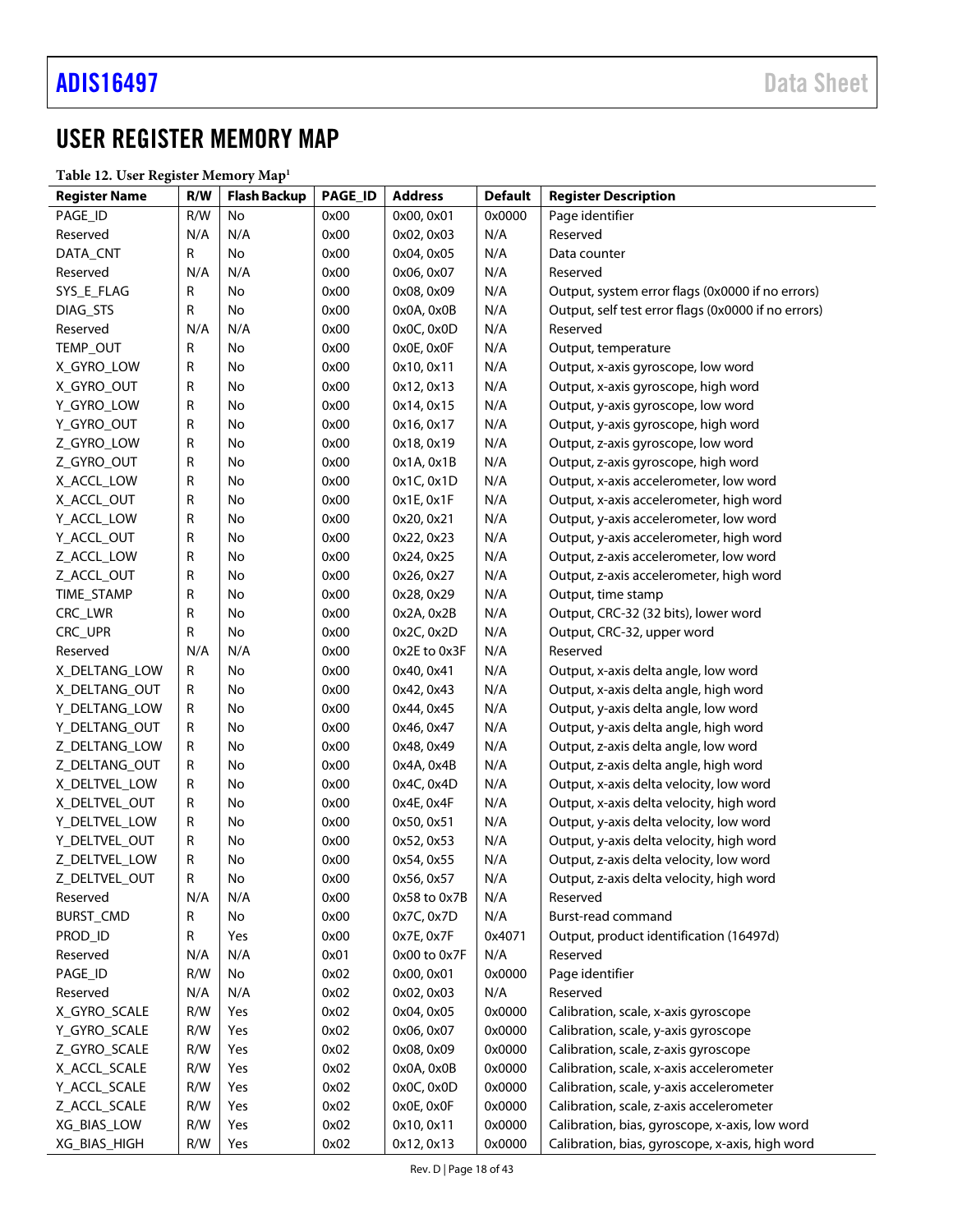# Data Sheet **[ADIS16497](https://www.analog.com/ADIS16497?doc=ADIS16497.pdf)**

| <b>Register Name</b>       | R/W | <b>Flash Backup</b> | PAGE_ID | <b>Address</b> | <b>Default</b>      | <b>Register Description</b>                             |
|----------------------------|-----|---------------------|---------|----------------|---------------------|---------------------------------------------------------|
| YG_BIAS_LOW                | R/W | Yes                 | 0x02    | 0x14, 0x15     | 0x0000              | Calibration, bias, gyroscope, y-axis, low word          |
| YG_BIAS_HIGH               | R/W | Yes                 | 0x02    | 0x16, 0x17     | 0x0000              | Calibration, bias, gyroscope, y-axis, high word         |
| ZG_BIAS_LOW                | R/W | Yes                 | 0x02    | 0x18, 0x19     | 0x0000              | Calibration, bias, gyroscope, z-axis, low word          |
| ZG_BIAS_HIGH               | R/W | Yes                 | 0x02    | 0x1A, 0x1B     | 0x0000              | Calibration, bias, gyroscope, z-axis, high word         |
| XA BIAS LOW                | R/W | Yes                 | 0x02    | 0x1C, 0x1D     | 0x0000              | Calibration, bias, accelerometer, x-axis, low word      |
| XA_BIAS_HIGH               | R/W | Yes                 | 0x02    | 0x1E, 0x1F     | 0x0000              | Calibration, bias, accelerometer, x-axis, high word     |
| YA_BIAS_LOW                | R/W | Yes                 | 0x02    | 0x20, 0x21     | 0x0000              | Calibration, bias, accelerometer, y-axis, low word      |
| YA_BIAS_HIGH               | R/W | Yes                 | 0x02    | 0x22, 0x23     | 0x0000              | Calibration, bias, accelerometer, y-axis, high word     |
| ZA_BIAS_LOW                | R/W | Yes                 | 0x02    | 0x24, 0x25     | 0x0000              | Calibration, bias, accelerometer, z-axis, low word      |
| ZA_BIAS_HIGH               | R/W | Yes                 | 0x02    | 0x26, 0x27     | 0x0000              | Calibration, bias, accelerometer, z-axis, high word     |
| Reserved                   | N/A | N/A                 | 0x02    | 0x28 to 0x73   | 0x0000              | Reserved                                                |
| USER_SCR_1                 | R/W | Yes                 | 0x02    | 0x74, 0x75     | 0x0000              | User Scratch Register 1                                 |
| USER_SCR_2                 | R/W | Yes                 | 0x02    | 0x76, 0x77     | 0x0000              | User Scratch Register 2                                 |
| USER_SCR_3                 | R/W | Yes                 | 0x02    | 0x78, 0x79     | 0x0000              | User Scratch Register 3                                 |
| USER_SCR_4                 | R/W | Yes                 | 0x02    | 0x7A, 0x7B     | 0x0000              | User Scratch Register 4                                 |
| FLSHCNT_LOW                | R   | Yes                 | 0x02    | 0x7C, 0x7D     | N/A                 | Diagnostic, flash memory count, low word                |
| FLSHCNT_HIGH               | R   | Yes                 | 0x02    | 0x7E, 07F      | N/A                 | Diagnostic, flash memory count, high word               |
| PAGE_ID                    | R/W | No                  | 0x03    | 0x00, 0x01     | 0x0000              | Page identifier                                         |
| GLOB_CMD                   | W   | No                  | 0x03    | 0x02, 0x03     | N/A                 | Control, global commands                                |
| Reserved                   | N/A | N/A                 | 0x03    | 0x04, 0x05     | N/A                 | Reserved                                                |
| FNCTIO_CTRL                | R/W | Yes                 | 0x03    | 0x06, 0x07     | 0x000D              | Control, I/O pins, functional definitions               |
| <b>GPIO_CTRL</b>           | R/W | Yes                 | 0x03    | 0x08, 0x09     | 0x00X0 <sup>2</sup> | Control, I/O pins, general-purpose                      |
| <b>CONFIG</b>              | R/W | Yes                 | 0x03    | 0x0A, 0x0B     | 0x00C0              | Control, clock, and miscellaneous correction            |
| DEC_RATE                   | R/W | Yes                 | 0x03    | 0x0C, 0x0D     | 0x0000              | Control, output sample rate decimation                  |
| NULL_CNFG                  | R/W | Yes                 | 0x03    | 0x0E, 0x0F     | 0x070A              | Control, automatic bias correction configuration        |
| SYNC_SCALE                 | R/W | Yes                 | 0x03    | 0x10, 0x11     | 0x109A              | Control, input clock scaling (PPS mode)                 |
| RANG_MDL                   | R   | N/A                 | 0x03    | 0x12, 0x13     | N/A                 | Measurement range (model-specific) Identifier           |
| Reserved                   | N/A | N/A                 | 0x03    | 0x14, 0x15     | N/A                 | Reserved                                                |
| FILTR_BNK_0                | R/W | Yes                 | 0x03    | 0x16, 0x17     | 0x0000              | Filter selection                                        |
| FILTR_BNK_1                | R/W | Yes                 | 0x03    | 0x18, 0x19     | 0x0000              | Filter selection                                        |
| Reserved                   | N/A | N/A                 | 0x03    | 0x1A to 0x77   | N/A                 | Reserved                                                |
| FIRM_REV                   | R   | Yes                 | 0x03    | 0x78, 0x79     | N/A                 | Firmware revision                                       |
| FIRM_DM                    | R   | Yes                 | 0x03    | 0x7A, 0x7B     | N/A                 | Firmware programming date (day/month)                   |
| FIRM_Y                     | R   | Yes                 | 0x03    | 0x7C, 0x7D     | N/A                 | Firmware programming date (year)                        |
| <b>BOOT_REV</b>            | R   | Yes                 | 0x03    | 0x7E, 0x7F     | N/A                 | Boot loader revision                                    |
| PAGE_ID                    | R/W | No                  | 0x04    | 0x00, 0x01     | 0x0000              | Page identifier                                         |
| Reserved                   | N/A | N/A                 | 0x04    | 0x02, 0x03     | N/A                 | Reserved                                                |
| CAL_SIGTR_LWR              | R   | Yes                 | 0x04    | 0x04, 0x05     | N/A                 | Signature CRC, calibration coefficients, low word       |
| CAL_SIGTR_UPR              | R   | Yes                 | 0x04    | 0x06, 0x07     | N/A                 | Signature CRC, calibration coefficients, high word      |
| CAL_DRVTN_LWR              | R   | No                  | 0x04    | 0x08, 0x09     | N/A                 | Real-time CRC, calibration coefficients, low word       |
| CAL_DRVTN_UPR              | R   | No                  | 0x04    | 0x0A, 0x0B     | N/A                 | Real-time CRC, calibration coefficients, high word      |
| CODE_SIGTR_LWR             | R   | Yes                 | 0x04    | 0x0C, 0x0D     | N/A                 | Signature CRC, program code, low word                   |
| CODE_SIGTR_UPR             | R   | Yes                 | 0x04    | 0x0E, 0x0F     | N/A                 | Signature CRC, program code, high word                  |
| CODE_DRVTN_LWR             | R   | No                  | 0x04    | 0x10, 0x11     | N/A                 | Real-time CRC, program code, low word                   |
| CODE_DRVTN_UPR             | R   | No                  | 0x04    | 0x12, 0x13     | N/A                 | Real-time CRC, program code, high word                  |
| Reserved                   | N/A | N/A                 | 0x04    | 0x14 to 0x1F   | N/A                 | Reserved                                                |
| SERIAL_NUM                 | R   | Yes                 | 0x04    | 0x20, 0x21     | N/A                 | Serial number                                           |
| Reserved                   | N/A | N/A                 | 0x04    | 0x22 to 0x7F   | N/A                 | Reserved                                                |
| PAGE_ID                    | R/W | No                  | 0x05    | 0x00, 0x01     | 0x0000              | Page identifier                                         |
| Reserved                   | N/A | N/A                 | 0x05    | 0x02 to 0x07   | N/A                 | Reserved                                                |
| FIR_COEF_Axxx <sup>3</sup> | R/W | Yes                 | 0x05    | 0x08 to 0x7F   | N/A                 | FIR Filter Bank A: Coefficient 0 through Coefficient 59 |
| PAGE_ID                    | R/W | No                  | 0x06    | 0x00, 0x01     | 0x0000              | Page identifier                                         |
| Reserved                   | N/A | N/A                 | 0x06    | 0x02 to 0x07   | N/A                 | Reserved                                                |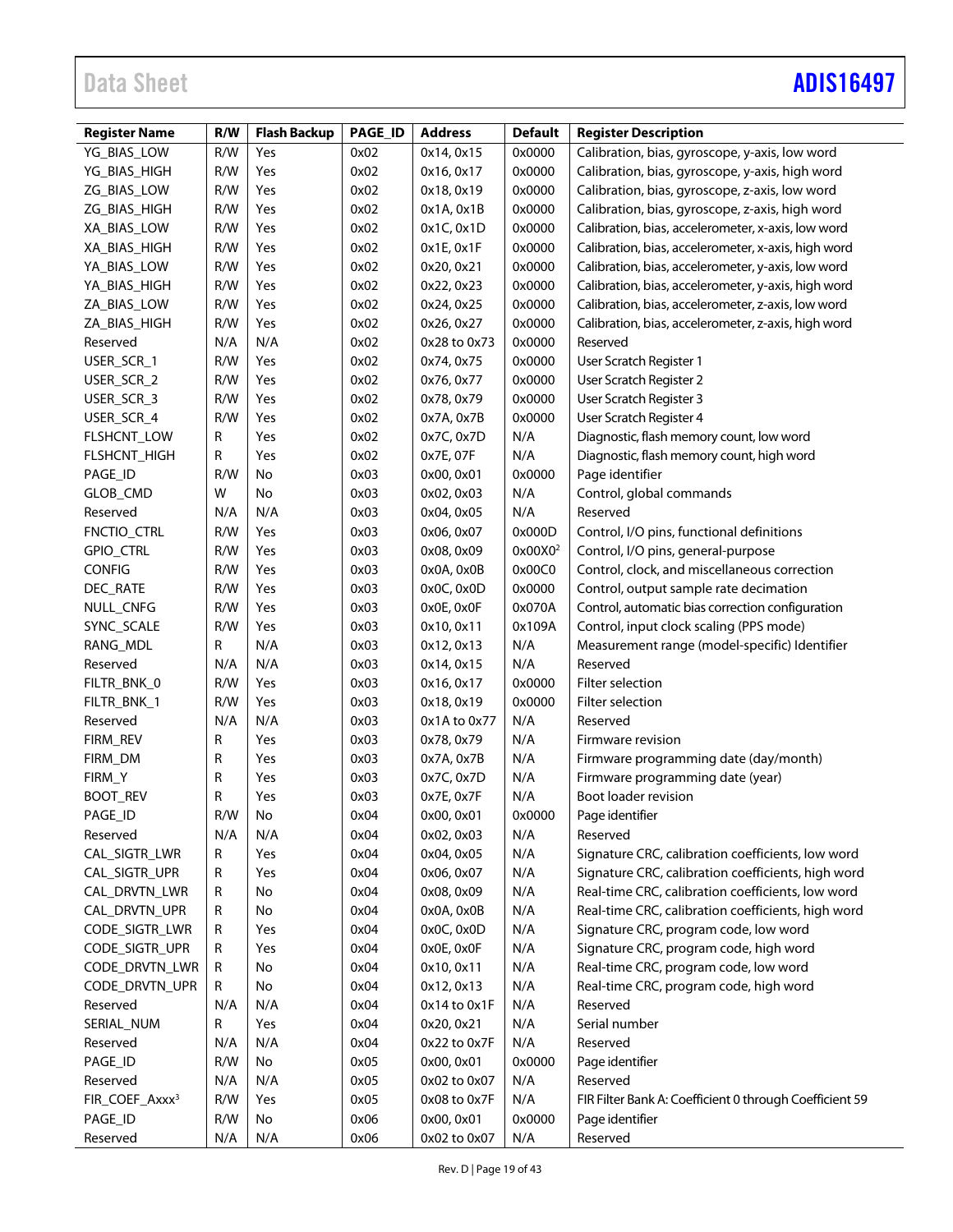## <span id="page-19-0"></span>[ADIS16497](https://www.analog.com/ADIS16497?doc=ADIS16497.pdf) Data Sheet

| <b>Register Name</b>       | R/W | <b>Flash Backup</b> | PAGE_ID | <b>Address</b>   | <b>Default</b> | <b>Register Description</b>                               |
|----------------------------|-----|---------------------|---------|------------------|----------------|-----------------------------------------------------------|
| FIR_COEF_Axxx <sup>3</sup> | R/W | Yes                 | 0x06    | $0x08$ to $0x7F$ | N/A            | FIR Filter Bank A: Coefficient 60 through Coefficient 119 |
| PAGE_ID                    | R/W | No.                 | 0x07    | 0x00, 0x01       | 0x0000         | Page identifier                                           |
| Reserved                   | N/A | N/A                 | 0x07    | 0x02 to 0x07     | N/A            | Reserved                                                  |
| FIR COEF Bxxx <sup>4</sup> | R/W | Yes                 | 0x07    | 0x08 to 0x7F     | N/A            | FIR Filter Bank B: Coefficient 0 through Coefficient 59   |
| PAGE_ID                    | R/W | No                  | 0x08    | 0x00, 0x01       | 0x0000         | Page identifier                                           |
| Reserved                   | N/A | N/A                 | 0x08    | 0x02 to 0x07     | N/A            | Reserved                                                  |
| FIR_COEF_Bxxx <sup>4</sup> | R/W | Yes                 | 0x08    | 0x08 to 0x7F     | N/A            | FIR Filter Bank B: Coefficient 60 through Coefficient 119 |
| PAGE ID                    | R/W | No                  | 0x09    | 0x00, 0x01       | 0x0000         | Page identifier                                           |
| Reserved                   | N/A | N/A                 | 0x09    | 0x02 to 0x07     | N/A            | Reserved                                                  |
| FIR_COEF_Cxxx <sup>5</sup> | R/W | Yes                 | 0x09    | 0x08 to 0x7F     | N/A            | FIR Filter Bank C: Coefficient 0 through Coefficient 59   |
| PAGE_ID                    | R/W | No                  | 0x0A    | 0x00, 0x01       | 0x0000         | Page identifier                                           |
| Reserved                   | N/A | N/A                 | 0x0A    | 0x02 to 0x07     | N/A            | Reserved                                                  |
| FIR COEF Cxxx <sup>5</sup> | R/W | Yes                 | 0x0A    | 0x08 to 0x7F     | N/A            | FIR Filter Bank C: Coefficient 60 through Coefficient 119 |
| PAGE ID                    | R/W | No                  | 0x0B    | 0x00, 0x01       | 0x0000         | Page identifier                                           |
| Reserved                   | N/A | N/A                 | 0x0B    | 0x02 to 0x07     | N/A            | Reserved                                                  |
| FIR_COEF_Dxxx <sup>6</sup> | R/W | Yes                 | 0x0B    | 0x08 to 0x7F     | N/A            | FIR Filter Bank D: Coefficient 0 through Coefficient 59   |
| PAGE_ID                    | R/W | No.                 | 0x0C    | 0x00, 0x01       | 0x0000         | Page identifier                                           |
| Reserved                   | N/A | N/A                 | 0x0C    | 0x02 to 0x07     | N/A            | Reserved                                                  |
| FIR COEF Dxxx <sup>6</sup> | R/W | Yes                 | 0x0C    | 0x08 to 0x7F     | N/A            | FIR Filter Bank D: Coefficient 60 through Coefficient 119 |

<sup>1</sup> N/A means not applicable.

<sup>2</sup> The GPIO\_CTRL[7:4] bits reflect the logic levels on the DIOx lines and do not have a default setting.<br><sup>3</sup> See th[e FIR Filter Bank A, FIR\\_COEF\\_A000 to FIR\\_COEF\\_A119 s](#page-36-4)ection for additional information.<br><sup>4</sup> See the FIR Fi

<sup>4</sup> See th[e FIR Filter Bank B, FIR\\_COEF\\_B000 to FIR\\_COEF\\_B119 s](#page-37-1)ection for additional information.<br><sup>5</sup> See the FIR Filter Bank C. FIR\_COEF\_C000 to FIR\_COEF\_C119 section for additional information.

<sup>s</sup> See th[e FIR Filter Bank C, FIR\\_COEF\\_C000 to FIR\\_COEF\\_C119 s](#page-37-2)ection for additional information.<br><sup>6</sup> See th[e FIR Filter Bank D, FIR\\_COEF\\_D000 to FIR\\_COEF\\_D119 s](#page-37-3)ection for additional information.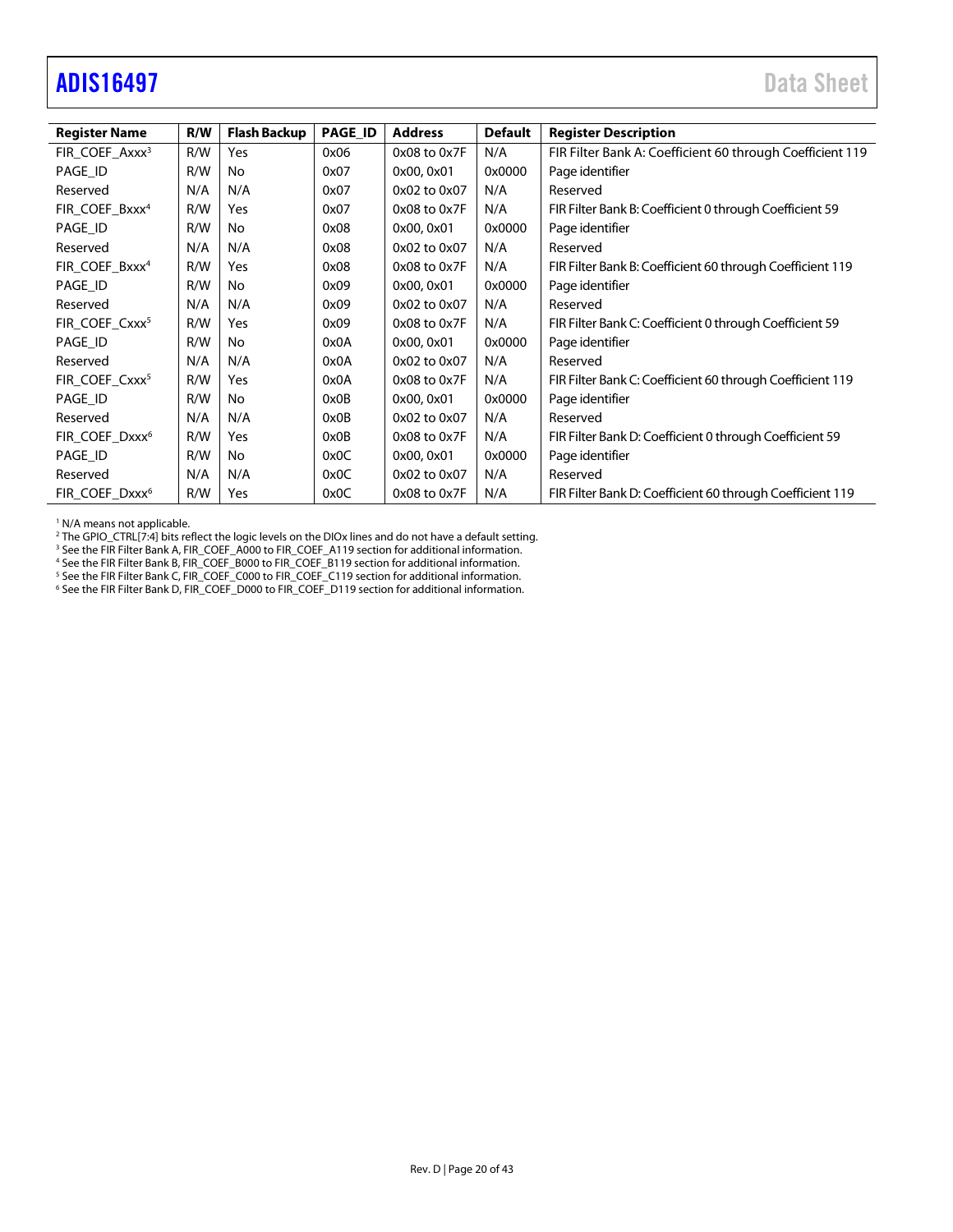## <span id="page-20-0"></span>USER REGISTER DEFINTIONS **PAGE NUMBER (PAGE\_ID)**

<span id="page-20-1"></span>The contents in the PAGE\_ID register (se[e Table 13 a](#page-20-5)n[d Table 14\)](#page-20-6) contain the current page setting, and provide a control for selecting another page for SPI access. For example, set DIN = 0x8002 to select Page 2 for SPI-based user access. See [Table 12 f](#page-17-1)or the page assignments associated with each user accessible register.

#### <span id="page-20-5"></span>**Table 13. PAGE\_ID Register Definition**

| Twore for filled the request D eminition |                                               |  |  |                                                    |  |  |  |  |  |
|------------------------------------------|-----------------------------------------------|--|--|----------------------------------------------------|--|--|--|--|--|
|                                          |                                               |  |  | Page   Addresses   Default   Access   Flash Backup |  |  |  |  |  |
| 0x00                                     | $\vert$ 0x00, 0x01 $\vert$ 0x0000 $\vert$ R/W |  |  | No                                                 |  |  |  |  |  |

## <span id="page-20-6"></span>**Table 14. PAGE\_ID Bit Descriptions**

| <b>Bits</b> | <b>Description</b>                   |
|-------------|--------------------------------------|
| [15:0]      | Page number, binary numerical format |

## <span id="page-20-2"></span>**DATA/SAMPLE COUNTER (DATA\_CNT)**

The DATA\_CNT register (se[e Table 15 a](#page-20-7)n[d Table 16\)](#page-20-8) is a continuous, real-time, sample counter. It starts at 0x0000, increments every time the output data registers update, and wraps around from 0xFFFF (65,535 decimal) to 0x0000 (0 decimal).

#### <span id="page-20-7"></span>**Table 15. DATA\_CNT Register Definition**

| Page   Addresses   Default |                                          | Access   Flash Backup |
|----------------------------|------------------------------------------|-----------------------|
|                            | $0x00$   0x04, 0x05   Not applicable   R | No                    |

#### <span id="page-20-8"></span>**Table 16. DATA\_CNT Bit Descriptions**

| <b>Bits</b>   Description          |
|------------------------------------|
| [15:0] Data counter, binary format |

## <span id="page-20-3"></span>**STATUS/ERROR FLAG INDICATORS (SYS\_E\_FLAG)**

The SYS\_E\_FLAG register (se[e Table 17](#page-20-9) an[d Table 18\)](#page-20-4) provides various error flags. Reading this register causes all of its bits to return to 0, with the exception of Bit 7. If an error condition persists, its flag (bit) automatically returns to an alarm value of 1.

<span id="page-20-9"></span>**Table 17. SYS\_E\_FLAG Register Definition** 

|                                      |  | Page   Addresses   Default   Access   Flash Backup |
|--------------------------------------|--|----------------------------------------------------|
| $0x00$   $0x08, 0x09$   $0x0000$   R |  | No                                                 |

|                | Table 18. SYS E FLAG Bit Descriptions                                                                                                                                                                                                                                                       |
|----------------|---------------------------------------------------------------------------------------------------------------------------------------------------------------------------------------------------------------------------------------------------------------------------------------------|
| <b>Bits</b>    | <b>Description</b>                                                                                                                                                                                                                                                                          |
| 15             | Watchdog timer flag. A 1 indicates the ADIS16497<br>automatically resets itself to clear an issue.                                                                                                                                                                                          |
| [14:9]         | Not used.                                                                                                                                                                                                                                                                                   |
| 8              | Sync error. A 1 indicates the sample timing is not scaling<br>correctly, when operating in PPS mode (FNCTIO_CTRL,<br>Bit $8 = 1$ , see Table 144). When this error occurs, verify<br>that the input sync frequency is correct and that<br>SYNC_SCALE (see Table 154) has the correct value. |
| 7              | Processing overrun. A 1 indicates the occurrence of a<br>processing overrun. Initiate a reset to recover. Replace<br>the ADIS16497 if this error persists.                                                                                                                                  |
| 6              | Flash memory update failure. A 1 indicates that the most<br>recent flash memory update failed (GLOB_CMD, Bit 3, see<br>Table 142). Repeat the test and replace the ADIS16497 if<br>this error persists.                                                                                     |
| 5              | Sensor failure. A 1 indicates failure in at least one of the<br>inertial sensors. Read the DIAG_STS register (see Table 20)<br>to determine which sensor is failing. Replace the<br>ADIS16497 if the error persists, when it is operating in<br>static inertial conditions.                 |
| 4              | Not used.                                                                                                                                                                                                                                                                                   |
| 3              | SPI communication error. A 1 indicates that the total<br>number of SCLK cycles is not equal to an integer multiple<br>of 16. Repeat the previous communication sequence to<br>recover. Persistence in this error can indicate a weakness in<br>the SPI service from the master processor.   |
| $\overline{2}$ | SRAM error condition. A 1 indicates a failure in the CRC<br>(period = 20 ms) between the SRAM and flash memory.<br>Initiate a reset to recover. Replace the ADIS16497 if this<br>error persists.                                                                                            |
| 1              | Boot memory failure. A 1 indicates that the device booted<br>up using code from the backup memory bank. Replace the<br>ADIS16497 if this error occurs.                                                                                                                                      |
| 0              | Not used.                                                                                                                                                                                                                                                                                   |

#### <span id="page-20-4"></span>**Table 18. SYS\_E\_FLAG Bit Descriptions**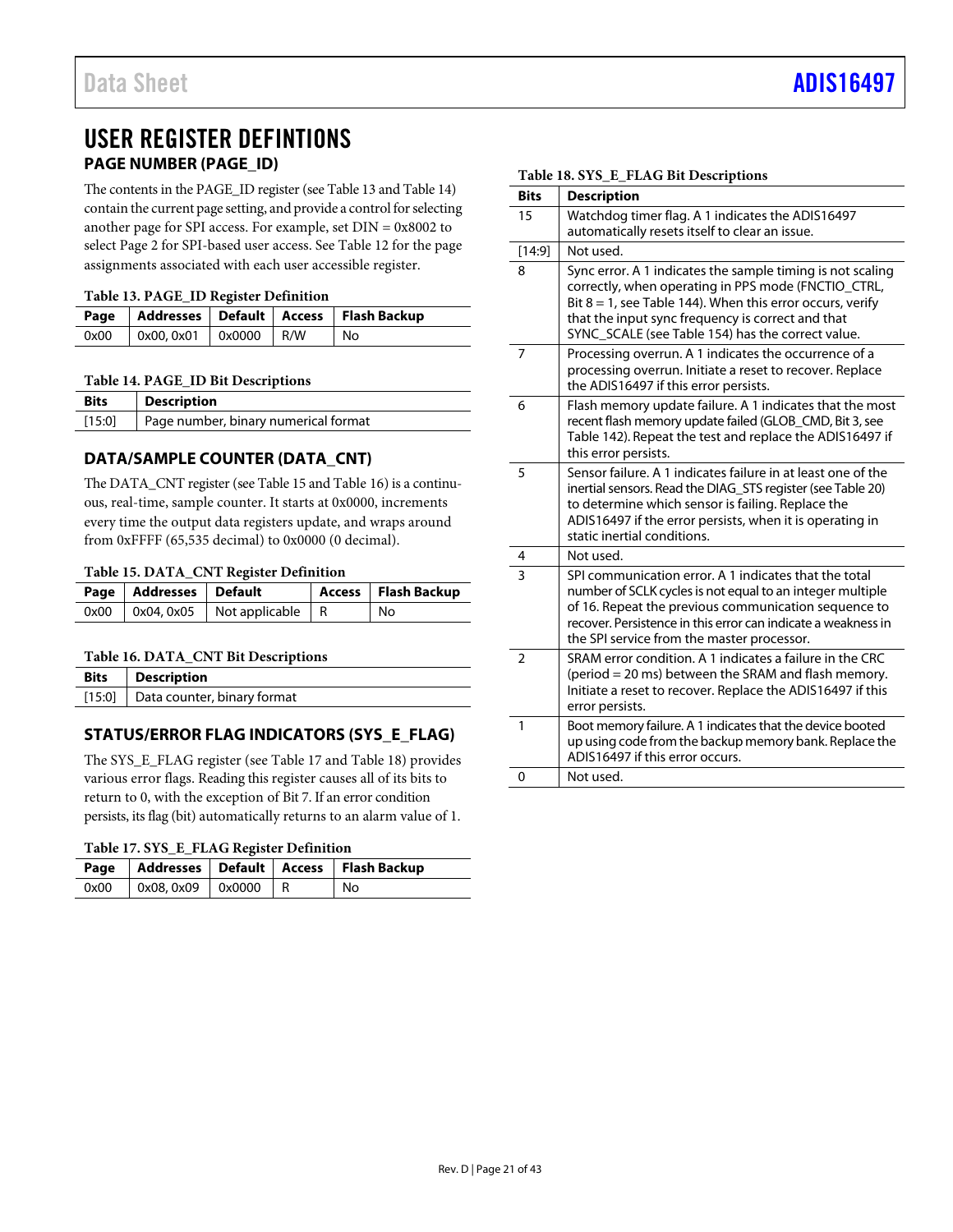## <span id="page-21-0"></span>**SELF TEST ERROR FLAGS (DIAG\_STS)**

SYS\_E\_FLAG, Bit 5 (se[e Table 18\)](#page-20-4) contains the pass/fail result  $(0 = p$ ass) for the on demand self test (ODST) operations, whereas the DIAG\_STS register (se[e Table 19 a](#page-21-4)n[d Table 20\)](#page-21-3) contains pass/fail flags  $(0 = pass)$  for each inertial sensor. Reading the DIAG\_STS register causes all of its bits to restore to 0. The bits in DIAG\_STS return to 1 if the error conditions persists.

## <span id="page-21-4"></span>**Table 19. DIAG\_STS Register Definition**

|      |                                                           |    | Page   Addresses   Default   Access   Flash Backup |
|------|-----------------------------------------------------------|----|----------------------------------------------------|
| 0x00 | $\sqrt{0 \times 0}$ A, $0 \times 0$ B $\sqrt{0 \times 0}$ | IR | No                                                 |

#### <span id="page-21-3"></span>**Table 20. DIAG\_STS Bit Descriptions**

| <b>Bits</b> | Description (Default = $0x0000$ )                         |
|-------------|-----------------------------------------------------------|
| [15:6]      | Not used                                                  |
| 5           | Self test failure, z-axis accelerometer (1 means failure) |
| 4           | Self test failure, y-axis accelerometer (1 means failure) |
| 3           | Self test failure, x-axis accelerometer (1 means failure) |
|             | Self test failure, z-axis gyroscope (1 means failure)     |
|             | Self test failure, y-axis gyroscope (1 means failure)     |
|             | Self test failure, x-axis gyroscope (1 means failure)     |

## <span id="page-21-1"></span>**INTERNAL TEMPERATURE (TEMP\_OUT)**

The TEMP\_OUT register (se[e Table 21 a](#page-21-5)nd [Table 22\)](#page-21-6) provides a coarse measurement of the temperature inside of the ADIS16497, and is useful for monitoring relative changes in the thermal environment. [Table 23 p](#page-21-7)rovides several examples of the data format for the TEMP\_OUT register.

#### <span id="page-21-5"></span>**Table 21. TEMP\_OUT Register Definition**

| Page   Addresses   Default |                                               | Access   Flash Backup |
|----------------------------|-----------------------------------------------|-----------------------|
|                            | $0x00$   $0x0E$ , $0x0F$   Not applicable   R | No                    |

#### <span id="page-21-6"></span>**Table 22. TEMP\_OUT Bit Definitions**

| <b>Bits</b> | <b>Description</b>                                                            |
|-------------|-------------------------------------------------------------------------------|
| [15:0]      | Temperature data; twos complement, 1°C per 80 LSB,<br>$25^{\circ}$ C = 0x0000 |

#### <span id="page-21-7"></span>**Table 23. TEMP\_OUT Data Format Examples**

| Temperature (°C) | <b>Decimal</b> | <b>Hex</b>    | <b>Binary</b>       |
|------------------|----------------|---------------|---------------------|
| $+85$            | $+4800$        | 0x12C0        | 0001 0010 1100 0000 |
| $+25 + 2/80$     | $+2$           | 0x0002        | 0000 0000 0000 0010 |
| $+25 + 1/80$     | $+1$           | 0x0001        | 0000 0000 0000 0001 |
| $+25$            | 0              | 0x0000        | 0000 0000 0000 0000 |
| $+25 - 1/80$     | $-1$           | <b>OxFFFF</b> | 1111 1111 1111 1111 |
| $+25 - 2/80$     | $-2$           | 0xFFFF        | 1111 1111 1111 1110 |
| $-40$            | $-5200$        | 0xEBB0        | 1110 1011 1011 0000 |

## <span id="page-21-2"></span>**GYROSCOPE DATA**

The gyroscopes in the ADIS16497 measure the angular rate of rotation around three orthogonal axes (x, y, and z)[. Figure 38](#page-22-0)  shows the orientation of each gyroscope axis, which defines the direction of rotation that produces a positive response in each of the angular rate measurements.

Each gyroscope has two output data registers[. Figure 37 s](#page-21-8)hows how these two registers combine to support a 32-bit, twos complement data format for the x-axis gyroscope measurements. This format also applies to the y-axis and z-axis as well.



Figure 37. Gyroscope Output Data Structure

#### <span id="page-21-8"></span>**Gyroscope Measurement Range/Scale Factor**

[Table 24 p](#page-21-9)rovides the range and scale factor (KG) for the angular rate (gyroscope) measurements in each ADIS16497 model.

<span id="page-21-9"></span>

|  |  | Table 24. Gyroscope Measurement Range and Scale Factors |  |  |
|--|--|---------------------------------------------------------|--|--|
|--|--|---------------------------------------------------------|--|--|

| Model       | Range                    | Scale Factor, KG          |
|-------------|--------------------------|---------------------------|
| ADIS16497-1 | $\pm$ 125 $\degree$ /sec | $0.00625^{\circ}/sec/LSB$ |
| ADIS16497-2 | $\pm$ 450 $\degree$ /sec | $0.025^{\circ}/sec/LSB$   |
| ADIS16497-3 | $\pm 2000^{\circ}/sec$   | $0.1^{\circ}/sec/LSB$     |

#### **Gyroscope Data Formatting**

[Table 25 a](#page-21-10)n[d Table 26 o](#page-21-11)ffer various numerical examples that demonstrate the format of the rotation rate data in both 16-bit and 32-bit formats. See [Table 24 f](#page-21-9)or the scale factor  $(K_G)$ associated with each ADIS16497 model.

<span id="page-21-10"></span>

| <b>Rotation Rate</b>    |                |            |                     |
|-------------------------|----------------|------------|---------------------|
| (°/sec)                 | <b>Decimal</b> | <b>Hex</b> | <b>Binary</b>       |
| $+10000$ K <sub>G</sub> | $+10,000$      | 0x2710     | 0010 0111 0001 0000 |
| $+2$ K <sub>G</sub>     | $+2$           | 0x0002     | 0000 0000 0000 0010 |
| $+KG$                   | $+1$           | 0x0001     | 0000 0000 0000 0001 |
| $0^{\circ}/sec$         | $\Omega$       | 0x0000     | 0000 0000 0000 0000 |
| $-KG$                   | $-1$           | 0xFFFF     | 1111 1111 1111 1111 |
| $-2$ K <sub>G</sub>     | $-2$           | 0xFFFE     | 1111 1111 1111 1110 |
| $-10000$ K <sub>G</sub> | $-10,000$      | 0xD8F0     | 1101 1000 1111 0000 |

#### <span id="page-21-11"></span>**Table 26. 32-Bit Gyroscope Data Format Examples**

| <b>Rotation Rate (°/sec)</b> | <b>Decimal</b> | <b>Hexadecimal</b> |
|------------------------------|----------------|--------------------|
| $+10000$ K <sub>G</sub>      | +655,360,000   | 0x27100000         |
| $+K_G/2^{15}$                | $+2$           | 0x00000002         |
| $+K_G/2^{16}$                | $+1$           | 0x00000001         |
| 0                            | 0              | 0x0000000          |
| $-KG$ /2 <sup>16</sup>       | $-1$           | <b>OXFFFFFFFF</b>  |
| $-K_G / 2^{15}$              | $-2$           | OxFFFFFFFF         |
| $-10000$ K <sub>G</sub>      | $-655,360,000$ | 0xD8F00000         |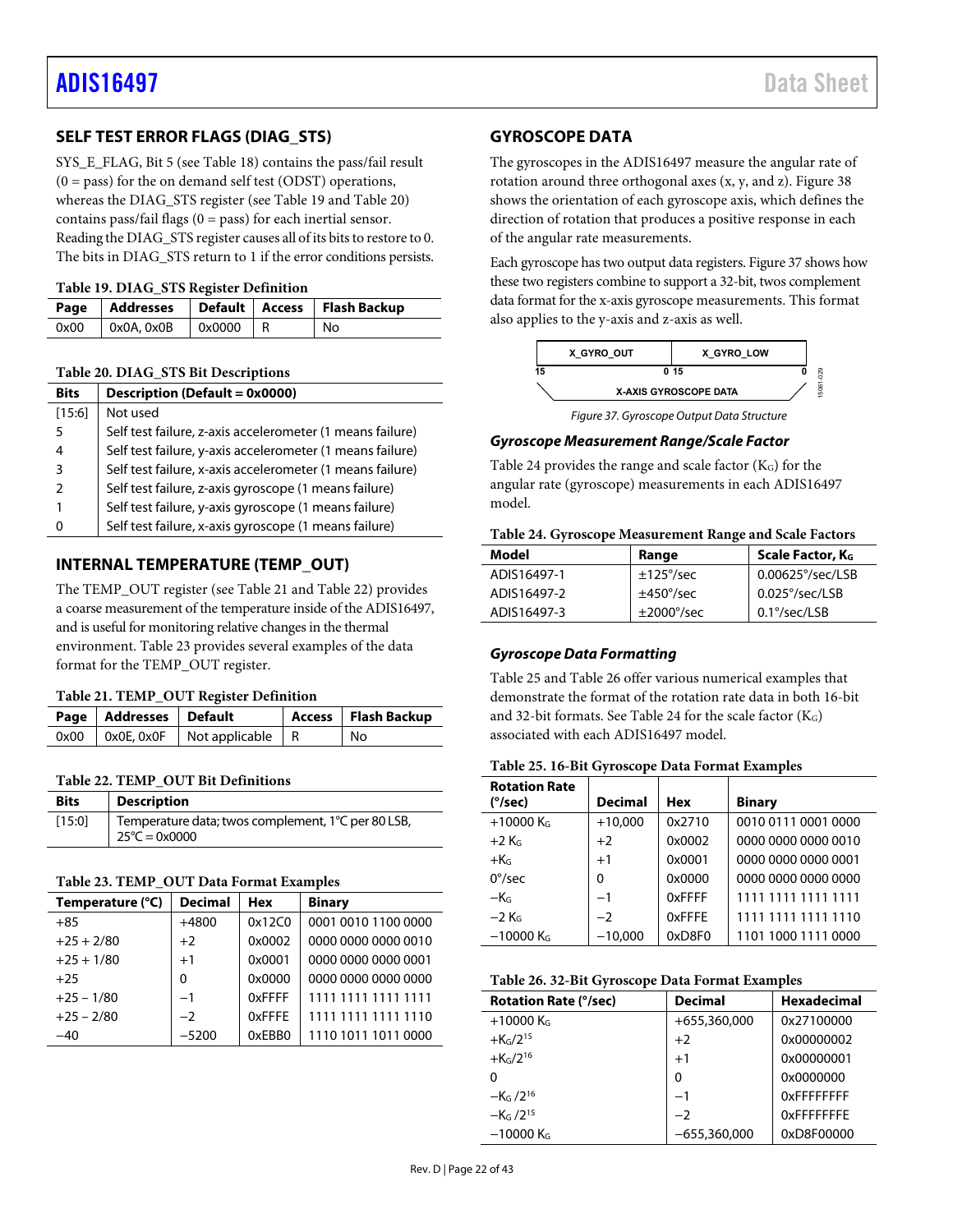

Figure 38. Gyroscope Axis and Polarity Assignments

## <span id="page-22-0"></span>**X-Axis Gyroscope (X\_GYRO\_LOW, X\_GRYO\_OUT)**

The X\_GYRO\_LOW (se[e Table 27](#page-22-1) an[d Table 28\)](#page-22-2) and X\_GRYO\_ OUT (se[e Table 29 a](#page-22-3)n[d Table 30\)](#page-22-4) registers contain the gyroscope data for the x-axis.

#### <span id="page-22-1"></span>**Table 27. X\_GYRO\_LOW Register Definition**

| Page   Addresses   Default |                                            | Access   Flash Backup |
|----------------------------|--------------------------------------------|-----------------------|
|                            | $0x00$   $0x10, 0x11$   Not applicable   R | No                    |

#### <span id="page-22-2"></span>**Table 28. X\_GYRO\_LOW Bit Descriptions**

| <b>Bits</b> | <b>Description</b>              |
|-------------|---------------------------------|
| $[15:0]$    | X-axis gyroscope data; low word |

#### <span id="page-22-3"></span>**Table 29. X\_GYRO\_OUT Register Definition**

| Page   Addresses   Default |                                            | Access   Flash Backup |
|----------------------------|--------------------------------------------|-----------------------|
|                            | $0x00$   $0x12, 0x13$   Not applicable   R | l No                  |

#### <span id="page-22-4"></span>**Table 30. X\_GYRO\_OUT Bit Descriptions**

| <b>Bits</b> | <b>Description</b>                                                                                             |
|-------------|----------------------------------------------------------------------------------------------------------------|
| [15:0]      | X-axis gyroscope data; high word; twos complement,<br>$0^{\circ}/sec = 0x0000$ , see Table 24 for scale factor |

## **Y-Axis Gyroscope (Y\_GYRO\_LOW, Y\_GYRO\_OUT)**

The Y\_GYRO\_LOW (se[e Table 31 a](#page-22-5)n[d Table 32\)](#page-22-6) and Y\_GRYO\_ OUT (se[e Table 33 a](#page-22-7)n[d Table 34\)](#page-22-8) registers contain the gyroscope data for the y-axis.

#### <span id="page-22-5"></span>**Table 31. Y\_GYRO\_LOW Register Definition**

| Page   Addresses   Default |                                            | Access   Flash Backup |
|----------------------------|--------------------------------------------|-----------------------|
|                            | $0x00$   $0x14, 0x15$   Not applicable   R | No                    |

#### <span id="page-22-6"></span>**Table 32. Y\_GYRO\_LOW Bit Descriptions**

| <b>Bits</b> | <b>Description</b>              |
|-------------|---------------------------------|
| [15:0]      | Y-axis gyroscope data; low word |

#### <span id="page-22-7"></span>**Table 33. Y\_GYRO\_OUT Register Definition**

| Page   Addresses   Default |                                            | Access   Flash Backup |
|----------------------------|--------------------------------------------|-----------------------|
|                            | $0x00$   $0x16, 0x17$   Not applicable   R | No.                   |

#### <span id="page-22-8"></span>**Table 34. Y\_GYRO\_OUT Bit Descriptions**

| <b>Bits</b> | <b>Description</b>                                       |
|-------------|----------------------------------------------------------|
| [15:0]      | Y-axis gyroscope data; high word; twos complement,       |
|             | $0^{\circ}/sec = 0x0000$ , see Table 24 for scale factor |

### **Z-Axis Gyroscope (Z\_GYRO\_LOW, Z\_GYRO\_OUT)**

The Z\_GYRO\_LOW (see [Table 35 a](#page-22-9)n[d Table 36\)](#page-22-10) and Z\_GRYO\_ OUT (se[e Table 37 a](#page-22-11)n[d Table 38\)](#page-22-12) registers contain the gyroscope data for the z-axis.

#### <span id="page-22-9"></span>**Table 35. Z\_GYRO\_LOW Register Definition**

| Page   Addresses   Default |                                            | Access   Flash Backup |
|----------------------------|--------------------------------------------|-----------------------|
|                            | $0x00$   $0x18, 0x19$   Not applicable   R | No                    |

#### <span id="page-22-10"></span>**Table 36. Z\_GYRO\_LOW Bit Descriptions**

| <b>Bits</b> | <b>Description</b>                                |
|-------------|---------------------------------------------------|
| [15:0]      | Z-axis gyroscope data; additional resolution bits |

#### <span id="page-22-11"></span>**Table 37. Z\_GYRO\_OUT Register Definition**

| Page   Addresses   Default |                                            | Access   Flash Backup |
|----------------------------|--------------------------------------------|-----------------------|
|                            | $0x00$   $0x1A, 0x1B$   Not applicable   R | No                    |

#### <span id="page-22-12"></span>**Table 38. Z\_GYRO\_OUT Bit Descriptions**

| <b>Bits</b> | <b>Description</b>                                                                                             |
|-------------|----------------------------------------------------------------------------------------------------------------|
| [15:0]      | Z-axis gyroscope data; high word; twos complement,<br>$0^{\circ}/sec = 0x0000$ , see Table 24 for scale factor |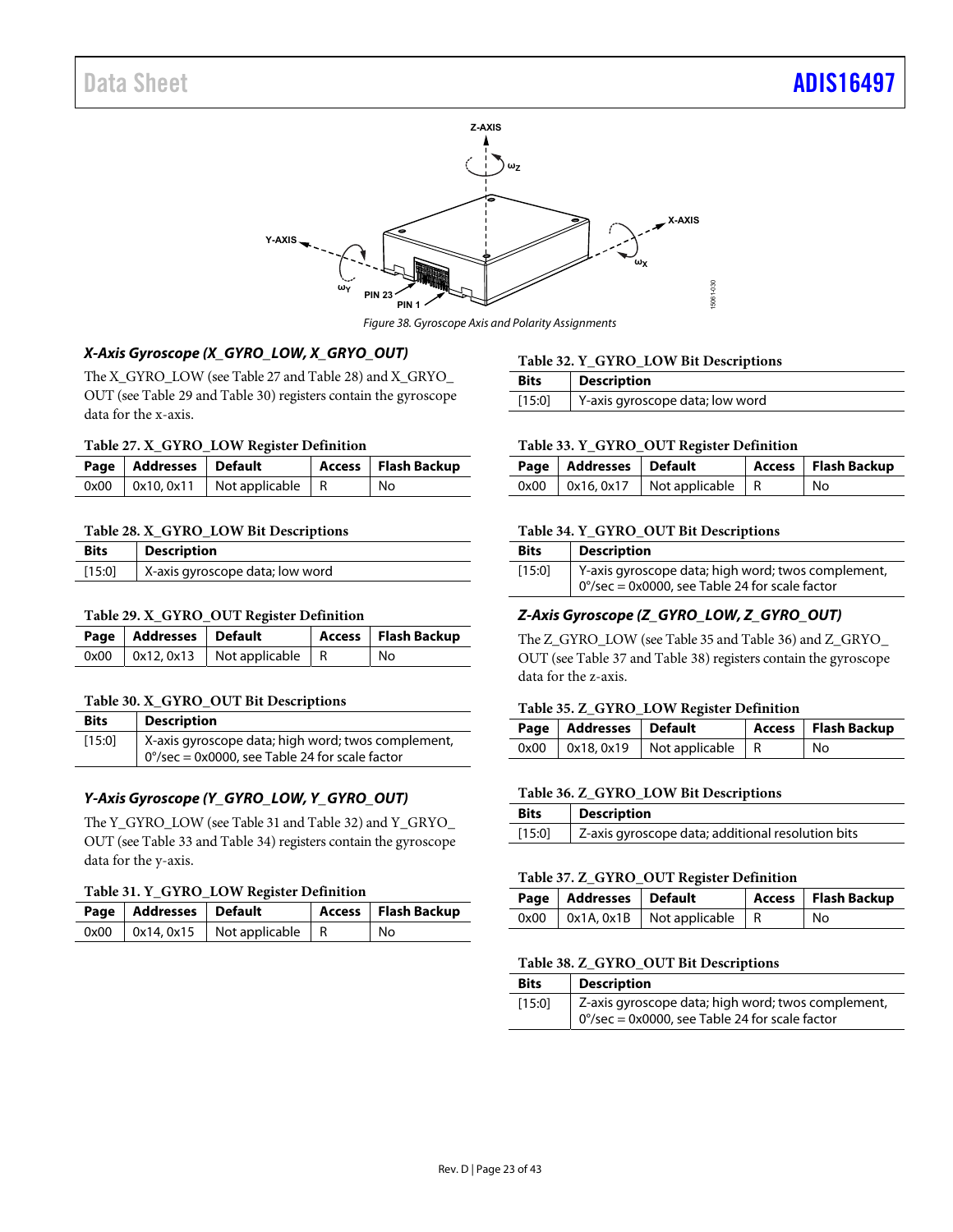

Figure 39. Accelerometer Axis and Polarity Assignments

## <span id="page-23-1"></span><span id="page-23-0"></span>**ACCELERATION DATA**

The accelerometers in the ADIS16497 measure both dynamic and static (response to gravity) acceleration along three orthogonal axes (x, y, and z)[. Figure 39](#page-23-1) shows the orientation of each accelerometer axis, which defines the direction of linear acceleration that produces a positive response in each of the angular rate measurements.

Each accelerometer has two output data registers[. Figure 40 s](#page-23-2)hows how these two registers combine to support a 32-bit, twos complement data format for the x-axis accelerometer measurements. This format also applies to the y-axis and z-axis.



Figure 40. Accelerometer Output Data Structure

## <span id="page-23-2"></span>**X-Axis Accelerometer (X\_ACCL\_LOW, X\_ACCL\_OUT)**

The X\_ACCL\_LOW (se[e Table 39 a](#page-23-3)n[d Table 40\)](#page-23-4) and X\_ACCL\_ OUT (see [Table 41 a](#page-23-5)n[d Table 42\)](#page-23-6) registers contain the accelerometer data for the x-axis.

#### <span id="page-23-3"></span>**Table 39. X\_ACCL\_LOW Register Definition**

| Page   Addresses   Default |                                            | Access   Flash Backup |
|----------------------------|--------------------------------------------|-----------------------|
|                            | $0x00$   $0x1C, 0x1D$   Not applicable   R | ' No                  |

#### <span id="page-23-4"></span>**Table 40. X\_ACCL\_LOW Bit Descriptions**

| <b>Bits</b>   Description                  |
|--------------------------------------------|
| [15:0] X-axis accelerometer data; low word |

#### <span id="page-23-5"></span>**Table 41. X\_ACCL\_OUT Register Definition**

| Page   Addresses   Default |                                               | Access   Flash Backup |
|----------------------------|-----------------------------------------------|-----------------------|
|                            | $0x00$   $0x1E$ , $0x1F$   Not applicable   R | l No                  |

#### <span id="page-23-6"></span>**Table 42. X\_ACCL\_OUT Descriptions**

| <b>Bits</b> | <b>Description</b>                                            |
|-------------|---------------------------------------------------------------|
|             | [15:0] X-axis accelerometer data, high word; twos complement, |
|             | $\pm$ 40 g range; 0 g = 0x0000, 1 LSB = 1.25 mg               |

#### **Y-Axis Accelerometer (Y\_ACCL\_LOW, Y\_ACCL\_OUT)**

The Y\_ACCL\_LOW (se[e Table 43](#page-23-7) and [Table 44\)](#page-23-8) and Y\_ACCL\_ OUT (see [Table 45 a](#page-23-9)n[d Table 46\)](#page-23-10) registers contain the accelerometer data for the y-axis.

#### <span id="page-23-7"></span>**Table 43. Y\_ACCL\_LOW Register Definition**

| Page   Addresses   Default |                  | Access   Flash Backup |
|----------------------------|------------------|-----------------------|
| $0x00$   $0x20, 0x21$      | Not applicable R | No                    |

#### <span id="page-23-8"></span>**Table 44. Y\_ACCL\_LOW Bit Descriptions**

| Bits | <b>Description</b>                         |
|------|--------------------------------------------|
|      | [15:0] Y-axis accelerometer data; low word |

#### <span id="page-23-9"></span>**Table 45. Y\_ACCL\_OUT Register Definition**

| Page   Addresses   Default |                                            | Access   Flash Backup |
|----------------------------|--------------------------------------------|-----------------------|
|                            | $0x00$   $0x22, 0x23$   Not applicable   R | l No                  |

#### <span id="page-23-10"></span>**Table 46. Y\_ACCL\_OUT Bit Descriptions**

| <b>Bits</b> | <b>Description</b>                                            |
|-------------|---------------------------------------------------------------|
|             | [15:0] Y-axis accelerometer data, high word; twos complement, |
|             | $\pm$ 40 g range; 0 g = 0x0000, 1 LSB = 1.25 mg               |

## **Z-Axis Accelerometer (Z\_ACCL\_LOW, Z\_ACCL\_OUT)**

The Z\_ACCL\_LOW (se[e Table 47 a](#page-23-11)n[d Table 48\)](#page-23-12) and Z\_ACCL\_ OUT (se[e Table 49 a](#page-24-2)n[d Table 50\)](#page-24-3) registers contain the accelerometer data for the z-axis.

#### <span id="page-23-11"></span>**Table 47. Z\_ACCL\_LOW Register Definition**

| Page   Addresses   Default |                                            | Access   Flash Backup |
|----------------------------|--------------------------------------------|-----------------------|
|                            | $0x00$   $0x24, 0x25$   Not applicable   R | No                    |

#### <span id="page-23-12"></span>**Table 48. Z\_ACCL\_LOW Bit Descriptions**

| Bits | <b>Description</b>                         |
|------|--------------------------------------------|
|      | [15:0] Z-axis accelerometer data; low word |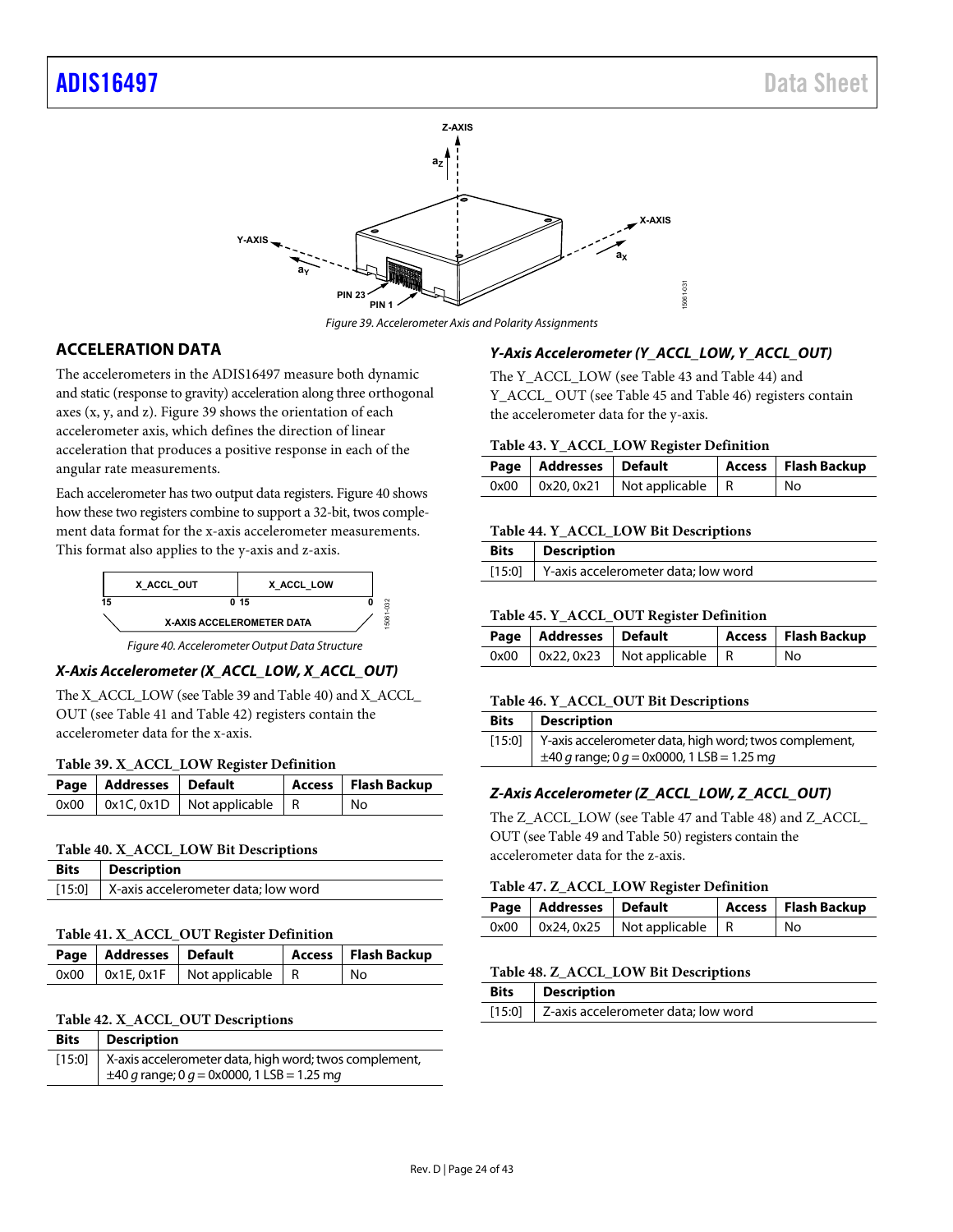#### <span id="page-24-2"></span>**Table 49. Z\_ACCL\_OUT Register Definition**

| Page   Addresses   Default |                                            | Access   Flash Backup |
|----------------------------|--------------------------------------------|-----------------------|
|                            | $0x00$   $0x26, 0x27$   Not applicable   R | No                    |

#### <span id="page-24-3"></span>**Table 50. Z\_ACCL\_OUT Bit Descriptions**

| <b>Bits</b>   Description                                             |  |
|-----------------------------------------------------------------------|--|
| [15:0] $\vert$ Z-axis accelerometer data, high word; twos complement, |  |
| $\pm 40$ g range; 0 g = 0x0000, 1 LSB = 1.25 mg                       |  |

## **Accelerometer Resolution**

[Table 51 a](#page-24-4)n[d Table 52 o](#page-24-5)ffer various numerical examples that demonstrate the format of the linear acceleration data in both 16-bit and 32-bit formats.

## <span id="page-24-4"></span>**Table 51. 16-Bit Accelerometer Data Format Examples**

| <b>Acceleration</b> | <b>Decimal</b> | <b>Hex</b> | <b>Binary</b>       |
|---------------------|----------------|------------|---------------------|
| $+40q$              | $+32,000$      | 0x7D00     | 0111 1101 0000 0000 |
| $+2.5$ mg           | $+2$           | 0x0002     | 0000 0000 0000 0010 |
| $+1.25$ mg          | $+1$           | 0x0001     | 0000 0000 0000 0001 |
| 0 <sub>mg</sub>     | $\Omega$       | 0x0000     | 0000 0000 0000 0000 |
| $-1.25$ mg          | $-1$           | 0xFFFF     | 1111 1111 1111 1111 |
| $-2.5$ mg           | $-2$           | 0xFFFE     | 1111 1111 1111 1110 |
| $-40q$              | $-32,000$      | 0x8300     | 1000 0011 0000 0000 |
|                     |                |            |                     |

#### <span id="page-24-5"></span>**Table 52. 32-Bit Accelerometer Data Format Examples**

| <b>Acceleration</b>      | <b>Decimal</b>   | <b>Hexadecimal</b> |
|--------------------------|------------------|--------------------|
| $+40q$                   | $+2,097,152,000$ | 0x7D000000         |
| +1.25/2 <sup>15</sup> mg | $+2$             | 0x00000002         |
| +1.25/2 <sup>16</sup> mg | $+1$             | 0x00000001         |
| 0 <sub>mg</sub>          | 0                | 0x00000000         |
| $-1.25/2^{16}$ mg        | $-1$             | OxFFFFFFFF         |
| $-1.25/2^{15}$ mg        | $-2$             | <b>OXFFFFFFFE</b>  |
| $-40q$                   | $-2,097,152,000$ | 0x83000000         |

## <span id="page-24-0"></span>**TIME STAMP**

When using PPS mode (FNCTIO\_CTRL, Bits[8:7] = 11 (binary), se[e Table 144\)](#page-33-1), the TIME\_STAMP register (se[e Table 53 a](#page-24-6)nd [Table 54\)](#page-24-7) provides the time between the most recent pulse on the input clock signal and the most recent data update.

#### <span id="page-24-6"></span>**Table 53. TIME\_STAMP Register Definition**

| Page   Addresses   Default |                                            | Access   Flash Backup |
|----------------------------|--------------------------------------------|-----------------------|
|                            | $0x00$   $0x28, 0x29$   Not applicable   R | No                    |

## <span id="page-24-7"></span>**Table 54. TIME\_STAMP Bit Descriptions**

| <b>Bits</b> | <b>Description</b>                                                                        |  |  |
|-------------|-------------------------------------------------------------------------------------------|--|--|
| $[15:0]$    | Time stamp, binary format.                                                                |  |  |
|             | 1 LSB = 1/f <sub>SM</sub> (see Figure 22, Figure 23, and Table 154).                      |  |  |
|             | The leading edge of the input clock pulse resets the<br>value in this register to 0x0000. |  |  |

When using the decimation filter (DEC\_RATE > 0x0000) the value in the TIME\_STAMP register represents the time of the first sample (taken at the rate of  $f<sub>SM</sub>$ , pe[r Figure 22 a](#page-12-3)n[d Figure 23\)](#page-12-4). For example, when DEC\_RATE = 0x0003, the decimation filter reduces the update by a factor of four and the TIME\_STAMP register updates to 1 (decimal) during the first data update, then to 5 on the second update, 9 on the third update, for example; until the next clock signal pulse.

## <span id="page-24-1"></span>**CYCLICAL REDUNDANCY CHECK (CRC-32)**

<span id="page-24-8"></span>**Table 55. CRC-32 Source Data and Example Values** 

The ADIS16497 performs a CRC-32 computation, using the data registers that are shown in [Table 55.](#page-24-8) 

| <b>Register</b> | л.<br><b>Example Value</b> |
|-----------------|----------------------------|
| SYS E FLAG      | 0x0000                     |
| TEMP_OUT        | 0x083A                     |
| X_GYRO_LOW      | 0x0000                     |
| X GYRO OUT      | 0xFFF7                     |
| Y GYRO LOW      | 0x0000                     |
| Y GYRO OUT      | 0xFFFE                     |
| Z GYRO LOW      | 0x0000                     |
| Z GYRO OUT      | 0x0001                     |
| X ACCL LOW      | 0x5001                     |
| X ACCL OUT      | 0x0003                     |
| Y ACCL LOW      | 0xE00A                     |
| Y_ACCL_OUT      | 0x0015                     |
| Z ACCL LOW      | 0xC009                     |
| Z_ACCL_OUT      | 0x0320                     |
| TIME STAMP      | 0x8A54                     |

The CRC\_LWR (se[e Table 56 a](#page-24-9)n[d Table 57\)](#page-24-10) and CRC\_UPR (see [Table 58](#page-24-11) an[d Table 59\)](#page-24-12) registers contain the result of the CRC-32 computation. For the example, the register values from [Table 55 a](#page-24-8)re,

#### *CRC\_LWR* = 0x15B4

*CRC\_UPR* = 0xB6C8

#### <span id="page-24-9"></span>**Table 56. CRC\_LWR Register Definition**

| Page   Addresses   Default |                                            | Access   Flash Backup |
|----------------------------|--------------------------------------------|-----------------------|
|                            | $0x00$   $0x2A, 0x2B$   Not applicable   R | No                    |

#### <span id="page-24-10"></span>**Table 57. CRC\_LWR Bit Descriptions**

| Bits   Description                                  |
|-----------------------------------------------------|
| [15:0] CRC-32 code from most recent BRF, lower word |

### <span id="page-24-11"></span>**Table 58. CRC\_UPR Register Definition**

| Page   Addresses   Default |                                            | Access   Flash Backup |
|----------------------------|--------------------------------------------|-----------------------|
|                            | $0x00$   $0x2C, 0x2D$   Not applicable   R | ' No                  |

#### <span id="page-24-12"></span>**Table 59. CRC\_UPR Bit Descriptions**

| <b>Bits</b>   Description                           |
|-----------------------------------------------------|
| [15:0] CRC-32 code from most recent BRF, upper word |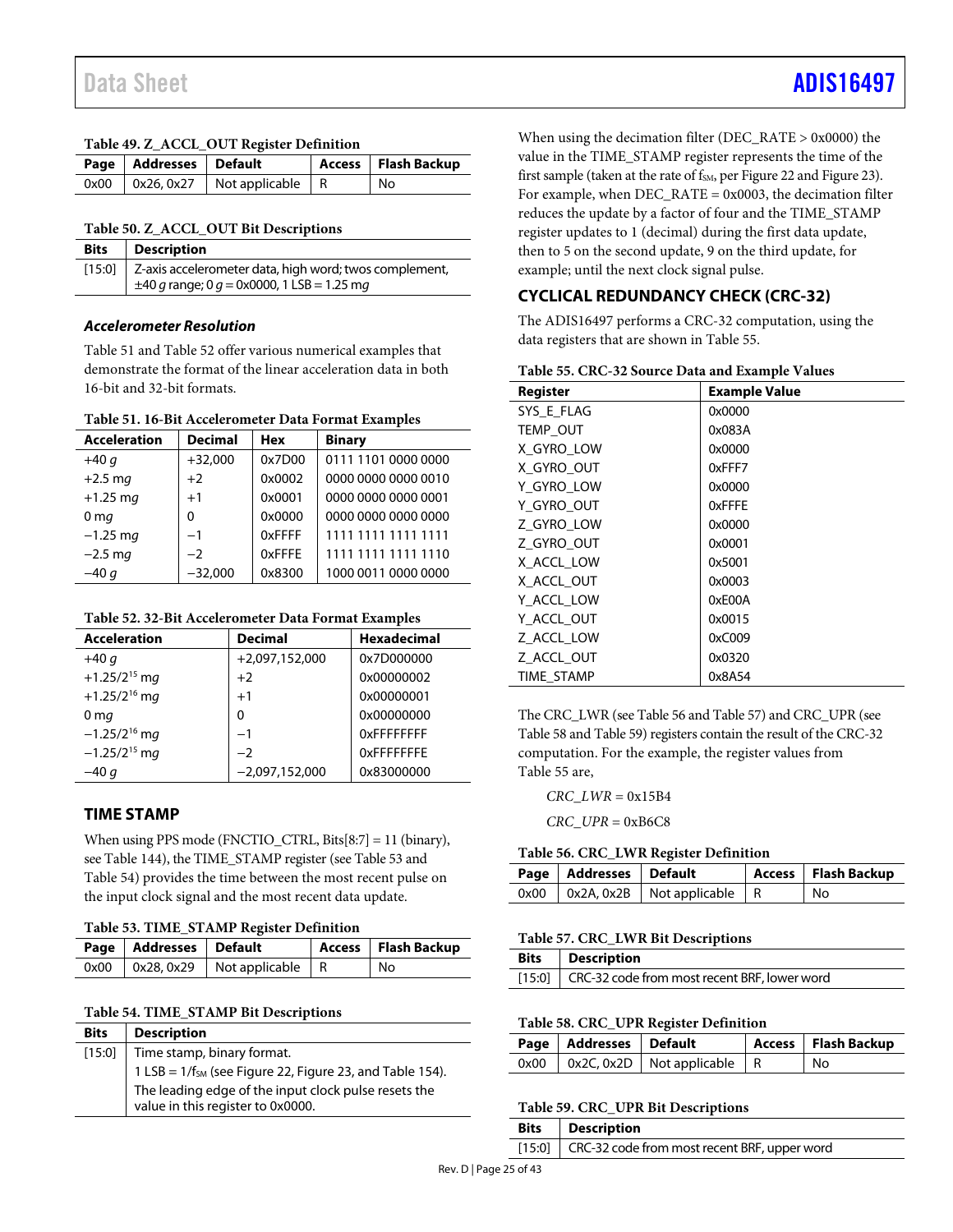

Figure 41. Delta Angle Axis and Polarity Assignments

## <span id="page-25-1"></span><span id="page-25-0"></span>**DELTA ANGLES**

In addition to the angular rate of rotation (gyroscope) measurements around each axis (x, y, and z), the ADIS16497 also provides delta angle measurements that represent a computation of angular displacement between each sample update[. Figure 41](#page-25-1)  shows the orientation of each delta angle output, which defines the direction of rotation that produces a positive response in each of the angular displacement (delta angle) measurements.

The delta angle outputs represent an integration of the gyroscope measurements and use the following formula for all three axes (x-axis displayed):

$$
\Delta\theta_{x,nD} = \frac{1}{2f_s} \times \sum_{d=0}^{D-1} \left( \omega_{x,nD+d} + \omega_{x,nD+d-1} \right)
$$

where:

 $\Delta\theta$ *x* is the delta angle measurement for the x-axis

*D* is the decimation rate = DEC\_RATE + 1 (se[e Table 150\)](#page-35-3). *fs* is the sample rate.

*d* is the incremental variable in the summation formula.  $\omega_x$  is the x-axis rate of rotation (gyroscope). *n* is the sample time, prior to the decimation filter.

When using the internal sample clock,  $f_s$  is equal to 4250 SPS. When using the external clock option,  $f_s$  is equal to the frequency of the external clock. The range in the delta angle registers accommodates the maximum rate of rotation (100°/sec), the nominal sample rate (4250 SPS), and an update rate of 1 Hz (DEC\_RATE =  $0x1099$ ; divide by 4249 plus 1, see [Table 150\)](#page-35-3), all at the same time. When using an external clock that is higher than 4250 SPS, reduce the DEC\_RATE setting to avoid over-ranging the delta angle registers.

Each axis of the delta angle measurements has two output data registers[. Figure 42](#page-25-2) shows how these two registers combine to support a 32-bit, twos complement data format for the x-axis delta angle measurements. This format also applies to the y-axis and z-axis.



<span id="page-25-2"></span>Figure 42. Delta Angle Output Data Structure

#### **Delta Angle Measurement Range**

[Table 60 o](#page-25-3)ffers the measurement range and scale factor for each ADIS16497 model.

#### <span id="page-25-3"></span>**Table 60. Delta Angle Measurement Range and Scale Factor**

| Model       | Measurement Range, $\pm \Delta \theta_{\text{MAX}}$ |
|-------------|-----------------------------------------------------|
| ADIS16497-1 | $\pm 360^\circ$                                     |
| ADIS16497-2 | $\pm 720^\circ$                                     |
| ADIS16497-3 | $\pm 2160^\circ$                                    |

#### **X-Axis Delta Angle (X\_DELTANG\_LOW, X\_DELTANG\_OUT)**

The X\_DELTANG\_LOW (see [Table 61 a](#page-25-4)n[d Table 62\)](#page-25-5) and X\_DELTANG\_OUT (se[e Table 63](#page-25-6) and [Table 64\)](#page-25-7) registers contain the delta angle data for the x-axis.

#### <span id="page-25-4"></span>**Table 61. X\_DELTANG\_LOW Register Definitions**

| Page   Addresses   Default |                                            | Access   Flash Backup |
|----------------------------|--------------------------------------------|-----------------------|
|                            | $0x00$   $0x40, 0x41$   Not applicable   R | l No                  |

#### <span id="page-25-5"></span>**Table 62. X\_DELTANG\_LOW Bit Descriptions**

| <b>Bits</b> | <b>Description</b>                |
|-------------|-----------------------------------|
| [15:0]      | X-axis delta angle data; low word |

#### <span id="page-25-6"></span>**Table 63. X\_DELTANG\_OUT Register Definitions**

| Page   Addresses   Default |                                            | Access   Flash Backup |
|----------------------------|--------------------------------------------|-----------------------|
|                            | $0x00$   $0x42, 0x43$   Not applicable   R | l No                  |

#### <span id="page-25-7"></span>**Table 64. X\_DELTANG\_OUT Bit Descriptions**

| Bits | Description                                                                    |
|------|--------------------------------------------------------------------------------|
|      | [15:0]   X-axis delta angle data; twos complement, $0^\circ = 0 \times 0000$ , |
|      | 1 LSB = $\Delta\theta_{MAX}/2^{15}$ (see Table 60 for $\Delta\theta_{MAX}$ )   |

#### **Y-Axis Delta Angle (Y\_DELTANG\_LOW, Y\_DELTANG\_OUT)**

The Y\_DELTANG\_LOW (see [Table 65 a](#page-25-8)n[d Table 66\)](#page-26-1) and Y\_DELTANG\_OUT (se[e Table 67](#page-26-2) an[d Table 68\)](#page-26-3) registers contain the delta angle data for the y-axis.

#### <span id="page-25-8"></span>**Table 65. Y\_DELTANG\_LOW Register Definitions**

| Page   Addresses   Default |                                            | Access   Flash Backup |
|----------------------------|--------------------------------------------|-----------------------|
|                            | $0x00$   $0x44, 0x45$   Not applicable   R | No                    |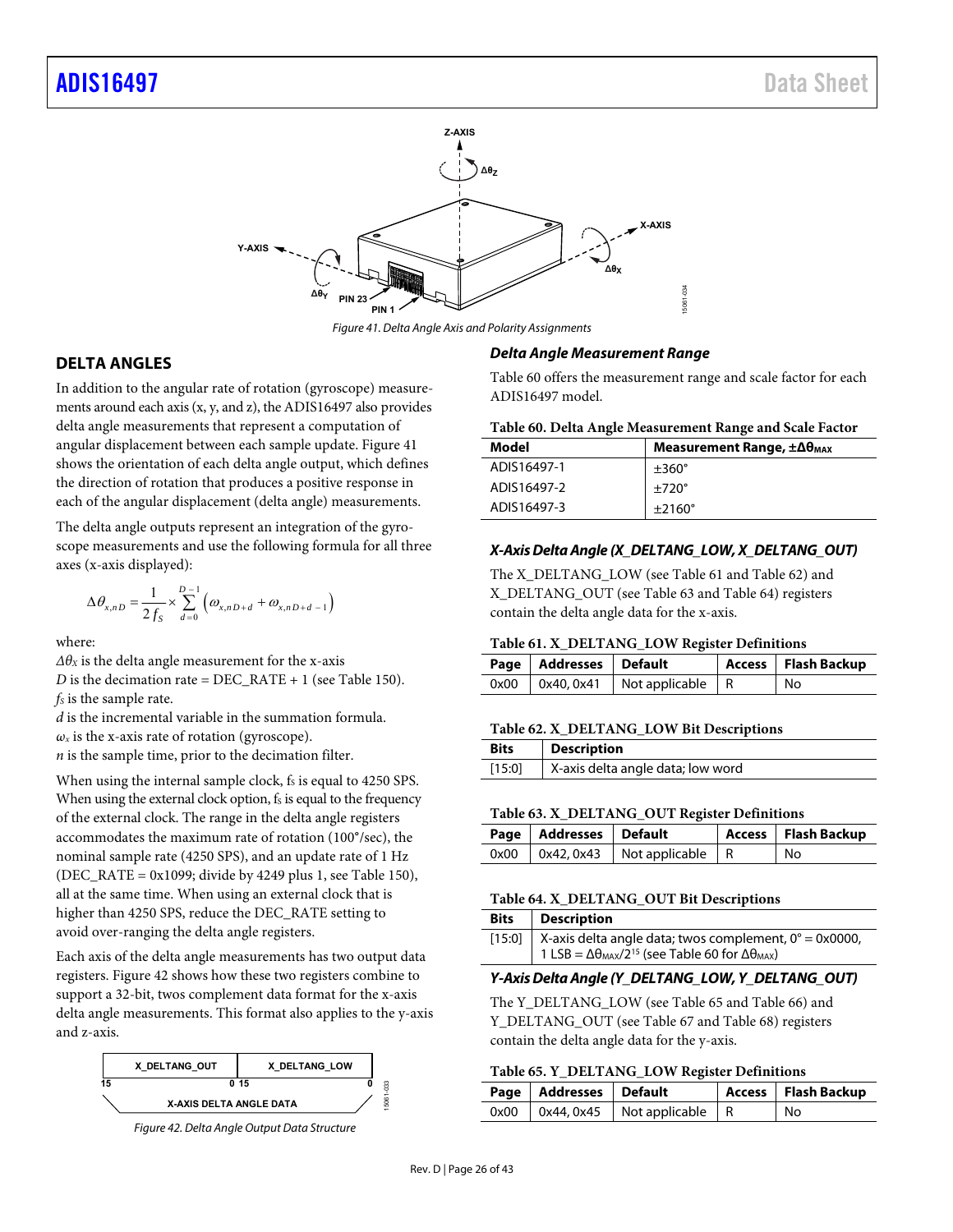#### <span id="page-26-1"></span>**Table 66. Y\_DELTANG\_LOW Bit Descriptions**

| <b>Bits</b> | <b>Description</b>                |
|-------------|-----------------------------------|
| $[15:0]$    | Y-axis delta angle data; low word |

<span id="page-26-2"></span>**Table 67. Y\_DELTANG\_OUT Register Definitions** 

| Page   Addresses   Default |                                            | Access   Flash Backup |
|----------------------------|--------------------------------------------|-----------------------|
|                            | $0x00$   $0x46, 0x47$   Not applicable   R | l No                  |

#### <span id="page-26-3"></span>**Table 68. Y\_DELTANG\_OUT Bit Descriptions**

| <b>Bits</b> | <b>Description</b>                                                           |
|-------------|------------------------------------------------------------------------------|
|             | [15:0] Y-axis delta angle data; twos complement, $0^\circ = 0 \times 0000$ , |
|             | 1 LSB = $\Delta\theta_{MAX}/2^{15}$ (see Table 60 for $\Delta\theta_{MAX}$ ) |

## **Z-Axis Delta Angle (Z\_DELTANG\_LOW, Z\_DELTANG\_OUT)**

The Z\_DELTANG\_LOW (se[e Table 69 a](#page-26-4)nd [Table 70\)](#page-26-5) and Z\_DELTANG\_OUT (see [Table 71 a](#page-26-6)n[d Table 72\)](#page-26-7) registers contain the delta angle data for the z-axis.

#### <span id="page-26-4"></span>**Table 69. Z\_DELTANG\_LOW Register Definitions**

| Page   Addresses   Default |                                        | Access   Flash Backup |
|----------------------------|----------------------------------------|-----------------------|
|                            | 0x00   0x48, 0x49   Not applicable   R | l No                  |

#### <span id="page-26-5"></span>**Table 70. Z\_DELTANG\_LOW Bit Descriptions**

| Bits   | <b>Description</b>                |
|--------|-----------------------------------|
| [15:0] | Z-axis delta angle data; low word |

#### <span id="page-26-6"></span>**Table 71. Z\_DELTANG\_OUT Register Definitions**

| Page   Addresses   Default |                                            | Access   Flash Backup |
|----------------------------|--------------------------------------------|-----------------------|
|                            | $0x00$   $0x4A, 0x4B$   Not applicable   R | l No                  |

## <span id="page-26-7"></span>**Table 72. Z\_DELTANG\_OUT Bit Descriptions**

| <b>Bits</b>   Description                                                    |
|------------------------------------------------------------------------------|
| [15:0] Z-axis delta angle data; twos complement, $0^\circ = 0 \times 0000$ , |
| 1 LSB = $\Delta\theta_{MAX}/2^{15}$ (see Table 60 for $\Delta\theta_{MAX}$ ) |

## **Delta Angle Resolution**

[Table 73 a](#page-26-8)n[d Table 74 s](#page-26-9)how various numerical examples that demonstrate the format of the delta angle data in both 16-bit and 32-bit formats.

<span id="page-26-8"></span>

| Delta Angle (°)                                             | <b>Decimal</b> | <b>Hex</b> | <b>Binary</b>       |
|-------------------------------------------------------------|----------------|------------|---------------------|
| $\Delta\theta_{MAX}$ × (2 <sup>15</sup> -1)/2 <sup>15</sup> | $+32,767$      | 0x7FFF     | 0111 1111 1110 1111 |
| $+\Delta\theta_{MAX}/2^{14}$                                | $+2$           | 0x0002     | 0000 0000 0000 0010 |
| $+\Delta\theta_{MAX}/2^{15}$                                | $+1$           | 0x0001     | 0000 0000 0000 0001 |
| O                                                           | $\Omega$       | 0x0000     | 0000 0000 0000 0000 |
| $-\Delta\theta_{MAX}/2^{15}$                                | $-1$           | 0xFFFF     | 1111 1111 1111 1111 |
| $-\Delta\theta_{MAX}/2^{14}$                                | $-2$           | 0xFFFE     | 1111 1111 1111 1110 |
| $-\Delta\theta_{\text{MAX}}$                                | $-32,768$      | 0x8000     | 1000 0000 0000 0000 |

| Tubic / I. 32 Bit Denu Angle Dutu I of mut Exumples           |                  |                    |  |  |
|---------------------------------------------------------------|------------------|--------------------|--|--|
| Delta Angle (°)                                               | <b>Decimal</b>   | <b>Hexadecimal</b> |  |  |
| $+\Delta\theta_{MAX}$ × (2 <sup>31</sup> – 1)/2 <sup>31</sup> | $+2.147.483.647$ | 0x7FFFFFFFF        |  |  |
| $+\Delta\theta_{MAX}/2^{30}$                                  | $+2$             | 0x00000002         |  |  |
| $+\Delta\theta_{MAX}$ 2000/2 <sup>31</sup>                    | $+1$             | 0x00000001         |  |  |
| $\Omega$                                                      | 0                | 0x00000000         |  |  |
| $-\Delta\theta_{\text{MAX}}/2^{31}$                           | $-1$             | 0xFFFFFFFFF        |  |  |
| $-\Delta\theta_{MAX}/2^{30}$                                  | $-2$             | 0xFFFFFFFFE        |  |  |
| $-\Delta\theta_{\text{MAX}}$                                  | $-2,147,483,648$ | 0x80000000         |  |  |

## <span id="page-26-9"></span>**Table 74. 32-Bit Delta Angle Data Format Examples**

## <span id="page-26-0"></span>**DELTA VELOCITY**

In addition to the linear acceleration measurements along each axis (x, y, and z), the ADIS16497 also provides delta velocity measurements that represent a computation of linear velocity change between each sample update[. Figure 44 s](#page-27-0)hows the orientation of each delta-velocity measurement, which defines the direction of linear velocity increase that produces a positive response in each of the delta velocity rate measurements.

The delta velocity outputs represent an integration of the acceleration measurements and use the following formula for all three axes (x-axis displayed):

$$
\Delta V_{x,nD} = \frac{1}{2 f_s} \times \sum_{d=0}^{D-1} \Bigl( a_{x,nD+d} + a_{x,nD+d-1} \Bigr)
$$

where:

*ΔVX* is the delta velocity measurement for the x-axis. *D* is the decimation rate = DEC\_RATE + 1 (se[e Table 150\)](#page-35-3). *fs* is the sample rate.

*d* is the incremental variable in the summation formula. *ax* is the x-axis rate of acceleration (accelerometer). *n* is the sample time, prior to the decimation filter.

When using the internal sample clock, fs is equal to 4250 SPS. When using the external clock option,  $f_s$  is equal to the frequency of the external clock. The range in the delta velocity registers accommodates the maximum linear acceleration (8 *g*), the nominal sample rate (4250 SPS), and an update rate of 1 Hz (DEC\_RATE = 0x1099; divide by 4249 plus 1, se[e Table 150\)](#page-35-3), all at the same time. When using an external clock that is higher than 4250 SPS, reduce the DEC\_RATE setting to avoid overranging the delta velocity registers.

Each axis of the delta velocity measurements has two output data registers[. Figure 43 s](#page-26-10)hows how these two registers combine to support 32-bit, twos complement data format for the delta velocity measurements along the x-axis. This format also applies to the y-axis and x-axis.

<span id="page-26-10"></span>

Figure 43. Delta Angle Output Data Structure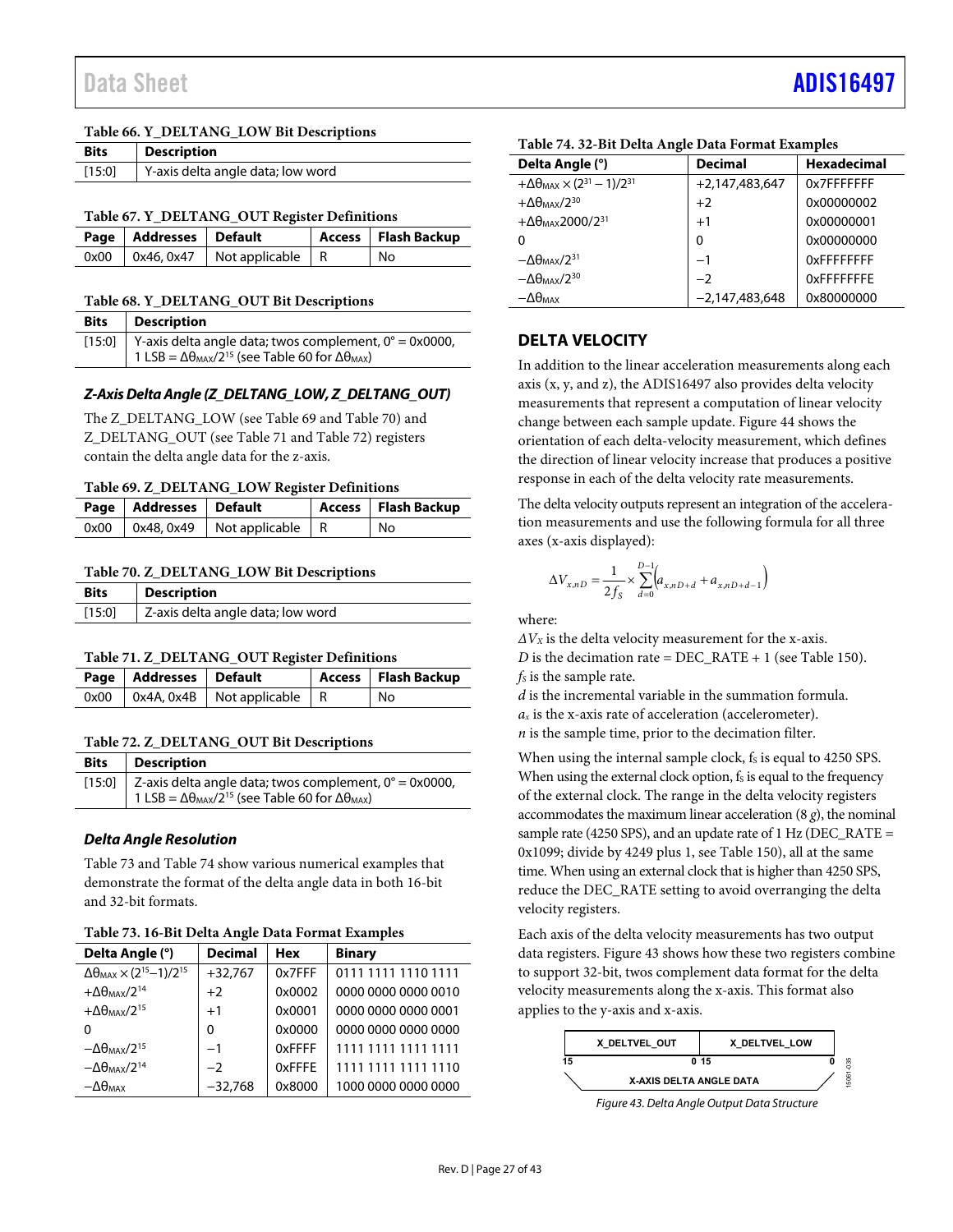

Figure 44. Delta Velocity Axis and Polarity Assignments

## <span id="page-27-0"></span>**X-Axis Delta Velocity (X\_DELTVEL\_LOW, X\_DELTVEL\_OUT)**

The X\_DELTVEL\_LOW (see [Table 75 a](#page-27-1)n[d Table 76\)](#page-27-2) and X\_DELTVEL\_OUT (se[e Table 77](#page-27-3) an[d Table 78\)](#page-27-4) registers contain the delta velocity data for the x-axis.

#### <span id="page-27-1"></span>**Table 75. X\_DELTVEL\_LOW Register Definitions**

| Page   Addresses   Default |                                            | Access   Flash Backup |
|----------------------------|--------------------------------------------|-----------------------|
|                            | $0x00$   $0x4C, 0x4D$   Not applicable   R | No                    |

#### <span id="page-27-2"></span>**Table 76. X\_DELTVEL\_LOW Bit Descriptions**

| <b>Bits</b> | <b>Description</b>                |
|-------------|-----------------------------------|
| [15:0]      | X-axis delta angle data; low word |

### <span id="page-27-3"></span>**Table 77. X\_DELTVEL\_OUT Register Definitions**

| Page   Addresses   Default |                                               | Access   Flash Backup |
|----------------------------|-----------------------------------------------|-----------------------|
|                            | $0x00$   $0x4E$ , $0x4F$   Not applicable   R | ' No                  |

#### <span id="page-27-4"></span>**Table 78. X\_DELTVEL\_OUT Bit Descriptions**

| <b>Bits</b>   Description                                        |
|------------------------------------------------------------------|
| [15:0]   X-axis delta velocity data; high word; twos complement, |
| $\pm$ 400 m/sec range, 0 m/sec = 0x0000;                         |
| 1 LSB = 400 m/sec $\div$ 2 <sup>15</sup> = ~12.208 mm/sec        |

## **Y-Axis Delta Velocity (Y\_DELTVEL\_LOW, Y\_DELTVEL\_OUT)**

The Y\_DELTVEL\_LOW (see [Table 79 a](#page-27-5)nd [Table 80\)](#page-27-6) and Y\_DELTVEL\_OUT (se[e Table 81 a](#page-27-7)n[d Table 82\)](#page-27-8) registers contain the delta velocity data for the y-axis.

#### <span id="page-27-5"></span>**Table 79. Y\_DELTVEL\_LOW Register Definitions**

| Page   Addresses   Default |                                          | Access   Flash Backup |
|----------------------------|------------------------------------------|-----------------------|
|                            | $0x00$   0x50, 0x51   Not applicable   R | l No                  |

#### <span id="page-27-6"></span>**Table 80. Y\_DELTVEL\_LOW Bit Descriptions**

| <b>Bits</b> | <b>Description</b>                |
|-------------|-----------------------------------|
| $[15:0]$    | Y-axis delta angle data; low word |

#### <span id="page-27-7"></span>**Table 81. Y\_DELTVEL\_OUT Register Definitions**

| Page   Addresses   Default |                                            | Access   Flash Backup |
|----------------------------|--------------------------------------------|-----------------------|
|                            | $0x00$   $0x52, 0x53$   Not applicable   R | No                    |

#### <span id="page-27-8"></span>**Table 82. Y\_DELTVEL\_OUT Bit Descriptions**

| <b>Bits</b> | <b>Description</b>                                        |
|-------------|-----------------------------------------------------------|
| [15:0]      | Y-axis delta velocity data; high word; twos complement,   |
|             | $\pm$ 400 m/sec range, 0 m/sec = 0x0000;                  |
|             | 1 LSB = 400 m/sec $\div$ 2 <sup>15</sup> = ~12.208 mm/sec |

#### **Z-Axis Delta Velocity (Z\_DELTVEL\_LOW, Z\_DELTVEL\_OUT)**

The Z\_DELTVEL\_LOW (se[e Table 83](#page-27-9) and [Table 84\)](#page-27-10) and Z\_DELTVEL\_OUT (see [Table 85 a](#page-27-11)nd [Table 86\)](#page-27-12) registers contain the delta velocity data for the z-axis.

#### <span id="page-27-9"></span>**Table 83. Z\_DELTVEL\_LOW Register Definitions**

| Page   Addresses   Default |                                            | Access   Flash Backup |
|----------------------------|--------------------------------------------|-----------------------|
|                            | $0x00$   $0x54, 0x55$   Not applicable   R | No                    |

#### <span id="page-27-10"></span>**Table 84. Z\_DELTVEL\_LOW Bit Descriptions**

| <b>Bits</b> | <b>Description</b>                |
|-------------|-----------------------------------|
| [15:0]      | Z-axis delta angle data; low word |

#### <span id="page-27-11"></span>**Table 85. Z\_DELTVEL\_OUT Register Definitions**

| Page   Addresses   Default |                                            | Access   Flash Backup |
|----------------------------|--------------------------------------------|-----------------------|
|                            | $0x00$   $0x56, 0x57$   Not applicable   R | ' No                  |

#### <span id="page-27-12"></span>**Table 86. Z\_DELTVEL\_OUT Bit Descriptions**

| <b>Bits</b> | <b>Description</b>                                                                                                                                          |
|-------------|-------------------------------------------------------------------------------------------------------------------------------------------------------------|
| [15:0]      | Z-axis delta velocity data; high word; twos complement,<br>$\pm$ 400 m/sec range, 0 m/sec = 0x0000;<br>1 LSB = 400 m/sec ÷ $2^{15} = \approx 12.208$ mm/sec |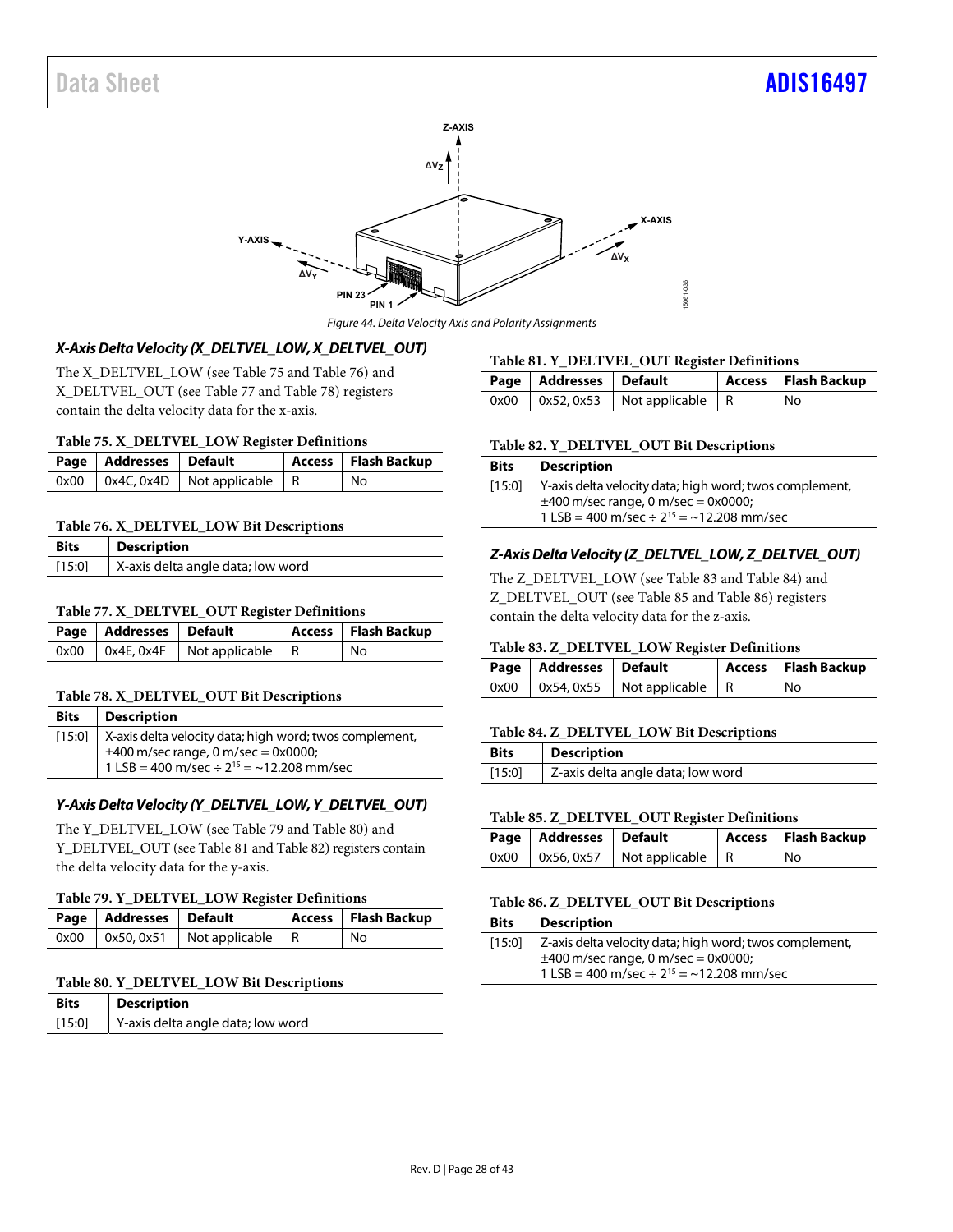## **Delta Velocity Resolution**

[Table 87 a](#page-28-3)n[d Table 88 s](#page-28-4)how various numerical examples that demonstrate the format of the delta angle data in both 16-bit and 32-bit formats.

<span id="page-28-3"></span>

| <b>Velocity (m/sec)</b>           | <b>Decimal</b> | <b>Hex</b> | <b>Binary</b>       |
|-----------------------------------|----------------|------------|---------------------|
| $+400 \times (2^{15} - 1)/2^{15}$ | $+32,767$      | 0x7FFF     | 0111 1111 1110 1111 |
| $+400/2^{14}$                     | $+2$           | 0x0002     | 0000 0000 0000 0010 |
| $+400/2^{15}$                     | $+1$           | 0x0001     | 0000 0000 0000 0001 |
| ŋ                                 | $\Omega$       | 0x0000     | 0000 0000 0000 0000 |
| $-400/2^{15}$                     | $-1$           | 0xFFFF     | 1111 1111 1111 1111 |
| $-400/2^{14}$                     | $-2$           | 0xFFFF     | 1111 1111 1111 1110 |
| $-400$                            | $-32,768$      | 0x8000     | 1000 0000 0000 0000 |

#### <span id="page-28-4"></span>**Table 88. 32-Bit Delta Angle Data Format Examples**

| <b>Velocity (m/sec)</b>           | <b>Decimal</b>   | <b>Hex</b>        |
|-----------------------------------|------------------|-------------------|
| $+400 \times (2^{31} - 1)/2^{31}$ | $+2,147,483,647$ | 0x7FFFFFFF        |
| $+400/2^{30}$                     | $+2$             | 0x00000002        |
| $+400/2^{31}$                     | $+1$             | 0x00000001        |
| 0                                 | 0                | 0x00000000        |
| $-400/2^{31}$                     | $-1$             | <b>OXFFFFFFFF</b> |
| $-400/2^{30}$                     | $-2$             | <b>OXFFFFFFFF</b> |
| $-400$                            | $-2.147.483.648$ | 0x80000000        |

## **Burst Read Command, BURST\_CMD**

Reading the BURST\_CMD register (see [Table 89 a](#page-28-5)nd [Table 90\)](#page-28-6) starts the BRF. Se[e Table 10,](#page-15-4) [Table 11,](#page-16-1) [Figure 5,](#page-7-0) an[d Figure 6](#page-7-1)  for more information on the BRF function.

## <span id="page-28-5"></span>**Table 89. BURST\_CMD Register Definitions**

| Page   Addresses   Default |                                        | Access   Flash Backup |
|----------------------------|----------------------------------------|-----------------------|
|                            | 0x00   0x7C, 0x7D   Not Applicable   R | No                    |

## <span id="page-28-6"></span>**Table 90. BURST\_CMD Bit Descriptions**

| Bits   | Description                 |
|--------|-----------------------------|
| [15:0] | Burst read command register |

## **Product Identification, PROD\_ID**

The PROD\_ID register (see [Table 91 a](#page-28-7)n[d Table 92\)](#page-28-2) contains the numerical portion of the device number (16,497). See [Figure 34](#page-15-3) for an example of how to use a looping read of this register to validate the integrity of the communication.

<span id="page-28-7"></span>

|      |                           |        |  | Page   Addresses   Default   Access   Flash Backup |
|------|---------------------------|--------|--|----------------------------------------------------|
| 0x00 | $\overline{)}$ 0x7E, 0x7F | 0x4071 |  | Yes                                                |

#### <span id="page-28-2"></span>**Table 92. PROD\_ID Bit Descriptions**

| <b>Bits</b> | <b>Description</b>                |
|-------------|-----------------------------------|
| $[15:0]$    | Product identification = $0x4071$ |

## <span id="page-28-0"></span>**USER BIAS/SCALE ADJUSTMENT**

The signal chain of each inertial sensor (accelerometers, gyroscopes) includes application of unique correction formulas that come from extensive characterization of bias, sensitivity, alignment, and response to linear acceleration (gyroscopes) over a temperature range of −40°C to +85°C for the ADIS16497. These correction formulas are not accessible, but the user does have the opportunity to adjust the bias and the scale factor, for each sensor individually, through user accessible registers. These correction factors follow immediately after the factory derived correction formulas in the signal chain, which processes at a rate of 4250 Hz when using the internal sample clock (see f<sub>SM</sub> i[n Figure 22 a](#page-12-3)nd [Figure 23\)](#page-12-4).

## **Gyroscope Scale Adjustment, X\_GYRO\_SCALE**

The X\_GYRO\_SCALE register (se[e Table 93](#page-28-8) an[d Table 94\)](#page-28-9) provides the user with the opportunity to adjust the scale factor for the x-axis gyroscopes. Se[e Figure 45](#page-28-1) for an illustration of how this scale factor influences the x-axis gyroscope data.

#### <span id="page-28-8"></span>**Table 93. X\_GYRO\_SCALE Register Definitions**

|      |            |              | Page   Addresses   Default   Access   Flash Backup |
|------|------------|--------------|----------------------------------------------------|
| 0x02 | 0x04, 0x05 | $0x0000$ R/W | l Yes                                              |

#### <span id="page-28-9"></span>**Table 94. X\_GYRO\_SCALE Bit Descriptions**

| <b>Bits</b> | <b>Description</b>                                                                                                  |
|-------------|---------------------------------------------------------------------------------------------------------------------|
| $[15:0]$    | X-axis gyroscope scale correction; twos complement,<br>$0x0000 =$ unity gain, 1 LSB = $1 \div 2^{15} = -0.003052\%$ |



<span id="page-28-1"></span>Figure 45. User Bias/Scale Adjustment Registers in Gyroscope Signal Path

## **Gyroscope Scale Adjustment, Y\_GYRO\_SCALE**

The Y\_GYRO\_SCALE register (se[e Table 95 a](#page-28-10)n[d Table 96\)](#page-28-11) allows the user to adjust the scale factor for the y-axis gyroscopes. This register influences the y-axis gyroscope measurements in the same manner that X\_GYRO\_SCALE influences the x-axis gyroscope measurements (se[e Figure 45\)](#page-28-1).

#### <span id="page-28-10"></span>**Table 95. Y\_GYRO\_SCALE Register Definitions**

|                                  |  | Page   Addresses   Default   Access   Flash Backup |
|----------------------------------|--|----------------------------------------------------|
| 0x02   0x06, 0x07   0x0000   R/W |  | l Yes                                              |

#### <span id="page-28-11"></span>**Table 96. Y\_GYRO\_SCALE Bit Descriptions**

| <b>Bits</b> | <b>Description</b>                                           |
|-------------|--------------------------------------------------------------|
|             | [15:0] Y-axis gyroscope scale correction; twos complement,   |
|             | $0x0000 =$ unity gain, 1 LSB = $1 \div 2^{15} = -0.003052\%$ |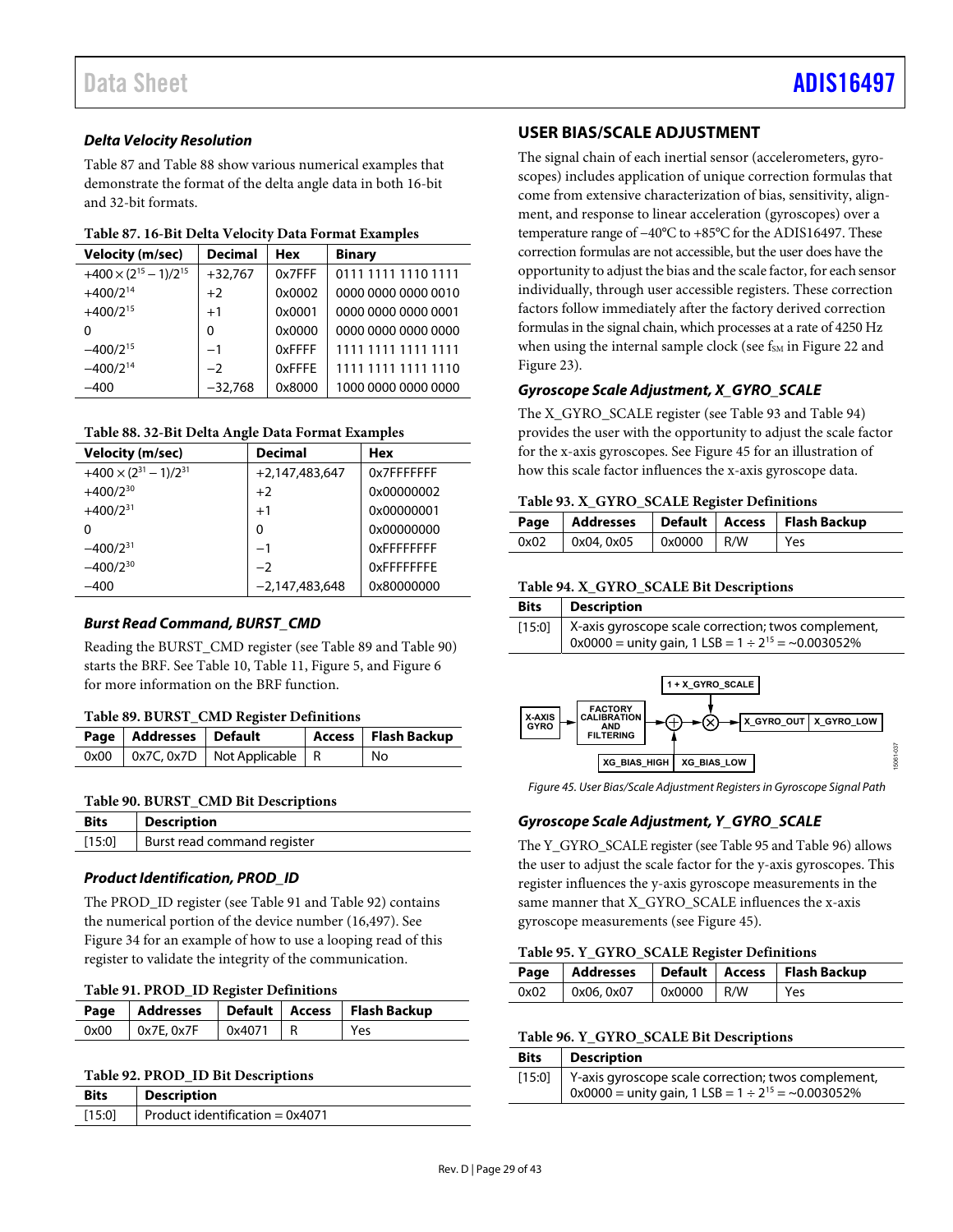## **Gyroscope Scale Adjustment, Z\_GYRO\_SCALE**

The Z\_GYRO\_SCALE register (see [Table 97 a](#page-29-2)nd [Table 98\)](#page-29-3) allows the user to adjust the scale factor for the z-axis gyroscopes. This register influences the z-axis gyroscope measurements in the same manner that X\_GYRO\_SCALE influences the x-axis gyroscope measurements (se[e Figure 45\)](#page-28-1).

#### <span id="page-29-2"></span>**Table 97. Z\_GYRO\_SCALE Register Definitions**

| .    |           |                            |  |                                                    |  |
|------|-----------|----------------------------|--|----------------------------------------------------|--|
|      |           |                            |  | Page   Addresses   Default   Access   Flash Backup |  |
| 0x02 | 0x08,0x09 | $\sqrt{0 \times 0000}$ R/W |  | Yes                                                |  |

#### <span id="page-29-3"></span>**Table 98. Z\_GYRO\_SCALE Bit Descriptions**

| <b>Bits</b> | Description                                                      |
|-------------|------------------------------------------------------------------|
|             | [15:0]   Z-axis gyroscope scale correction; twos complement,     |
|             | $0x0000 =$ unity gain, 1 LSB = $1 \div 2^{15} = \sim 0.003052\%$ |

#### **Accelerometer Scale Adjustment, X\_ACCL\_SCALE**

The X\_ACCL\_SCALE register (see [Table 99 a](#page-29-4)nd [Table 100\)](#page-29-5) allows the user to adjust the scale factor for the x-axis accelerometers. See [Figure 46 f](#page-29-0)or an illustration of how this scale factor influences the x-axis accelerometer data.

#### <span id="page-29-4"></span>**Table 99. X\_ACCL\_SCALE Register Definitions**

|      |            |            | Page   Addresses   Default   Access   Flash Backup |
|------|------------|------------|----------------------------------------------------|
| 0x02 | 0x0A, 0x0B | 0x0000 R/W | Yes                                                |

#### <span id="page-29-5"></span>**Table 100. X\_ACCL\_SCALE Bit Descriptions**

| <b>Bits</b> | Description                                                                                                                          |
|-------------|--------------------------------------------------------------------------------------------------------------------------------------|
|             | [15:0]   X-axis accelerometer scale correction; twos complement,<br>$0x0000 =$ unity gain, 1 LSB = $1 \div 2^{15} = \sim 0.003052\%$ |



<span id="page-29-0"></span>Figure 46. User Bias/Scale Adjustment Registers in Accelerometer Signal Path

#### **Accelerometer Scale Adjustment, Y\_ACCL\_SCALE**

The Y\_ACCL\_SCALE register (se[e Table 101 a](#page-29-6)n[d Table 102\)](#page-29-7) allows the user to adjust the scale factor for the y-axis accelerometers. This register influences the y-axis accelerometer measurements in the same manner that X\_ACCL\_SCALE influences the x-axis accelerometer measurements (se[e Figure 46\)](#page-29-0).

#### <span id="page-29-6"></span>**Table 101. Y\_ACCL\_SCALE Register Definitions**

|                                        |  | Page   Addresses   Default   Access   Flash Backup |
|----------------------------------------|--|----------------------------------------------------|
| $0x02$   $0x0C, 0x0D$   $0x0000$   R/W |  | Yes                                                |

#### <span id="page-29-7"></span>**Table 102. Y\_ACCL\_SCALE Bit Descriptions**

| Bits Description                                                       |
|------------------------------------------------------------------------|
| [15:0]   Y-axis accelerometer scale correction; twos complement,       |
| $\alpha$ 0x0000 = unity gain, 1 LSB = 1 ÷ 2 <sup>15</sup> = ~0.003052% |

#### **Accelerometer Scale Adjustment, Z\_ACCL\_SCALE**

The Z\_ACCL\_SCALE register (se[e Table 103 a](#page-29-8)n[d Table 104\)](#page-29-9) allows the user to adjust the scale factor for the z-axis accelerometers. This register influences the z-axis accelerometer measurements in the same manner that X ACCL SCALE influences the x-axis accelerometer measurements (se[e Figure 46\)](#page-29-0).

#### <span id="page-29-8"></span>**Table 103. Z\_ACCL\_SCALE Register Definitions**

|                          |            | Page   Addresses   Default   Access   Flash Backup |
|--------------------------|------------|----------------------------------------------------|
| $0x02$   $0x0E$ , $0x0F$ | 0x0000 R/W | l Yes                                              |

#### <span id="page-29-9"></span>**Table 104. Z\_ACCL\_SCALE Bit Descriptions**

| <b>Bits</b>   Description                                             |
|-----------------------------------------------------------------------|
| [15:0] Z-axis accelerometer scale correction; twos complement,        |
| $\vert$ 0x0000 = unity gain, 1 LSB = 1 ÷ 2 <sup>15</sup> = ~0.003052% |

#### **Gyroscope Bias Adjustment, XG\_BIAS\_LOW, XG\_BIAS\_HIGH**

The XG\_BIAS\_LOW (see [Table 105 a](#page-29-10)nd [Table 106\)](#page-29-1) and XG\_ BIAS\_HIGH (se[e Table 107 a](#page-29-11)n[d Table 108\)](#page-29-12) registers combine to allow the user to adjust the bias of the x-axis gyroscopes. The digital format examples i[n Table 25 a](#page-21-10)lso apply to the XG\_BIAS\_ HIGH register, and the digital format examples i[n Table 26](#page-21-11) apply to the number that comes from combining the XG\_BIAS\_LOW and XG\_BIAS\_HIGH registers. Se[e Figure 45 f](#page-28-1)or an illustration of how these two registers combine and influence the x-axis gyroscope measurements.

#### <span id="page-29-10"></span>**Table 105. XG\_BIAS\_LOW Register Definitions**

|                     |            | Page   Addresses   Default   Access   Flash Backup |
|---------------------|------------|----------------------------------------------------|
| $0x02$ $0x10, 0x11$ | 0x0000 R/W | l Yes                                              |

#### <span id="page-29-1"></span>**Table 106. XG\_BIAS\_LOW Bit Descriptions**

| <b>Bits</b> | <b>Description</b>                                                                                                                                      |
|-------------|---------------------------------------------------------------------------------------------------------------------------------------------------------|
| [15:0]      | X-axis gyroscope offset correction, low word;<br>twos complement, $0^{\circ}/sec = 0x0000$ , 1 LSB = K <sub>G</sub> ÷ 2 <sup>16</sup><br>(see Table 24) |

#### <span id="page-29-11"></span>**Table 107. XG\_BIAS\_HIGH Register Definitions**

|                       |            | Page   Addresses   Default   Access   Flash Backup |
|-----------------------|------------|----------------------------------------------------|
| $0x02$   $0x12, 0x13$ | 0x0000 R/W | l Yes                                              |

#### <span id="page-29-12"></span>**Table 108. XG\_BIAS\_HIGH Bit Descriptions**

| <b>Bits</b> | Description                                                                  |
|-------------|------------------------------------------------------------------------------|
|             | [15:0]   X-axis gyroscope offset correction, high word twos                  |
|             | complement, $0^{\circ}/sec = 0x0000$ , 1 LSB = K <sub>G</sub> (see Table 24) |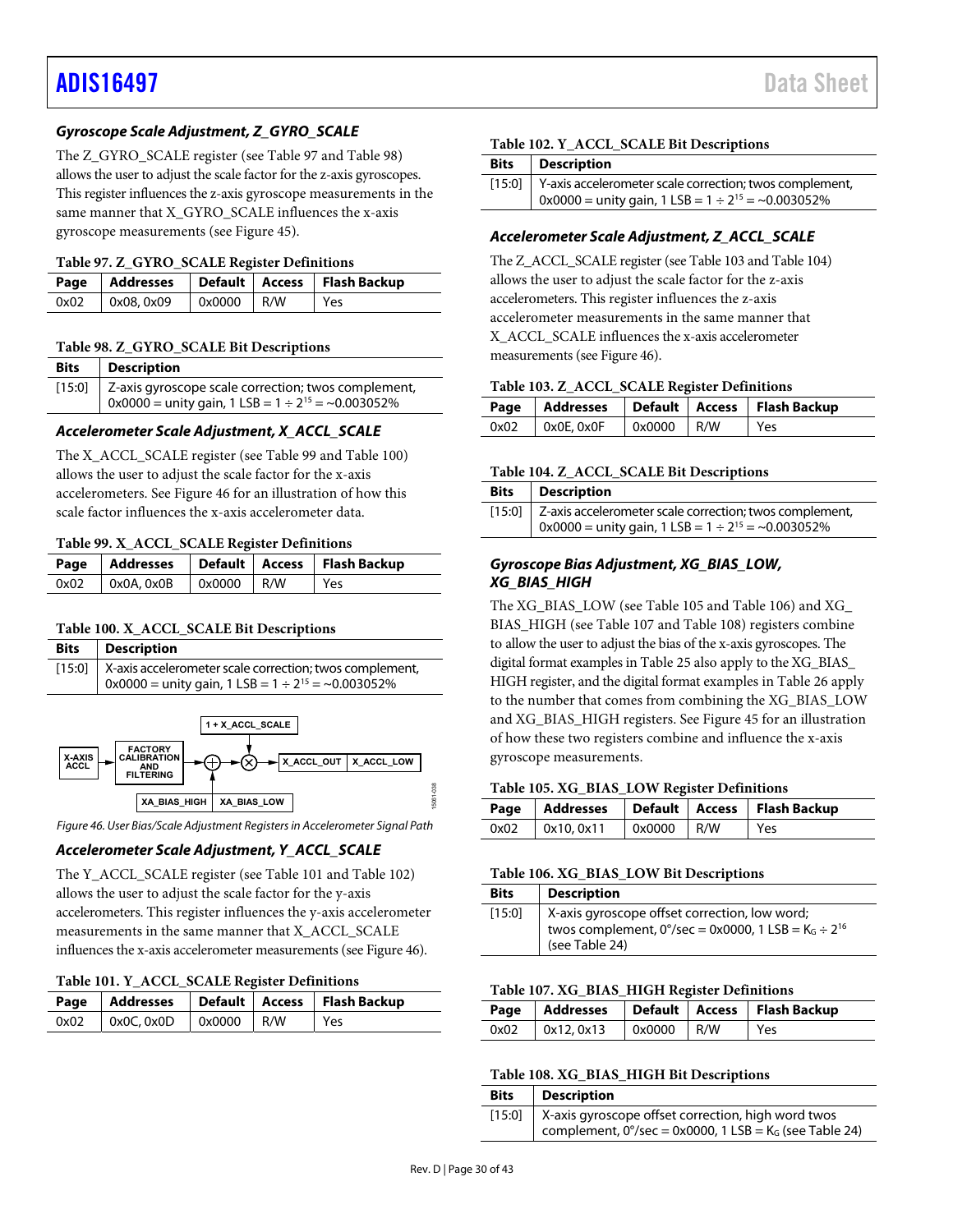## **Gyroscope Bias Adjustment, YG\_BIAS\_LOW, YG\_BIAS\_HIGH**

The YG\_BIAS\_LOW (see [Table 109](#page-30-0) and [Table 110\)](#page-30-1) and YG\_ BIAS\_HIGH (se[e Table 111 a](#page-30-2)n[d Table 112\)](#page-30-3) registers combine to allow the user to adjust the bias of the y-axis gyroscopes. The digital format examples i[n Table 25 a](#page-21-10)lso apply to the YG\_BIAS\_ HIGH register, and the digital format examples i[n Table 26](#page-21-11) apply to the number that comes from combining the YG\_BIAS\_LOW and YG\_BIAS\_HIGH registers. These registers influences the y-axis gyroscope measurements in the same manner that the XG\_BIAS\_LOW and XG\_BIAS\_HIGH registers influence the x-axis gyroscope measurements (see [Figure 45\)](#page-28-1).

#### <span id="page-30-0"></span>**Table 109. YG\_BIAS\_LOW Register Definitions**

|                       |                            | Page   Addresses   Default   Access   Flash Backup |
|-----------------------|----------------------------|----------------------------------------------------|
| $0x02$   $0x14, 0x15$ | $\sqrt{0 \times 0000}$ R/W | l Yes                                              |

#### <span id="page-30-1"></span>**Table 110. YG\_BIAS\_LOW Bit Descriptions**

| <b>Bits</b> | Description                                                                                                                                  |
|-------------|----------------------------------------------------------------------------------------------------------------------------------------------|
|             | [15:0] Y-axis gyroscope offset correction, low word; twos<br>complement, $0^{\circ}/sec = 0x0000$ , 1 LSB = 0.005 $^{\circ}/sec \div 2^{16}$ |

#### <span id="page-30-2"></span>**Table 111. YG\_BIAS\_HIGH Register Definitions**

|      |           |            | Page   Addresses   Default   Access   Flash Backup |
|------|-----------|------------|----------------------------------------------------|
| 0x02 | 0x16.0x17 | 0x0000 R/W | Yes                                                |

#### <span id="page-30-3"></span>**Table 112. YG\_BIAS\_HIGH Bit Descriptions**

| <b>Bits</b> | <b>Description</b>                                                                                                      |
|-------------|-------------------------------------------------------------------------------------------------------------------------|
|             | [15:0] Y-axis gyroscope offset correction, high word; twos<br>complement, $0^{\circ}/sec = 0x0000$ , 1 LSB = 0.005°/sec |

#### **Gyroscope Bias Adjustment, ZG\_BIAS\_LOW, ZG\_BIAS\_HIGH**

The ZG\_BIAS\_LOW (se[e Table 113 a](#page-30-4)n[d Table 114\)](#page-30-5) and ZG\_ BIAS\_HIGH (se[e Table 115 a](#page-30-6)n[d Table 116\)](#page-30-7) registers combine to allow the user to adjust the bias of the z-axis gyroscopes. The digital format examples i[n Table 25](#page-21-10) also apply to the ZG\_BIAS\_ HIGH register, and the digital format examples i[n Table 26](#page-21-11) apply to the number that comes from combining the ZG\_BIAS\_LOW and ZG\_BIAS\_HIGH registers. These registers influence the z-axis gyroscope measurements in the same manner that the XG\_BIAS\_LOW and XG\_BIAS\_HIGH registers influence the xaxis gyroscope measurements (see [Figure 45\)](#page-28-1).

#### <span id="page-30-4"></span>**Table 113. ZG\_BIAS\_LOW Register Definitions**

|      |            |                     | Page   Addresses   Default   Access   Flash Backup |
|------|------------|---------------------|----------------------------------------------------|
| 0x02 | 0x18, 0x19 | $\alpha$ 0x0000 R/W | l Yes                                              |

#### <span id="page-30-5"></span>**Table 114. ZG\_BIAS\_LOW Bit Descriptions**

| <b>Bits</b>   Description                                                   |
|-----------------------------------------------------------------------------|
| [15:0]   Z-axis gyroscope offset correction, low word; twos                 |
| complement, $0^{\circ}/sec = 0x0000$ , 1 LSB = 0.005°/sec ÷ 2 <sup>16</sup> |

#### <span id="page-30-6"></span>**Table 115. ZG\_BIAS\_HIGH Register Definitions**

|                       |            | Page   Addresses   Default   Access   Flash Backup |
|-----------------------|------------|----------------------------------------------------|
| $0x02$   $0x1A, 0x1B$ | 0x0000 R/W | Yes                                                |

#### <span id="page-30-7"></span>**Table 116. ZG\_BIAS\_HIGH Bit Definitions**

| <b>Bits</b> | Description                                               |
|-------------|-----------------------------------------------------------|
|             | [15:0] Z-axis gyroscope offset correction, high word twos |
|             | complement, $0^{\circ}/sec = 0x0000$ , 1 LSB = 0.005°/sec |

### **Accelerometer Bias Adjustment, XA\_BIAS\_LOW, XA\_BIAS\_HIGH**

The XA\_BIAS\_LOW (see [Table 117](#page-30-8) an[d Table 118\)](#page-30-9) and XA\_ BIAS HIGH (se[e Table 119 a](#page-30-10)n[d Table 120\)](#page-30-11) registers combine to allow the user to adjust the bias of the x-axis accelerometers. The digital format examples in [Table 51 a](#page-24-4)lso apply to the XA\_BIAS\_HIGH register and the digital format examples in [Table 52 a](#page-24-5)pply to the number that comes from combining the XA\_BIAS\_LOW and XA\_BIAS\_HIGH registers. Se[e Figure 46](#page-29-0)  for an illustration of how these two registers combine and influence the x-axis accelerometer measurements.

#### <span id="page-30-8"></span>**Table 117. XA\_BIAS\_LOW Register Definitions**

|      |            |              | Page   Addresses   Default   Access   Flash Backup |
|------|------------|--------------|----------------------------------------------------|
| 0x02 | 0x1C, 0x1D | $0x0000$ R/W | Yes                                                |

#### <span id="page-30-9"></span>**Table 118. XA\_BIAS\_LOW Bit Descriptions**

| <b>Bits</b> | Description                                                    |
|-------------|----------------------------------------------------------------|
| [15:0]      | X-axis accelerometer offset correction, low word, twos         |
|             | complement, 0 $q = 0x0000$ , 1 LSB = 1.25 mg ÷ 2 <sup>16</sup> |

## <span id="page-30-10"></span>**Table 119. XA\_BIAS\_HIGH Register Definitions**

|                          |              | Page   Addresses   Default   Access   Flash Backup |
|--------------------------|--------------|----------------------------------------------------|
| $0x02$   $0x1E$ , $0x1F$ | $0x0000$ R/W | <b>Yes</b>                                         |

#### <span id="page-30-11"></span>**Table 120. XA\_BIAS\_HIGH Bit Descriptions**

| <b>Bits</b> | <b>Description</b>                                 |
|-------------|----------------------------------------------------|
| [15:0]      | X-axis accelerometer offset correction, high word, |
|             | twos complement, 0 $q = 0$ x0000, 1 LSB = 1.25 mg  |

### **Accelerometer Bias Adjustment, YA\_BIAS\_LOW, YA\_BIAS\_HIGH**

The YA\_BIAS\_LOW (se[e Table 121 a](#page-31-2)n[d Table 122\)](#page-31-3) and YA\_ BIAS\_HIGH (se[e Table 123 a](#page-31-4)n[d Table 124\)](#page-31-5) registers combine to allow the user to adjust the bias of the y-axis accelerometers. The digital format examples in [Table 51 a](#page-24-4)lso apply to the YA\_BIAS\_HIGH register, and the digital format examples in [Table 52 a](#page-24-5)pply to the number that comes from combining the YA\_BIAS\_LOW and YA\_BIAS\_HIGH registers. These registers influence the y-axis accelerometer measurements in the same manner that the XA\_BIAS\_LOW and XA\_BIAS\_HIGH registers influence the x-axis accelerometer measurements (se[e Figure 46\)](#page-29-0).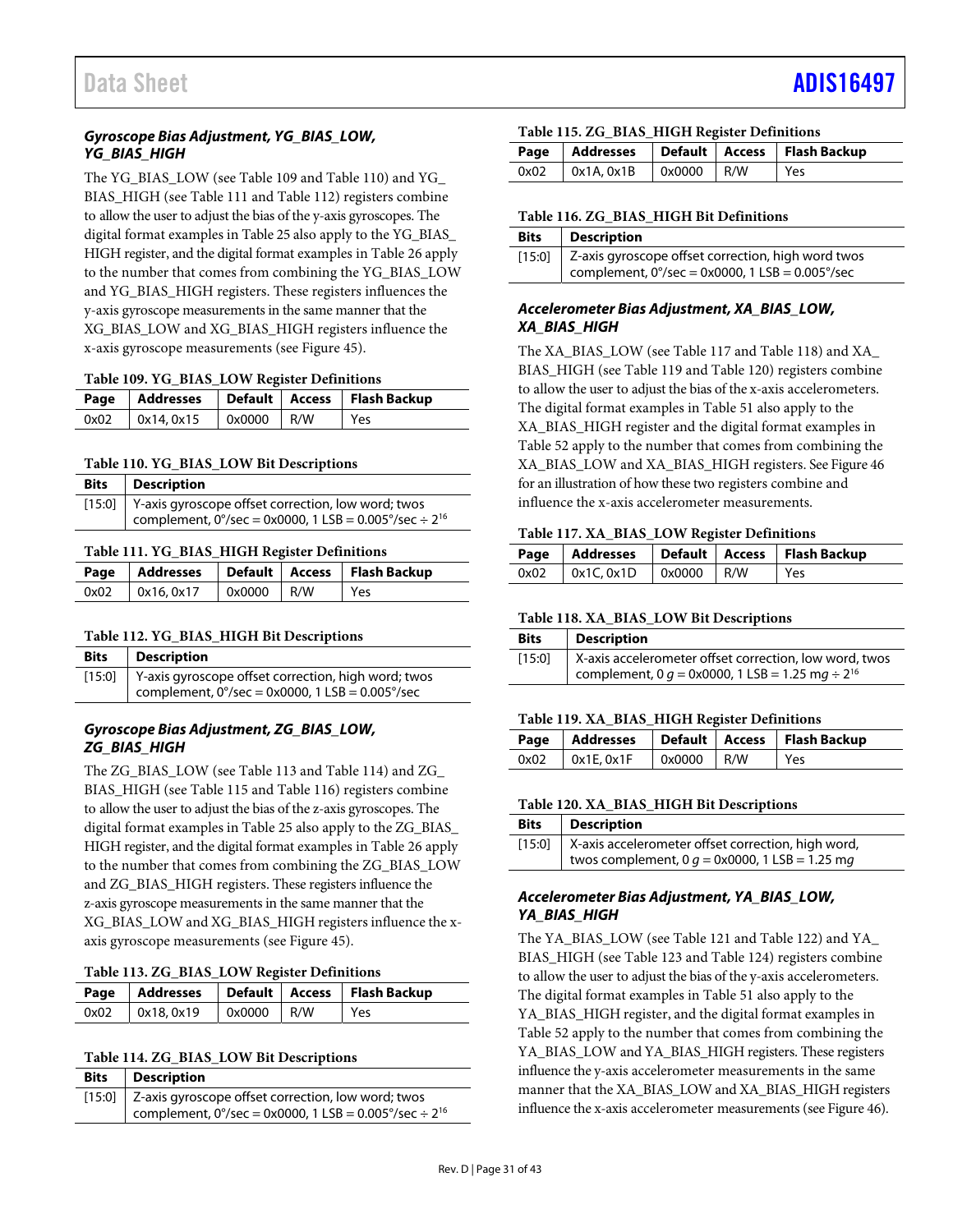### <span id="page-31-2"></span>**Table 121. YA\_BIAS\_LOW Register Definitions**

|                       |            | Page   Addresses   Default   Access   Flash Backup |
|-----------------------|------------|----------------------------------------------------|
| $0x02$   $0x20, 0x21$ | 0x0000 R/W | l Yes                                              |

#### <span id="page-31-3"></span>**Table 122. YA\_BIAS\_LOW Bit Descriptions**

| <b>Bits</b> | <b>Description</b>                                             |
|-------------|----------------------------------------------------------------|
| [15:0]      | Y-axis accelerometer offset correction, low word, twos         |
|             | complement, 0 $q = 0x0000$ , 1 LSB = 1.25 mg ÷ 2 <sup>16</sup> |

#### <span id="page-31-4"></span>**Table 123. YA\_BIAS\_HIGH Register Definitions**

|      |            |              | Page   Addresses   Default   Access   Flash Backup |
|------|------------|--------------|----------------------------------------------------|
| 0x02 | 0x22, 0x23 | $0x0000$ R/W | Yes                                                |

#### <span id="page-31-5"></span>**Table 124. YA\_BIAS\_HIGH Bit Descriptions**

| Bits | <b>Description</b>                                        |
|------|-----------------------------------------------------------|
|      | [15:0] Y-axis accelerometer offset correction, high word, |
|      | twos complement, 0 $g = 0x0000$ , 1 LSB = 1.25 mg         |

### **Accelerometer Bias Adjustment, ZA\_BIAS\_LOW, ZA\_BIAS\_HIGH**

The ZA\_BIAS\_LOW (se[e Table 125 a](#page-31-6)nd [Table 126\)](#page-31-7) and ZA\_ BIAS\_HIGH (se[e Table 127 a](#page-31-8)n[d Table 128\)](#page-31-9) registers combine to allow the user to adjust the bias of the z-axis accelerometers. The digital format examples i[n Table 51 a](#page-24-4)lso apply to the ZA\_BIAS\_ HIGH register and the digital format examples i[n Table 52](#page-24-5) apply to the number that comes from combining the ZA\_BIAS\_LOW and ZA\_BIAS\_HIGH registers. These registers influence the zaxis accelerometer measurements in the same manner that the XA\_BIAS\_LOW and XA\_BIAS\_HIGH registers influence the xaxis accelerometer measurements (se[e Figure 46\)](#page-29-0).

#### <span id="page-31-6"></span>**Table 125. ZA\_BIAS\_LOW Register Definitions**

|                                        |  | Page   Addresses   Default   Access   Flash Backup |
|----------------------------------------|--|----------------------------------------------------|
| $0x02$   $0x24, 0x25$   $0x0000$   R/W |  | Yes                                                |

#### <span id="page-31-7"></span>**Table 126. ZA\_BIAS\_LOW Bit Descriptions**

| <b>Bits</b> | <b>Description</b>                                                     |
|-------------|------------------------------------------------------------------------|
|             | [15:0] Z-axis accelerometer offset correction, low word,               |
|             | twos complement, 0 $q = 0 \times 0000$ , 1 LSB = 1.25 mg $\div 2^{16}$ |

#### <span id="page-31-8"></span>**Table 127. ZA\_BIAS\_HIGH Register Definitions**

|      |            |              | Page   Addresses   Default   Access   Flash Backup |
|------|------------|--------------|----------------------------------------------------|
| 0x02 | 0x26, 0x27 | $0x0000$ R/W | Yes                                                |

#### <span id="page-31-9"></span>**Table 128. ZA\_BIAS\_HIGH Bit Descriptions**

| <b>Bits</b> | <b>Description</b>                                        |
|-------------|-----------------------------------------------------------|
|             | [15:0] Z-axis accelerometer offset correction, high word, |
|             | twos complement, 0 $g = 0x0000$ , 1 LSB = 1.25 mg         |

## <span id="page-31-0"></span>**SCRATCH REGISTERS, USER\_SCR\_X**

The USER\_SCR\_1 (see [Table 129](#page-31-10) an[d Table 130\)](#page-31-11), USER\_SCR\_2 (se[e Table 131](#page-31-12) an[d Table 132\)](#page-31-13), USER\_SCR\_3 (see [Table 133](#page-31-14) and [Table 134\)](#page-31-15), and the USER\_SCR\_4 (se[e Table](#page-31-16)  [135 a](#page-31-16)n[d Table 136\)](#page-31-17) registers provide four locations for the user to store information.

#### <span id="page-31-10"></span>**Table 129. USER\_SCR\_1 Register Definitions**

|      |            |              | Page   Addresses   Default   Access   Flash Backup |
|------|------------|--------------|----------------------------------------------------|
| 0x02 | 0x74, 0x75 | $0x0000$ R/W | Yes                                                |

#### <span id="page-31-11"></span>**Table 130. USER\_SCR\_1 Bit Descriptions**

| Bits | <b>Description</b>    |
|------|-----------------------|
|      | $[15:0]$ User defined |

#### <span id="page-31-12"></span>**Table 131. USER\_SCR\_2 Register Definitions**

|      |                         |  | Page   Addresses   Default   Access   Flash Backup |
|------|-------------------------|--|----------------------------------------------------|
| 0x02 | $0x76, 0x77$ 0x0000 R/W |  | l Yes                                              |

#### <span id="page-31-13"></span>**Table 132. USER\_SCR\_2 Bit Descriptions**

| <b>Bits</b> | <b>Description</b>  |
|-------------|---------------------|
|             | [15:0] User defined |

#### <span id="page-31-14"></span>**Table 133. USER\_SCR\_3 Register Definitions**

|      |           |                     | Page   Addresses   Default   Access   Flash Backup |
|------|-----------|---------------------|----------------------------------------------------|
| 0x02 | 0x78.0x79 | $0 \times 0000$ R/W | Yes                                                |

#### <span id="page-31-15"></span>**Table 134. USER\_SCR\_3 Bit Descriptions**

| Bits | <b>Description</b>  |
|------|---------------------|
|      | [15:0] User defined |

#### <span id="page-31-16"></span>**Table 135. USER\_SCR\_4 Register Definitions**

|                                        |  | Page   Addresses   Default   Access   Flash Backup |
|----------------------------------------|--|----------------------------------------------------|
| $0x02$   $0x7A, 0x7B$   $0x0000$   R/W |  | Yes                                                |

#### <span id="page-31-17"></span>**Table 136. USER\_SCR\_4 Bit Descriptions**

| <b>Bits</b> | Description         |
|-------------|---------------------|
|             | [15:0] User defined |

## <span id="page-31-1"></span>**FLASH MEMORY ENDURANCE COUNTER, FLSHCNT\_LOW, FLSHCNT\_HIGH**

The FLSHCNT\_LOW (se[e Table 137 a](#page-32-2)n[d Table 138\)](#page-32-3) and FLSHCNT\_HIGH (se[e Table 139 a](#page-32-4)n[d Table 140\)](#page-32-5) registers combine to provide a 32-bit, binary counter that tracks the number of flash memory write cycles. In addition to the number of write cycles, the flash memory has a finite service lifetime, which depends on the junction temperature[. Figure 47 p](#page-32-6)rovides guidance for estimating the retention life for the flash memory at specific junction temperatures. The junction temperature is approximately 7°C above the case temperature.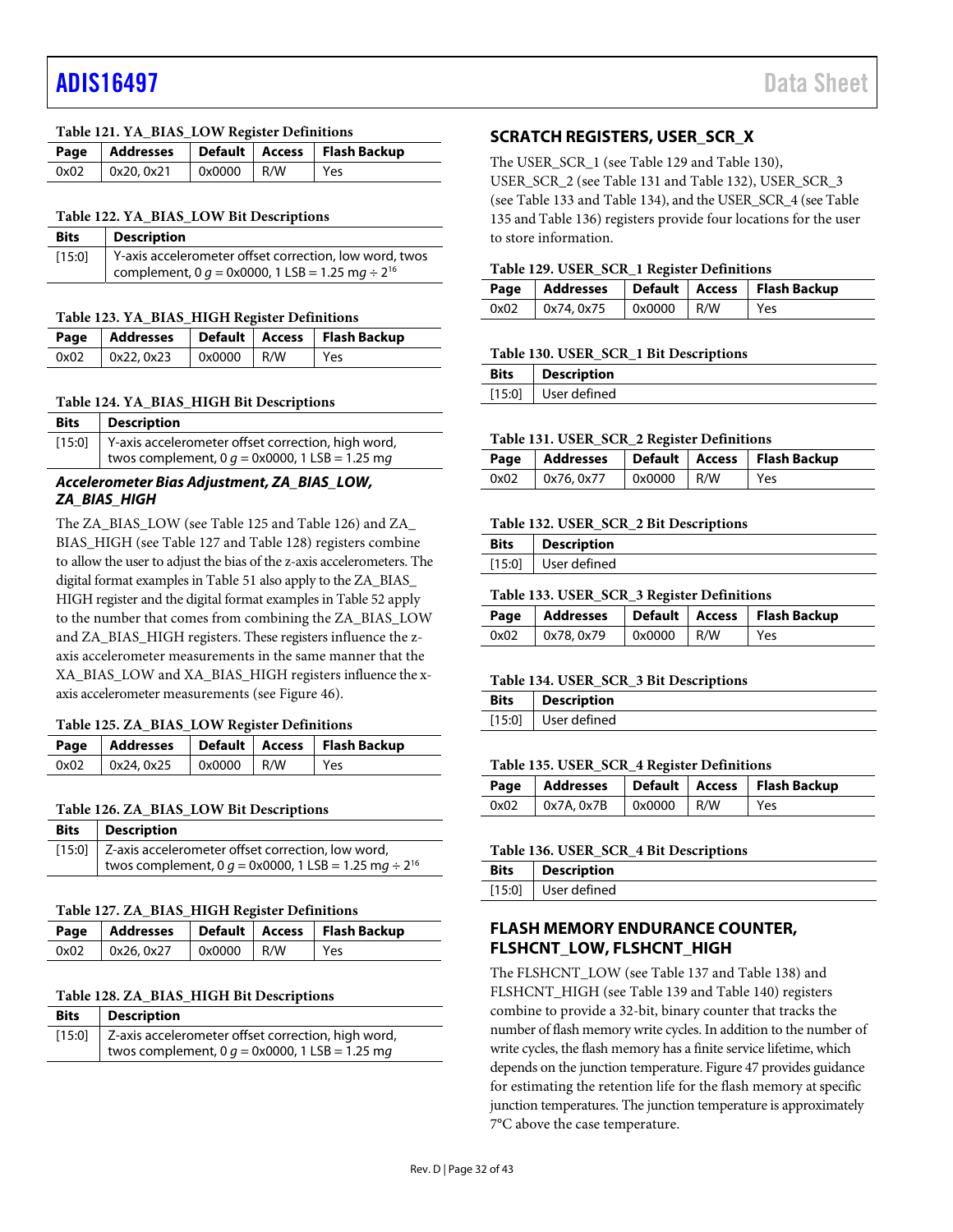<span id="page-32-2"></span>**Table 137. FLSHCNT\_LOW Register Definitions** 

| Page   Addresses   Default |                                          | Access   Flash Backup |
|----------------------------|------------------------------------------|-----------------------|
|                            | $0x02$   0x7C, 0x7D   Not applicable   R | Yes                   |

<span id="page-32-3"></span>

| <b>Bits</b> Description                       |
|-----------------------------------------------|
| [15:0]   Flash memory write counter, low word |

#### <span id="page-32-4"></span>**Table 139. FLSHCNT\_HIGH Register Definitions**

| Page   Addresses   Default |                                               | Access   Flash Backup |
|----------------------------|-----------------------------------------------|-----------------------|
|                            | $0x02$   $0x7E$ , $0x7F$   Not applicable   R | Yes                   |

#### <span id="page-32-5"></span>**Table 140. FLSHCNT\_HIGH Bit Descriptions**

[15:0] Flash memory write counter, high word

**Bits Description** 

|                                   | 600                                                                                                     |  |  |  |  |  |  |  |  |
|-----------------------------------|---------------------------------------------------------------------------------------------------------|--|--|--|--|--|--|--|--|
|                                   | 450                                                                                                     |  |  |  |  |  |  |  |  |
| RETENTION (Years)                 |                                                                                                         |  |  |  |  |  |  |  |  |
|                                   | 300                                                                                                     |  |  |  |  |  |  |  |  |
|                                   | 150<br>0                                                                                                |  |  |  |  |  |  |  |  |
|                                   | 15061-039<br>150<br>30<br>70<br>85<br>100<br>40<br>55<br>135<br>125<br><b>JUNCTION TEMPERATURE (°C)</b> |  |  |  |  |  |  |  |  |
| Figure 47. Flash Memory Retention |                                                                                                         |  |  |  |  |  |  |  |  |

## <span id="page-32-6"></span><span id="page-32-0"></span>**GLOBAL COMMANDS, GLOB\_CMD**

The GLOB\_CMD register (se[e Table 141 a](#page-32-7)n[d Table 142\)](#page-32-1) provides trigger bits for several operations. Write a 1 to the appropriate bit in GLOB\_CMD to start a particular function.

<span id="page-32-7"></span>

| Page   Addresses   Default |  |                                            | Access   Flash Backup |  |
|----------------------------|--|--------------------------------------------|-----------------------|--|
|                            |  | $0x03$   $0x02, 0x03$   Not applicable   W | No                    |  |

#### <span id="page-32-1"></span>**Table 142. GLOB\_CMD Bit Descriptions**

| <b>Bits</b> | <b>Description</b>     |
|-------------|------------------------|
| [15:8]      | Not used               |
|             | Software reset         |
| 6           | Clear user calibration |
| $[5:4]$     | Not used               |
| 3           | Flash memory update    |
|             | Not used               |
|             | Self test              |
|             | Bias correction update |

## **Software Reset**

Select Page 3 ( $DIN = 0x8003$ ) and then set GLOB\_CMD, Bit  $7 = 1$  $(DIN = 0x8280,$  then  $DIN = 0x8300)$  to initiate a reset in the operation of the ADIS16497. This reset removes all data, initializes all registers from their flash settings, and restarts data sampling and processing. This function provides a firmware alternative to providing a low pulse on the RST pin (se[e Table 6,](#page-9-1) Pin 8).

## **Clear User Calibration**

Select Page 3 ( $DIN = 0x8003$ ) and then set GLOB\_CMD, Bit  $6 = 1$  $(DIN = 0x8240,$  then  $DIN = 0x8300)$  to clear all user bias/scale adjustments for each accelerometer and gyroscope. This command writes 0x0000 to the following registers: X\_GYRO\_SCALE, Y\_GYRO\_SCALE, Z\_GYRO\_SCALE, X\_ACCL\_SCALE, Y\_ ACCL\_ SCALE, Z\_ACCL\_SCALE, XG\_BIAS\_LOW, XG\_BIAS\_HIGH, YG\_BIAS\_LOW, YG\_BIAS\_HIGH, ZG\_BIAS\_LOW, ZG\_BIAS\_HIGH, XA\_BIAS\_LOW, XA\_BIAS\_HIGH, YA\_BIAS\_LOW, YA\_BIAS\_ HIGH, ZA\_BIAS\_LOW, and ZA\_BIAS\_HIGH.

## **Flash Memory Update**

Select Page 3 ( $DIN = 0x8003$ ) and then set GLOB\_CMD, Bit  $3 = 1$  $(DIN = 0x8208, DIN = 0x8300)$  to initiate a manual flash update. SYS\_E\_FLAG, Bit 6 (se[e Table 18\)](#page-20-4) identifies success (0) or failure (1) in completing this process.

Note that the user must not poll the status registers while waiting for the update to complete because the serial port is disabled during the update. Rather, the user must either wait the prescribed amount of time found i[n Table 3 o](#page-6-0)r wait for the data ready indicator pin to begin toggling.

## **On Demand Self Test (ODST)**

Select Page 3 ( $DIN = 0x8003$ ) and then set  $GLOB\_CMD$ , Bit  $1 = 1$  $(DIN = 0x8202,$  then  $DIN = 0x8300)$  to run the ODST routine, which executes the following steps:

- 1. Measure the output on each sensor.
- 2. Activate an internal force on the mechanical elements of each sensor, which simulates the force associated with actual inertial motion.
- 3. Measure the output response on each sensor.
- 4. Deactivate the internal force on each sensor.
- 5. Calculate the difference between the force on and normal operating conditions (force off).
- 6. Compare the difference with internal pass/fail criteria.
- 7. Report the pass/fail results for each sensor in DIAG\_STS (se[e Table 20\)](#page-21-3) and the overall pass/fail flag in SYS\_E\_FLAG, Bit 5 (se[e Table 18\)](#page-20-4).

False positive results are possible when the executing the ODST while the device is in motion. Note that the user must not poll the status registers while waiting for the test to complete. Rather, the user must either wait the prescribed amount of time found in [Table 3](#page-6-0) or wait for the data ready indicator pin to begin toggling.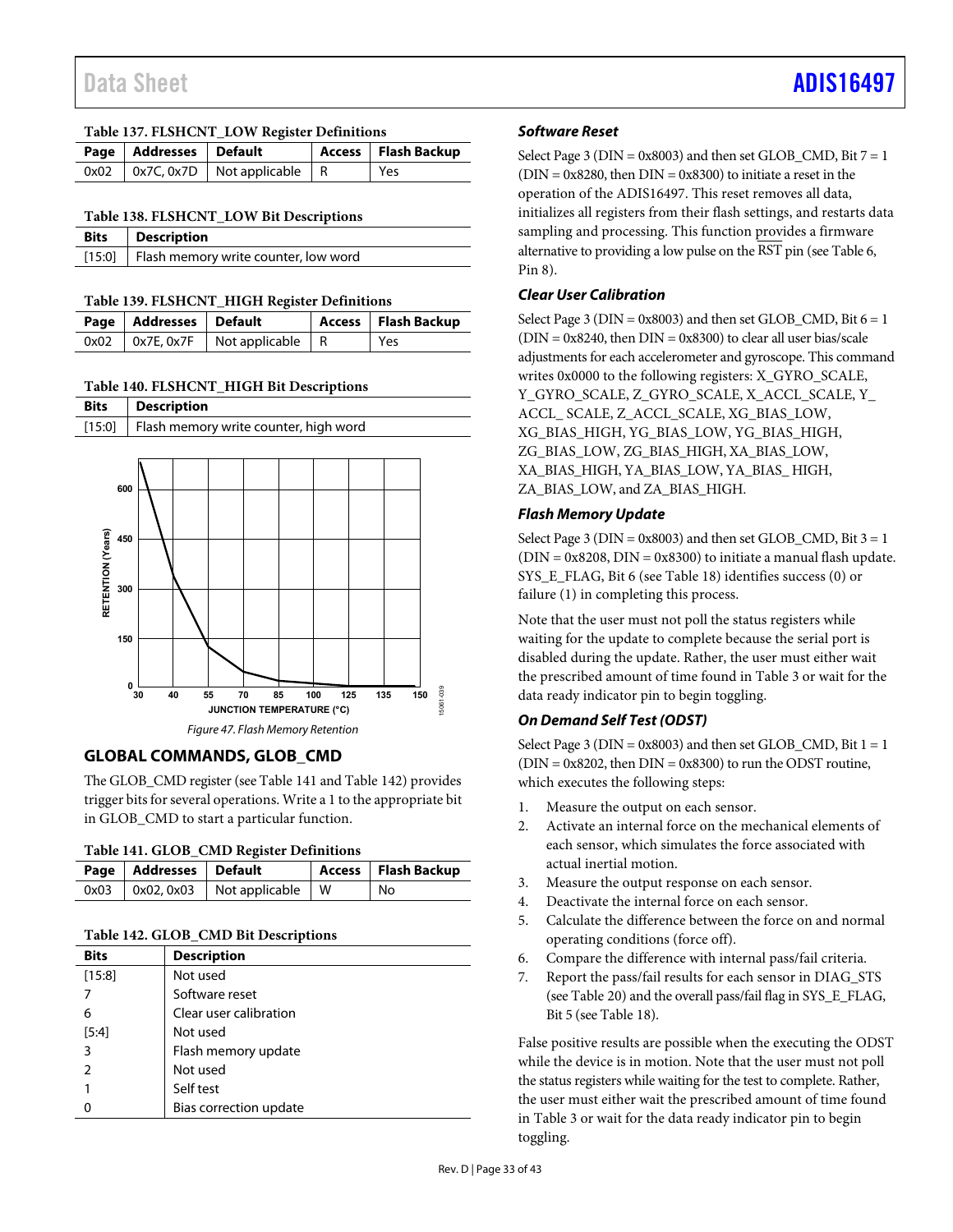## **Bias Correction Update**

Select Page 3 ( $DIN = 0x8003$ ) and set GLOB\_CMD, Bit  $0 = 1$  $(DIN = 0x8201,$  then  $DIN = 0x8300$  to update the user offset registers with the correction factors of the continuous bias estimation (CBE) (se[e Table 152\)](#page-35-4). Ensure that the inertial platform is stable during the entire average time for optimal bias estimates.

## <span id="page-33-0"></span>**AUXILIARY I/O LINE CONFIGURATION, FNCTIO\_CTRL**

The FNCTIO\_CTRL register (se[e Table 143 a](#page-33-2)n[d Table 144\)](#page-33-1) provides configuration control for each I/O pin (DIO1, DIO2, DIO3, and DIO4). Each DIOx pin supports only one function at a time. When a single pin has two assignments, the enable bit for the lower priority function automatically resets to zero (disabling the lower priority function). The order of priority is as follows, from highest priority to lowest priority: data ready, sync clock input, and general-purpose. The ADIS16497 can take up to 20 ms to execute a write command to the FNCTIO\_CTRL register. During this time, the operational state and the contents of the register remain unchanged, but the SPI interface supports normal communication (for accessing other registers).

#### <span id="page-33-2"></span>**Table 143. FNCTIO\_CTRL Register Definitions**

|      |           |              | Page   Addresses   Default   Access   Flash Backup |
|------|-----------|--------------|----------------------------------------------------|
| 0x03 | 0x06.0x07 | $0x000D$ R/W | Yes                                                |

## <span id="page-33-1"></span>**Table 144. FNCTIO\_CTRL Bit Descriptions**

| <b>Bits</b>    | <b>Description</b>              |
|----------------|---------------------------------|
| [15:9]         | Not used                        |
| 8              | Sync clock mode                 |
|                | $1 = PPS$                       |
|                | $0 =$ sync                      |
| 7              | Sync clock input enable         |
|                | $1 =$ enabled                   |
|                | $0 =$ disabled                  |
| 6              | Sync clock input polarity       |
|                | $1 =$ rising edge               |
|                | $0 =$ falling edge              |
| $[5:4]$        | Sync clock input line selection |
|                | $00 = DIO1$                     |
|                | $01 = DIO2$                     |
|                | $10 = DIO3$                     |
|                | $11 = DIO4$                     |
| 3              | Data ready enable:              |
|                | $1 =$ enabled                   |
|                | $0 =$ disabled                  |
| $\overline{2}$ | Data ready polarity:            |
|                | $1 = positive$                  |
|                | $0 =$ negative                  |
| [1:0]          | Data ready line selection       |
|                | $00 = DIO1$                     |
|                | $01 = DIO2$                     |
|                | $10 = DIO3$                     |
|                | $11 = DIO4$                     |

## **Data Ready Indicator**

The FNCTIO CTRL, Bits[3:0] provide three configuration options for the data ready function: on/off, polarity, and DIOx line. The primary purpose this signal is to drive the interrupt control line of an embedded processor, which can synchronize data collection and minimize latency. The data ready indicator is useful to determine if the controller inside the ADIS16497 is busy with a task (for example, a flash memory update) because data ready stops togging while these tasks are performed and resumes on completion. The factory default assigns DIO2 as a positive polarity, data ready signal, which means the data in the output registers is valid when the DIO2 line is high (se[e Figure 29\)](#page-14-6). This configuration works well when DIO2 drives an interrupt service pin that activates on a low to high pulse. Use the following sequence to change this assignment to DIO3 with negative polarity:

- 1. Select Page 3 ( $DIN = 0x8003$ ).
- 2. Set FNCTIO CTRL, Bits $[3:0] = 1000$  (DIN = 0x860A, then  $DIN = 0x8700$ ).

The timing jitter on the data ready signal is typically within ±1.4 μs. When using DIO1 to support the data ready function, this signal can experience premature data ready pulses during the [ADIS16497 s](https://www.analog.com/ADIS16497?doc=ADIS16497.pdf)tart-up, However, these pulses do not indicate that data production has started. If it is necessary to use DIO1 for this function, use it in conjunction with a delay or other control mechanism to prevent premature data acquisition activity during the start-up process.

## **Input Sync/Clock Control**

The FNCTIO\_CTRL, Bits[8:4] provide several configuration options for using one of the DIOx lines as an external clock signal and for controlling inertial sensor data collection and processing. For example, use the following sequence to establish DIO4 as a positive polarity, input clock pin that operates in sync mode and preserves the factory default setting for the data ready function:

- 1. Select Page 3 ( $DIN = 0x8003$ ).
- 2. Set FNCTIO\_CTRL, Bits[7:0] =  $0xFD$  (DIN =  $0x86FD$ ).
- 3. Set FNCTIO\_CTRL, Bits $[15:8] = 0x00$  (DIN = 0x8700).

In sync mode, the ADIS16497 disables its internal sample clock, and the frequency of the external clock signal establishes the rate of data collection and processing ( $f<sub>SM</sub>$  i[n Figure 22 a](#page-12-3)n[d Figure 23\)](#page-12-4). When using the PPS mode (FNCTIO\_CTRL, Bit  $8 = 1$ ) the rate of data collection and production  $(f<sub>SM</sub>)$  is equal to the product of the external clock frequency and scale factor ( $K_{ECSF}$ ) in the SYNC\_SCALE register (se[e Table 154\)](#page-35-2).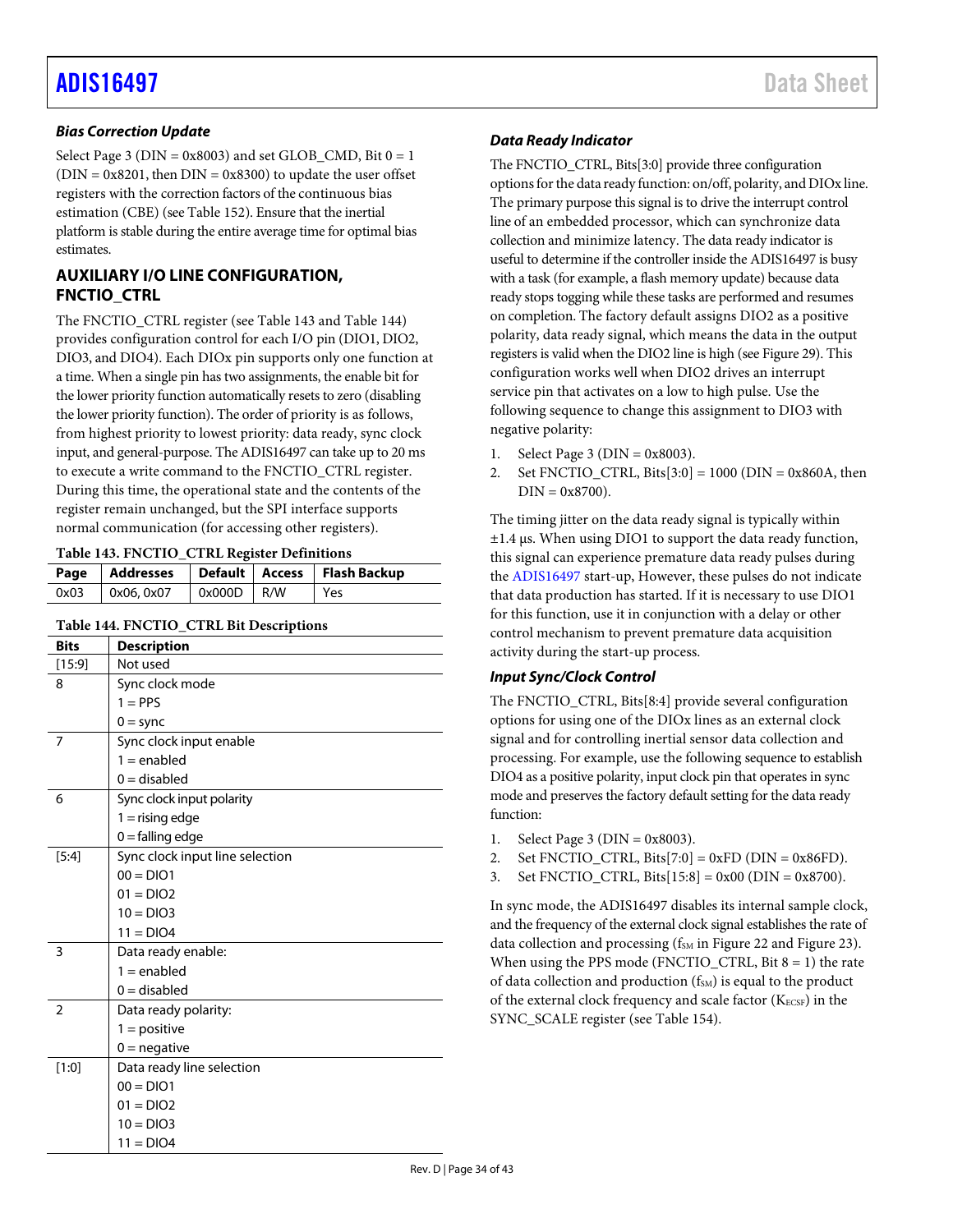## <span id="page-34-0"></span>**GENERAL-PURPOSE I/O CONTROL, GPIO\_CTRL**

When FNCTIO\_CTRL does not configure a DIOx pin, the GPIO\_CTRL register (see [Table 145 a](#page-34-5)nd [Table 146\)](#page-34-6) provides user controls for general-purpose use of the DIOx pins. GPIO\_CTRL, Bits[3:0], provide I/O assignment controls for each line. When the DIOx lines are inputs, monitor their level by reading GPIO\_CTRL, Bits[7:4]. When the DIOx lines are used as outputs, set their level by writing to GPIO\_CTRL, Bits[7:4].

For example, use the following sequence to set DIO1 and DIO3 as high and low output lines, respectively, and set DIO2 and DIO4 as input lines. Select Page 3 (DIN = 0x8003) and set GPIO\_ CTRL, Bits[7:0] =  $0x15$  (DIN =  $0x8815$ , then DIN =  $0x8900$ ).

#### <span id="page-34-5"></span>**Table 145. GPIO\_CTRL Register Definitions1**

|      |                                      |              |  | Page   Addresses   Default   Access   Flash Backup |  |  |  |  |  |
|------|--------------------------------------|--------------|--|----------------------------------------------------|--|--|--|--|--|
| 0x03 | $\sqrt{0 \times 08}$ , 0 $\times$ 09 | $0x00X0$ R/W |  | i Yes                                              |  |  |  |  |  |

<sup>1</sup> The GPIO\_CTRL, Bits[7:4] reflect the logic levels on the DIOx lines and do not have a default setting.

#### <span id="page-34-6"></span>**Table 146. GPIO\_CTRL Bit Descriptions 1**

| <b>Bits</b> | <b>Description</b>                                                               |
|-------------|----------------------------------------------------------------------------------|
| [15:8]      | Don't care                                                                       |
|             | General-Purpose I/O Line 4 (DIO4) data level                                     |
| 6           | General-Purpose I/O Line 3 (DIO3) data level                                     |
| 5           | General-Purpose I/O Line 2 (DIO2) data level                                     |
| 4           | General-Purpose I/O Line 1 (DIO1) data level                                     |
| 3           | General-Purpose I/O Line 4 (DIO4) direction control<br>$(1 = output, 0 = input)$ |
| 2           | General-Purpose I/O Line 3 (DIO3) direction control<br>$(1 = output, 0 = input)$ |
|             | General-Purpose I/O Line 2 (DIO2) direction control<br>$(1 = output, 0 = input)$ |
| o           | General-Purpose I/O Line 1 (DIO1) direction control<br>$(1 = output, 0 = input)$ |

<sup>1</sup> The GPIO\_CTRL, Bits[7:4] reflect the logic levels on the DIOx lines and do not have a default setting.

## <span id="page-34-1"></span>**MISCELLANEOUS CONFIGURATION, CONFIG**

The CONFIG register (se[e Table 147 a](#page-34-7)n[d Table 148\)](#page-34-4) provides configuration options for the linear *g* compensation in the gyroscopes (on/off) and the point of percussion alignment for the accelerometers (on/off).

<span id="page-34-7"></span>

|      |                                               |  |  | Page   Addresses   Default   Access   Flash Backup |  |  |  |
|------|-----------------------------------------------|--|--|----------------------------------------------------|--|--|--|
| 0x03 | $\vert$ 0x0A, 0x0B $\vert$ 0x00C0 $\vert$ R/W |  |  | Yes                                                |  |  |  |

## <span id="page-34-4"></span>**Table 148. CONFIG Bit Descriptions**

| <b>Bits</b> | <b>Description</b>                                   |
|-------------|------------------------------------------------------|
| [15:8]      | Not used                                             |
|             | Linear $g$ compensation for gyroscopes (1 = enabled) |
| 6           | Point of percussion alignment (1 = enabled)          |
| [5:0]       | Not used                                             |

## **Point of Percussion**

CONFIG, Bit 6 offers a point of percussion alignment function that maps the accelerometer sensors to the corner of the package identified i[n Figure 48.](#page-34-8) To activate this feature, select Page 3 ( $DIN = 0x8003$ ), then set CONFIG, Bit  $6 = 1$  ( $DIN =$  $0x8A40$ , then  $DIN = 0x8B00$ ).



## <span id="page-34-8"></span><span id="page-34-2"></span>**LINEAR ACCELERATION ON EFFECT ON GYROSCOPE BIAS**

The ADIS16497 includes first-order compensation for the linear *g* effect in the gyroscopes, which uses the following model:

|  |  |  |  | $\begin{bmatrix} \omega_{XC} \\ \omega_{YC} \\ \omega_{ZC} \end{bmatrix} = \begin{bmatrix} LG_{11} & LG_{12} & LG_{13} \\ LG_{21} & LG_{22} & LG_{23} \\ LG_{31} & LG_{32} & LG_{33} \end{bmatrix} \times \begin{bmatrix} A_X \\ A_Y \\ A_Z \end{bmatrix} + \begin{bmatrix} \omega_{XPC} \\ \omega_{YPC} \\ \omega_{ZPC} \end{bmatrix}$ |
|--|--|--|--|-----------------------------------------------------------------------------------------------------------------------------------------------------------------------------------------------------------------------------------------------------------------------------------------------------------------------------------------|
|  |  |  |  |                                                                                                                                                                                                                                                                                                                                         |
|  |  |  |  |                                                                                                                                                                                                                                                                                                                                         |

The linear *g* correction factors, LG<sub>XY</sub>, apply correction for linear acceleration in all three directions to the data path of each gyroscope ( $\omega_{\text{XPC}}$ ,  $\omega_{\text{YPC}}$ , and  $\omega_{\text{ZPC}}$ ) at the rate of the data samples (4250 SPS when using the internal clock). CONFIG, Bit 7, provides an on/off control for this compensation. The factory default value for this bit activates this compensation.

To turn it off, select Page 3 (DIN = 0x8003) and set CONFIG, Bit  $7 = 0$  (DIN = 0x8A40, then DIN = 0x8B00). This command sequence also preserves the default setting for the point of percussion alignment function (on).

## <span id="page-34-3"></span>**DECIMATION FILTER, DEC\_RATE**

The DEC\_RATE register (see [Table 149](#page-34-9) and [Table 150\)](#page-35-3) provides user control for the final filter stage (se[e Figure 25\)](#page-13-1), which averages and decimates the accelerometers and gyroscopes data, and extends the time that the delta angle and delta velocity track between each update. The output sample rate is equal to 4250/(DEC\_RATE + 1). For example, select Page  $3 (DIN = 0x8003)$ , and set DEC\_RATE = 0x2A (DIN = 0x8C2A, then  $DIN = 0x8D00$ ) to reduce the output sample rate to ~98.8 SPS  $(4250 \div 43).$ 

## <span id="page-34-9"></span>**Table 149. DEC\_RATE Register Definitions**

|      |                   |                                  | Page   Addresses   Default   Access   Flash Backup |
|------|-------------------|----------------------------------|----------------------------------------------------|
| 0x03 | $\sim$ 0x0C, 0x0D | $\sqrt{2}$ 0x0000 $\sqrt{2}$ R/W | Yes                                                |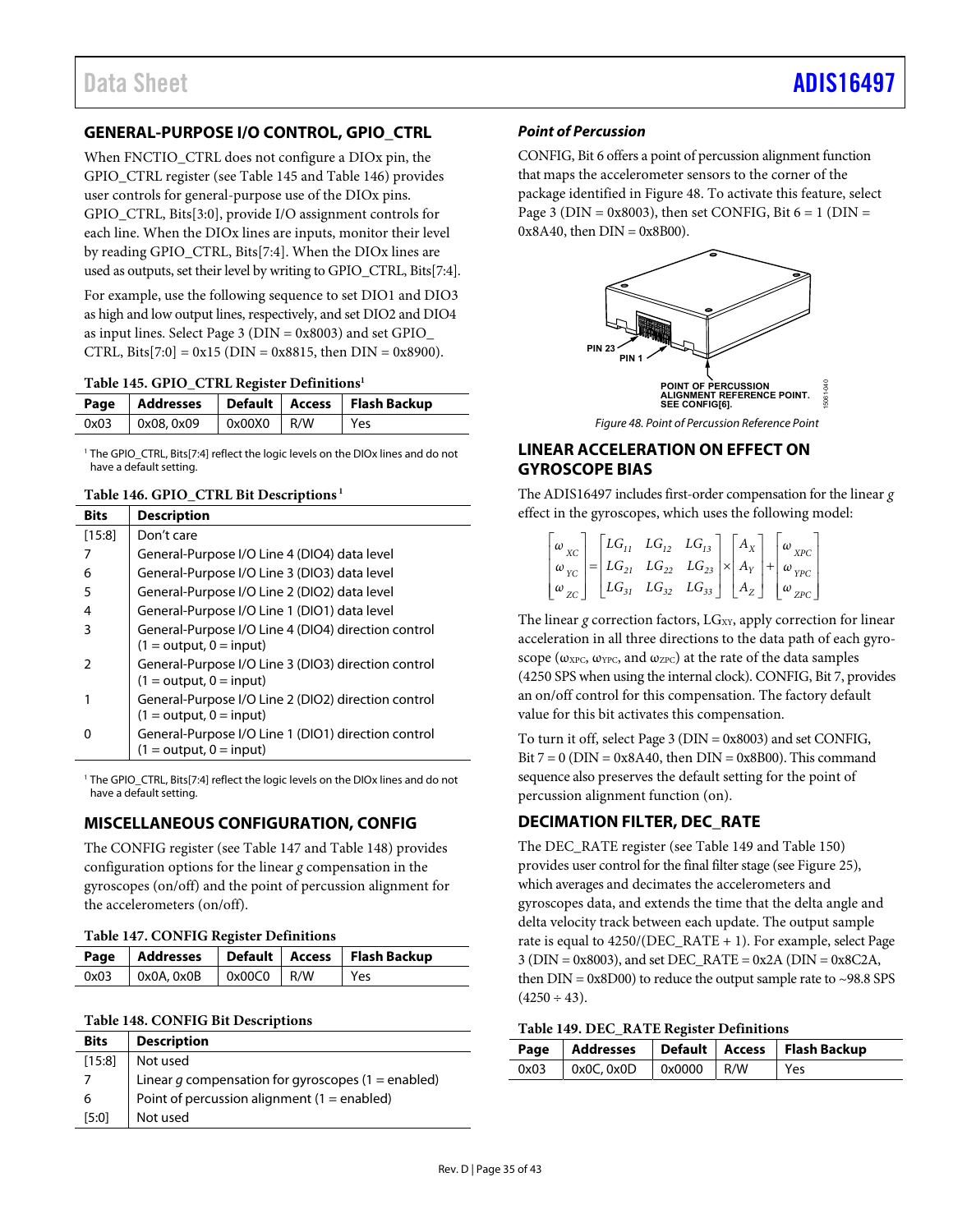#### <span id="page-35-3"></span>**Table 150. DEC\_RATE Bit Descriptions**

| <b>Bits</b> | <b>Description</b>                               |
|-------------|--------------------------------------------------|
|             | $[15:11]$ Don't care                             |
| [10:0]      | Decimation rate, binary format, maximum = $4249$ |

## <span id="page-35-0"></span>**CONTINUOUS BIAS ESTIMATION (CBE), NULL\_CNFG**

The NULL\_CNFG register (se[e Table 151 a](#page-35-5)n[d Table 152\)](#page-35-4) provides the configuration controls for the CBE, which associates with the bias correction update command in GLOB\_CMD, Bit 0 (see [Table 142\)](#page-32-1). NULL\_CNFG, Bits[3:0], establishes the total average time  $(t_A)$  for the bias estimates and NULL\_CNFG, Bits[13:8], provide on/off controls for each sensor. The factory default configuration for NULL\_CNFG enables the bias null command for the gyroscopes, disables the bias null command for the accelerometers, and sets the average time to  $\sim$ 15.42 seconds.

- $t_B = 2^{TBC}/4250 = 2^{10}/4250 = -0.241$  seconds
- $t_A = 64 \times t_B = 64 \times 0.241 = 15.42$  seconds

where:

 $t<sub>B</sub>$  is the time base.

t<sub>A</sub> is the averaging time.

When a sensor bit in NULL\_CNFG is active (equal to 1), setting GLOB CMD, Bit  $0 = 1$  (DIN sequence: 0x8003, 0x8201, 0x8300) causes its bias correction register to automatically update with a value that corrects for its present bias error (from the CBE). For example, setting NULL\_CNFG, Bit 8 equal to 1 causes an update in the XG\_BIAS\_LOW (se[e Table 106\)](#page-29-1) and XG\_BIAS\_HIGH (see [Table 108\)](#page-29-12) registers.

<span id="page-35-5"></span>**Table 151. NULL\_CNFG Register Definitions** 

|                          |              | Page   Addresses   Default   Access   Flash Backup |
|--------------------------|--------------|----------------------------------------------------|
| $0x03$   $0x0E$ , $0x0F$ | $0x070A$ R/W | Yes                                                |

#### <span id="page-35-4"></span>**Table 152. NULL\_CNFG Bit Descriptions**

| <b>Bits</b> | <b>Description</b>                                                                                                                |
|-------------|-----------------------------------------------------------------------------------------------------------------------------------|
| [15:14]     | Not used                                                                                                                          |
| 13          | Z-axis acceleration bias correction enable $(1 =$ enabled)                                                                        |
| 12          | Y-axis acceleration bias correction enable $(1 =$ enabled)                                                                        |
| 11          | X-axis acceleration bias correction enable $(1 =$ enabled)                                                                        |
| 10          | Z-axis gyroscope bias correction enable $(1 =$ enabled)                                                                           |
| 9           | Y-axis gyroscope bias correction enable $(1 =$ enabled)                                                                           |
| 8           | X-axis gyroscope bias correction enable $(1 =$ enabled)                                                                           |
| [7:4]       | Not used                                                                                                                          |
| [3:0]       | Time base control (TBC), range: 0 to 13 (default = 10);<br>$t_B = 2^{TBC}/4250$ , time base; $t_A = 64 \times t_B$ , average time |

## <span id="page-35-1"></span>**SCALING THE INPUT CLOCK (PPS MODE), SYNC\_SCALE**

The PPS mode (FNCTIO\_CTRL, Bit  $8 = 1$ , se[e Table 144\)](#page-33-1) supports the use of an input sync frequency that is slower than the data sample rates of the inertial sensors. This mode supports a frequency range of 1 Hz to 128 Hz for the input sync mode. In this mode, the data sample rate is equal to the product of the value in the SYNC\_SCALE register (se[e Table 153 a](#page-35-6)nd [Table 154\)](#page-35-2) and the input sync frequency. For example, the following command sequence sets the data collection and processing rate ( $f<sub>SM</sub>$  i[n Figure 22](#page-12-3) and [Figure 23\)](#page-12-4) to 4000 Hz  $(SYNC\_SCALE = 0x0FA0)$  when using a 1 Hz signal on the DIO3 line as the external clock input, and preserves the factory default configuration for the data ready signal:

- 1. Select Page 3 ( $DIN = 0x8003$ ).
- 2. Set SYNC\_SCALE, Bits[7:0] =  $0xA0$  (DIN =  $0x90A0$ ).
- 3. Set SYNC\_SCALE, Bits $[15:8] = 0x0F$  (DIN = 0x910F).
- 4. Set FNCTIO\_CTRL, Bits $[7:0] = 0$ xFD (DIN = 0x86ED).
- 5. Set FNCTIO\_CTRL, Bits[15:8] = 0x00 (DIN = 0x8701).

Note that the data ready indicator pin does not begin to toggle until at least two external clock edges (with valid time period between them) are detected by the ADIS16497.

#### <span id="page-35-6"></span>**Table 153. SYNC\_SCALE Register Definitions**

|  |                     |                 |     | Page   Addresses   Default   Access   Flash Backup |  |
|--|---------------------|-----------------|-----|----------------------------------------------------|--|
|  | $0x03$ $0x10, 0x11$ | $\sqrt{0x109A}$ | R/W | Yes                                                |  |

#### <span id="page-35-2"></span>**Table 154. SYNC\_SCALE Bit Descriptions**

| <b>Bits</b> | <b>Description</b>                                        |
|-------------|-----------------------------------------------------------|
| [15:0]      | External clock scale factor ( $K_{ECSF}$ ), binary format |

## **Measurement Range Identifier, RANG\_MDL**

The RANG\_MDL register (se[e Table 155 a](#page-35-7)n[d Table 156\)](#page-35-8) provides a convenient method for identifying the model (and gyroscope measurement range) of the ADIS16497.

#### <span id="page-35-7"></span>**Table 155. RANG\_MDL Register Definitions1**

|      |            |     |   | Page   Addresses   Default   Access   Flash Backup |
|------|------------|-----|---|----------------------------------------------------|
| 0x03 | 0x12, 0x13 | N/A | R | N/A                                                |

<sup>1</sup> N/A means not applicable.

<span id="page-35-8"></span>**Table 156. RANG\_MDL Bit Descriptions** 

| <b>Bits</b> | <b>Description</b>                           |
|-------------|----------------------------------------------|
| [15:3]      | Not used                                     |
| [3:0]       | $0011 = ADIS16497-1 (\pm 125^{\circ}/sec)$   |
|             | $0111 = ADIS16497 - 2 (\pm 450^{\circ}/sec)$ |
|             | $1111 = ADIS16497-3 (\pm 2000^{\circ}/sec)$  |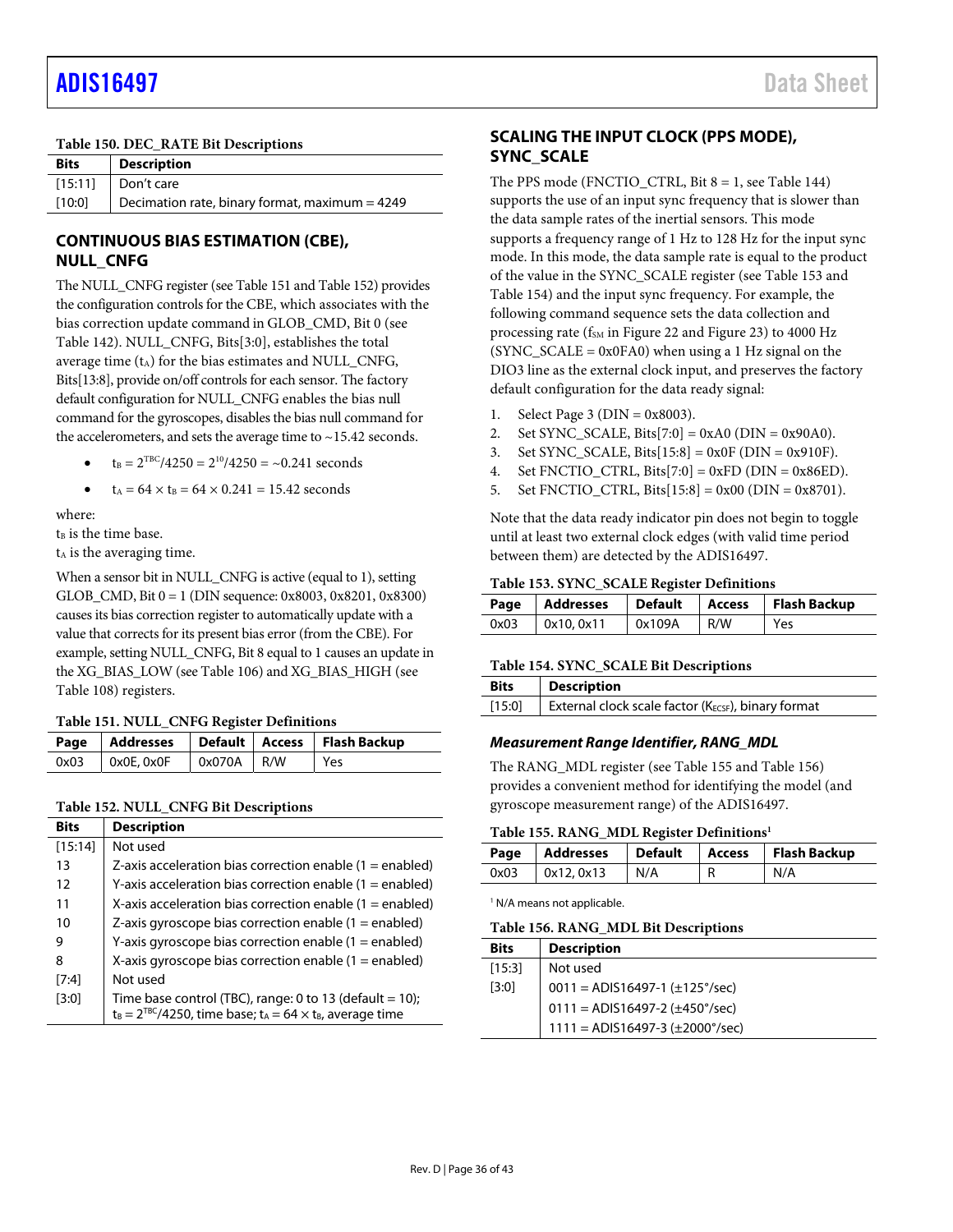## <span id="page-36-0"></span>**FIR FILTERS**

## **FIR Filters Control, FILTR\_BNK\_0, FILTR\_BNK\_1**

The FILTR\_BNK\_0 (se[e Table 157 a](#page-36-5)n[d Table 158\)](#page-36-1) and FILTR BNK\_1 (se[e Table 159 a](#page-36-6)n[d Table 160\)](#page-36-2) registers provide the configuration controls for the FIR filter bank in the signal chain of each sensor (see [Figure 25\)](#page-13-1). These registers provide on/off control for the FIR bank for each inertial sensor, along with the FIR bank (A, B, C, or D) that each sensor uses.

<span id="page-36-5"></span>

|      |           |                            | Page   Addresses   Default   Access   Flash Backup |
|------|-----------|----------------------------|----------------------------------------------------|
| 0x03 | 0x16.0x17 | $\sqrt{0 \times 0000}$ R/W | Yes                                                |

#### <span id="page-36-1"></span>**Table 158. FILTR\_BNK\_0 Bit Descriptions**

| <b>Bits</b>    | <b>Description (Default = 0x0000)</b>              |
|----------------|----------------------------------------------------|
| 15             | Don't care                                         |
| 14             | Y-axis accelerometer filter enable $(1 =$ enabled) |
| [13:12]        | Y-axis accelerometer filter bank selection         |
|                | $00 =$ Bank A                                      |
|                | $01 =$ Bank B                                      |
|                | $10 =$ Bank C                                      |
|                | $11 =$ Bank D                                      |
| 11             | X-axis accelerometer filter enable $(1 =$ enabled) |
| [10:9]         | X-axis accelerometer filter bank selection         |
|                | $00 =$ Bank A                                      |
|                | $01 =$ Bank B                                      |
|                | $10 =$ Bank C                                      |
|                | $11 =$ Bank D                                      |
| 8              | Z-axis gyroscope filter enable (1 = enabled)       |
| [7:6]          | Z-axis gyroscope filter bank selection             |
|                | $00 =$ Bank A                                      |
|                | $01 =$ Bank B                                      |
|                | $10 =$ Bank C                                      |
|                | $11 =$ Bank D                                      |
| 5              | Y-axis gyroscope filter enable (1 = enabled)       |
| [4:3]          | Y-axis gyroscope filter bank selection             |
|                | $00 =$ Bank A                                      |
|                | $01 =$ Bank B                                      |
|                | $10 =$ Bank C                                      |
|                | $11 =$ Bank D                                      |
| $\overline{2}$ | X-axis gyroscope filter enable (1 = enabled)       |
| [1:0]          | X-axis gyroscope filter bank selection             |
|                | $00 =$ Bank A                                      |
|                | $01 =$ Bank B                                      |
|                | $10 =$ Bank C                                      |
|                | 11 = Bank D                                        |

#### <span id="page-36-6"></span>**Table 159. FILTR\_BNK\_1 Register Definitions**

|      |            |              | Page   Addresses   Default   Access   Flash Backup |
|------|------------|--------------|----------------------------------------------------|
| 0x03 | 0x18, 0x19 | $0x0000$ R/W | Yes                                                |

<span id="page-36-2"></span>**Table 160. FILTR\_BNK\_1 Bit Descriptions** 

| <b>Bits</b> | <b>Description</b>                                 |  |  |
|-------------|----------------------------------------------------|--|--|
| [15:3]      | Don't care                                         |  |  |
| 2           | Z-axis accelerometer filter enable $(1 =$ enabled) |  |  |
| [1:0]       | Z-axis accelerometer filter bank selection:        |  |  |
|             | $00 =$ Bank A                                      |  |  |
|             | $01 =$ Bank B                                      |  |  |
|             | $10 =$ Bank C                                      |  |  |
|             | $11 =$ Bank D                                      |  |  |

#### **FIR Filter Bank Memory Maps**

The ADIS16497 provides four FIR filter banks to configure and select for each individual inertial sensor using the FILTR\_BNK\_0 (se[e Table 158\)](#page-36-1) and FILTR\_BNK\_1 (se[e Table 160\)](#page-36-2) registers. Each FIR filter bank (A, B, C, and D) has 120 taps that consume two pages of memory. The coefficient associated with each tap, in each filter bank, has its own dedicated register that uses a 16-bit, twos complement format. The FIR filter has unity gain when the sum of all of the coefficients is equal to 32,768. For filter designs that require less than 120 taps, write 0x0000 to all unused registers to eliminate the latency associated with that particular tap.

#### <span id="page-36-4"></span>**FIR Filter Bank A, FIR\_COEF\_A000 to FIR\_COEF\_A119**

### **Table 161. FIR Filter Bank A Memory Map**

| Tuble To I, I TIK I Hiel Dunk II Memory Mup |                |                  |                  |  |
|---------------------------------------------|----------------|------------------|------------------|--|
| Page                                        | <b>PAGE ID</b> | <b>Addresses</b> | <b>Register</b>  |  |
| 5                                           | 0x05           | 0x00, 0x01       | PAGE_ID          |  |
| 5                                           | 0x05           | 0x02 to 0x07     | Not used         |  |
| 5                                           | 0x05           | 0x08, 0x09       | FIR COEF A000    |  |
| 5                                           | 0x05           | 0x0A, 0x0B       | FIR_COEF_A001    |  |
| 5                                           | 0x05           | 0x0C to 0x7D     | FIR_COEF_A002 to |  |
|                                             |                |                  | FIR COEF A058    |  |
| 5                                           | 0x05           | 0x7E, 0x07F      | FIR_COEF_A059    |  |
| 6                                           | 0x06           | 0x00, 0x01       | PAGE ID          |  |
| 6                                           | 0x06           | 0x02 to 0x07     | Not used         |  |
| 6                                           | 0x06           | 0x08, 0x09       | FIR COEF A060    |  |
| 6                                           | 0x06           | $0x0A$ , $0x0B$  | FIR COEF A061    |  |
| 6                                           | 0x06           | $0x0C$ to $0x7D$ | FIR COEF A062 to |  |
|                                             |                |                  | FIR COEF A118    |  |
| 6                                           | 0x06           | 0x7E, 0x7F       | FIR COEF A119    |  |

[Table 162](#page-36-7) and [Table 163](#page-36-3) provide detailed register and bit definitions for one of the FIR coefficient registers in Bank A, FIR\_COEF\_ A071[. Table 164 p](#page-37-4)rovides a configuration example, which sets this register to a decimal value of −169 (0xFF57).

#### <span id="page-36-7"></span>**Table 162. FIR\_COEF\_A071 Register Definitions**

| Page   Addresses   Default |                                                 | Access   Flash Backup |
|----------------------------|-------------------------------------------------|-----------------------|
|                            | $0x06$   $0x1E$ , $0x1F$   Not applicable   R/W | Yes                   |

#### <span id="page-36-3"></span>**Table 163. FIR\_COEF\_A071 Bit Descriptions**

| <b>Bits</b> | <b>Description</b>                          |
|-------------|---------------------------------------------|
| [15:0]      | FIR Bank A, Coefficient 71, twos complement |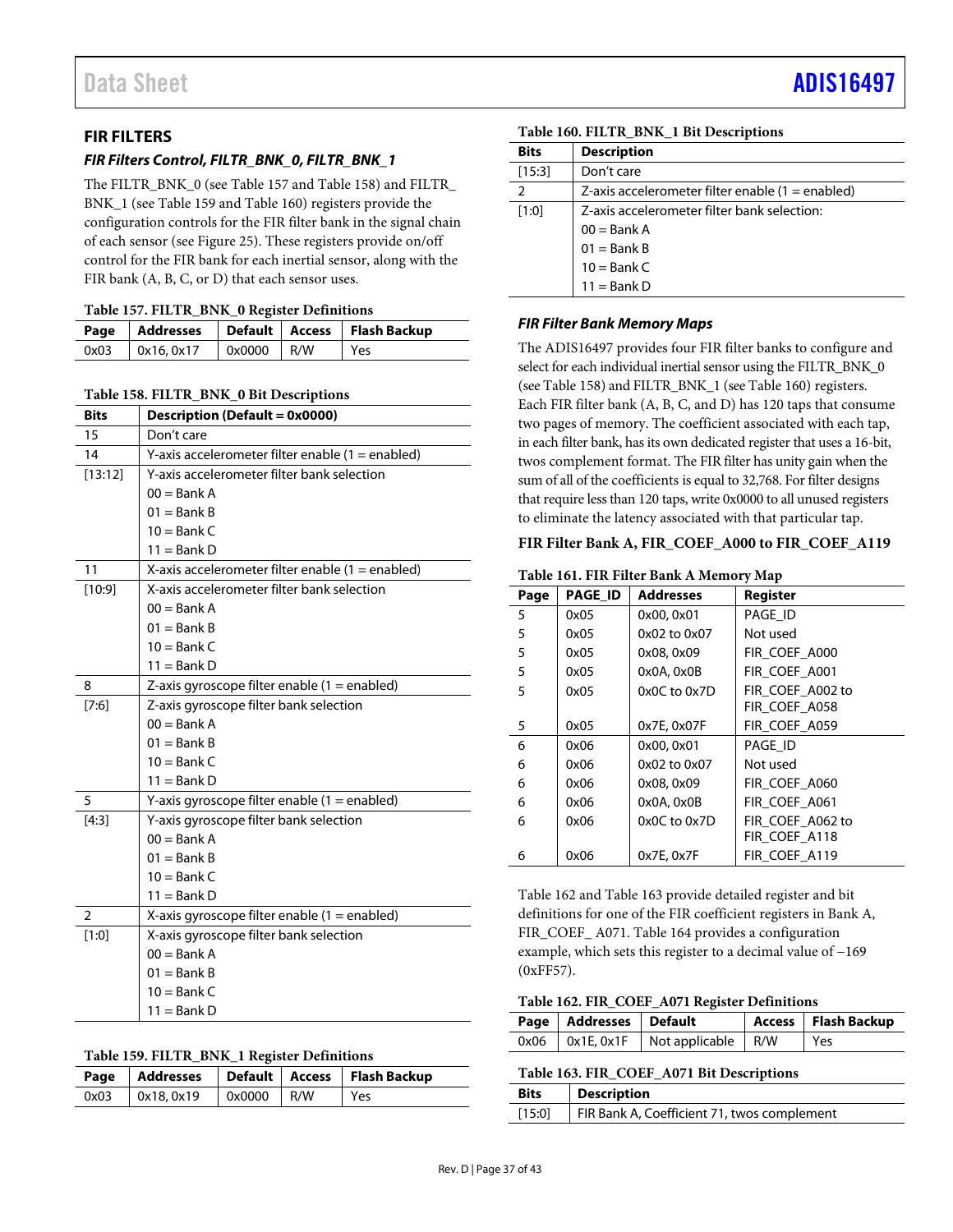## [ADIS16497](https://www.analog.com/ADIS16497?doc=ADIS16497.pdf) Data Sheet

## <span id="page-37-4"></span>**Table 164. Configuration Example, FIR Coefficient**

| <b>DIN Command</b> | <b>Description</b>                  |
|--------------------|-------------------------------------|
| 0x8006             | Select Page 6                       |
| 0x9E57             | $FIR\_COEF\_A071, Bits[7:0] = 0x57$ |
| 0x9FFF             | FIR_COEF_A071, Bits[15:8] = 0xFF    |

## <span id="page-37-1"></span>**FIR Filter Bank B, FIR\_COEF\_B000 to FIR\_COEF\_B119**

#### **Table 165. Filter Bank B Memory Map**

| Page | <b>PAGE ID</b> | <b>Addresses</b> | <b>Register</b>  |  |
|------|----------------|------------------|------------------|--|
| 7    | 0x07           | 0x00, 0x01       | PAGE ID          |  |
| 7    | 0x07           | 0x02 to 0x07     | Not used         |  |
| 7    | 0x07           | 0x08, 0x09       | FIR COEF B000    |  |
| 7    | 0x07           | 0x0A, 0x0B       | FIR COEF B001    |  |
| 7    | 0x07           | 0x0C to 0x7D     | FIR COEF B002 to |  |
|      |                |                  | FIR COEF B058    |  |
| 7    | 0x07           | 0x7E, 0x07F      | FIR COEF B059    |  |
| 8    | 0x08           | 0x00, 0x01       | PAGE ID          |  |
| 8    | 0x08           | 0x02 to 0x07     | Not used         |  |
| 8    | 0x08           | 0x08, 0x09       | FIR COEF B060    |  |
| 8    | 0x08           | $0x0A$ , $0x0B$  | FIR COEF B061    |  |
| 8    | 0x08           | 0x0C to 0x7D     | FIR COEF B062 to |  |
|      |                |                  | FIR COEF B118    |  |
| 8    | 0x08           | 0x7E.0x7F        | FIR COEF B119    |  |

## <span id="page-37-2"></span>**FIR Filter Bank C, FIR\_COEF\_C000 to FIR\_COEF\_C119**

#### **Table 166. Filter Bank C Memory Map**

<span id="page-37-3"></span>

| Page | <b>PAGE ID</b> | Addresses       | Register         |  |
|------|----------------|-----------------|------------------|--|
| 9    | 0x09           | 0x00, 0x01      | PAGE ID          |  |
| 9    | 0x09           | 0x02 to 0x07    | Not used         |  |
| 9    | 0x09           | 0x08, 0x09      | FIR COEF C000    |  |
| 9    | 0x09           | 0x0A, 0x0B      | FIR COEF C001    |  |
| 9    | 0x09           | 0x0C to 0x7D    | FIR COEF C002 to |  |
|      |                |                 | FIR COEF C058    |  |
| 9    | 0x09           | 0x7E, 0x07F     | FIR COEF C059    |  |
| 10   | 0x0A           | 0x00, 0x01      | PAGE ID          |  |
| 10   | 0x0A           | 0x02 to 0x07    | Not used         |  |
| 10   | 0x0A           | 0x08, 0x09      | FIR COEF C060    |  |
| 10   | 0x0A           | $0x0A$ , $0x0B$ | FIR COEF C061    |  |
| 10   | 0x0A           | 0x0C to 0x7D    | FIR COEF C062 to |  |
|      |                |                 | FIR COEF C118    |  |
| 10   | 0x0A           | 0x7E, 0x7F      | FIR COEF C119    |  |

## **FIR Filter Bank D, FIR\_COEF\_D000 to FIR\_COEF\_D119**

| Table 167. Filter Bank D Memory Map |                |                  |                  |  |
|-------------------------------------|----------------|------------------|------------------|--|
| Page                                | <b>PAGE ID</b> | <b>Addresses</b> | Register         |  |
| 11                                  | 0x0B           | 0x00, 0x01       | PAGE ID          |  |
| 11                                  | 0x0B           | 0x02 to 0x07     | Not used         |  |
| 11                                  | 0x0B           | 0x08, 0x09       | FIR COEF D000    |  |
| 11                                  | 0x0B           | $0x0A$ , $0x0B$  | FIR COEF D001    |  |
| 11                                  | 0x0B           | $0x0C$ to $0x7D$ | FIR COEF D002 to |  |
|                                     |                |                  | FIR COEF D058    |  |
| 11                                  | 0x0B           | 0x7E, 0x07F      | FIR COEF D059    |  |
| 12                                  | 0x0C           | 0x00, 0x01       | PAGE ID          |  |
| 12                                  | 0x0C           | 0x02 to 0x07     | Not used         |  |
| 12                                  | 0x0C           | 0x08, 0x09       | FIR COEF D060    |  |
| 12                                  | 0x0C           | 0x0A, 0x0B       | FIR COEF D061    |  |
| 12                                  | 0x0C           | $0x0C$ to $0x7D$ | FIR COEF D062 to |  |
|                                     |                |                  | FIR COEF D118    |  |
| 12                                  | 0x0C           | 0x7E, 0x7F       | FIR COEF D119    |  |

## **Default Filter Performance**

The FIR filter banks have factory programmed filter designs that are all low-pass filters that have unity dc gain[. Table 168 p](#page-37-5)rovides a summary of each filter design, an[d Figure 49 s](#page-37-0)hows the frequency response characteristics. The phase delay is equal to ½ of the total number of taps.

### <span id="page-37-5"></span>**Table 168. FIR Filter Descriptions, Default Configuration**

| <b>FIR Filter Bank</b> | Taps | -3 dB Frequency (Hz) |
|------------------------|------|----------------------|
|                        | 120  | 300                  |
| B                      | 120  | 100                  |
|                        | 32   | 300                  |
|                        | 20   | 100                  |

<span id="page-37-0"></span>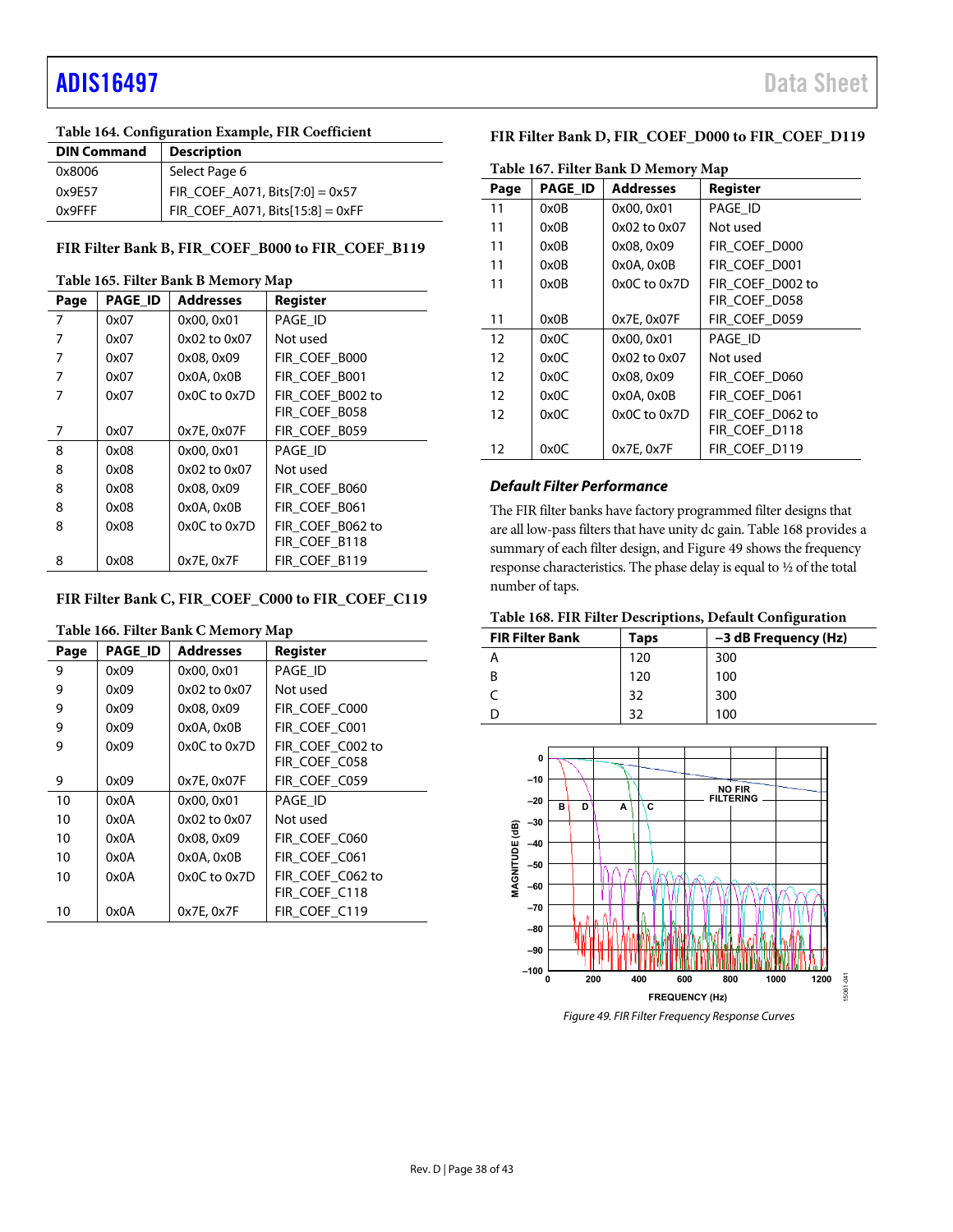## <span id="page-38-0"></span>**FIRMWARE REVISION, FIRM\_REV**

The FIRM\_DM register (see [Table 171 a](#page-38-4)n[d Table 172\)](#page-38-5) contains the month and day of the factory configuration date. Register FIRM\_DM, Bits[15:12] and Register FIRM\_DM, Bits[11:8] contain digits that represent the month of the factory configuration in a binary coded decimal (BCD) format. For example, November is the  $11<sup>th</sup>$  month in a year and is represented by Register FIRM\_DM, Bits $[15:8] = 0x11$ . Register FIRM\_DM, Bits[7:4] and Register FIRM\_DM, Bits[3:0], contain digits that represent the day of factory configuration in a BCD format. For example, the 27<sup>th</sup> day of the month is represented by FIRM\_DM,  $Bits[7:0] = 0x27.$ 

#### **Table 169. FIRM\_REV Register Definitions**

| Page   Addresses   Default |                                            | Access   Flash Backup |
|----------------------------|--------------------------------------------|-----------------------|
|                            | $0x03$   $0x78, 0x79$   Not applicable   R | <b>Yes</b>            |

#### **Table 170. FIRM\_REV Bit Descriptions**

| <b>Bits</b> | <b>Description</b>                                                                                   |
|-------------|------------------------------------------------------------------------------------------------------|
| [15:12]     | Firmware revision BCD code, tens digit, numerical<br>format = 4-bit binary, range = $0$ to $9$       |
| [11:8]      | Firmware revision BCD code, ones digit, numerical<br>format = 4-bit binary, range = $0$ to $9$       |
| [7:4]       | Firmware revision BCD code, tenths digit, numerical<br>format = 4-bit binary, range = $0$ to 9       |
| [3:0]       | Firmware revision BCD code, hundredths digit,<br>numerical format = 4-bit binary, range = $0$ to $9$ |

#### <span id="page-38-4"></span>**Table 171. FIRM\_DM Register Definitions**

| Page   Addresses   Default |                                          | Access   Flash Backup |
|----------------------------|------------------------------------------|-----------------------|
|                            | $0x03$   0x7A, 0x7B   Not applicable   R | l Yes                 |

#### <span id="page-38-5"></span>**Table 172. FIRM\_DM Bit Descriptions**

| <b>Bits</b> | <b>Description</b>                                                                                     |
|-------------|--------------------------------------------------------------------------------------------------------|
| [15:12]     | Factory configuration month BCD code, tens digit,<br>numerical format = 4-bit binary, range = 0 to 2   |
| [11:8]      | Factory configuration month BCD code, ones digit,<br>numerical format = 4-bit binary, range = $0$ to 9 |
| [7:4]       | Factory configuration day BCD code, tens digit,<br>numerical format = 4-bit binary, range = $0$ to 3   |
| [3:0]       | Factory configuration day BCD code, ones digit,<br>numerical format = 4-bit binary, range = $0$ to $9$ |

## <span id="page-38-1"></span>**FIRMWARE REVISION YEAR, FIRM\_Y**

The FIRM\_Y register (se[e Table 173 a](#page-38-6)nd [Table 174\)](#page-38-7) contains the year of the factory configuration date. For example, the year 2013 is represented by  $FIRM_Y = 0x2013$ .

<span id="page-38-6"></span>

| Table 173. FIRM_Y Register Definitions |  |  |  |
|----------------------------------------|--|--|--|
|----------------------------------------|--|--|--|

| Page   Addresses   Default |                                            | Access   Flash Backup |
|----------------------------|--------------------------------------------|-----------------------|
|                            | $0x03$   $0x7C, 0x7D$   Not applicable   R | Yes                   |

#### <span id="page-38-7"></span>**Table 174. FIRM\_Y Bit Descriptions**

| Rits    | <b>Description</b>                                                                                           |
|---------|--------------------------------------------------------------------------------------------------------------|
| [15:12] | Factory configuration year BCD code, thousands digit,<br>numerical format = 4-bit binary, range = $0$ to $9$ |
| [11:8]  | Factory configuration year BCD code, hundreds digit,<br>numerical format = 4-bit binary, range = $0$ to $9$  |
| [7:4]   | Factory configuration year BCD code, tens digit,<br>numerical format = 4-bit binary, range = $0$ to 3        |
| [3:0]   | Factory configuration year BCD code, ones digit,<br>numerical format = 4-bit binary, range = $0$ to $9$      |

## <span id="page-38-2"></span>**BOOT REVISION NUMBER, BOOT\_REV**

#### **Table 175. BOOT\_REV Register Definitions**

| Page   Addresses   Default |                                            | Access   Flash Backup |
|----------------------------|--------------------------------------------|-----------------------|
|                            | $0x03$   $0x7E, 0x7F$   Not applicable   R | Yes                   |

#### **Table 176. BOOT\_REV Bit Definitions**

| <b>Bits</b> | <b>Description</b>            |
|-------------|-------------------------------|
| [15:8]      | Binary, major revision number |
| [7:0]       | Binary, minor revision number |

## <span id="page-38-3"></span>**CONTINUOUS SRAM TESTING**

This device employs a CRC function on the SRAM memory blocks that contain the program code (CODE\_SIGTR\_xxx) and the calibration coefficients (CAL\_DRVTN\_xxx). This process operates in the background and generates real-time, 32-bit CRC values for the program code and calibration coefficients, respectively. At the conclusion of each cycle, the processor writes these calculated values in the CAL\_DRVTN\_xxx and CODE\_DRVTN\_xxx registers (se[e Table 183,](#page-39-0) [Table 184,](#page-39-1) [Table](#page-39-2)  [190,](#page-39-2) an[d Table 192\)](#page-39-3) and compares them with the signature values, which reflect the state of these memory locations at the time of factory configuration. When the calculation results do not match the signature values, Register SYS\_E\_FLAG, Bit 2 increases to a 1. The respective signature values are available for user access through the CAL\_SIGTR\_xxx and CODE\_SIGTR\_xxx registers (se[e Table 177,](#page-39-4) [Table 178,](#page-39-5) [Table 179,](#page-39-6) [Table 180,](#page-39-7) [Table 186,](#page-39-8)  an[d Table 188\)](#page-39-9). The following conditions must be met for Register SYS\_E\_FLAG, Bit 2 to remain at the zero level:

- CAL\_SIGTR\_LWR = CAL\_DRVTN\_LWR
- CAL\_SIGTR\_UPR = CAL\_DRVTN\_UPR
- CODE\_SIGTR\_LWR = CODE\_DRVTN\_LWR
- CODE\_SIGTR\_UPR = CODE\_DRVTN\_UPR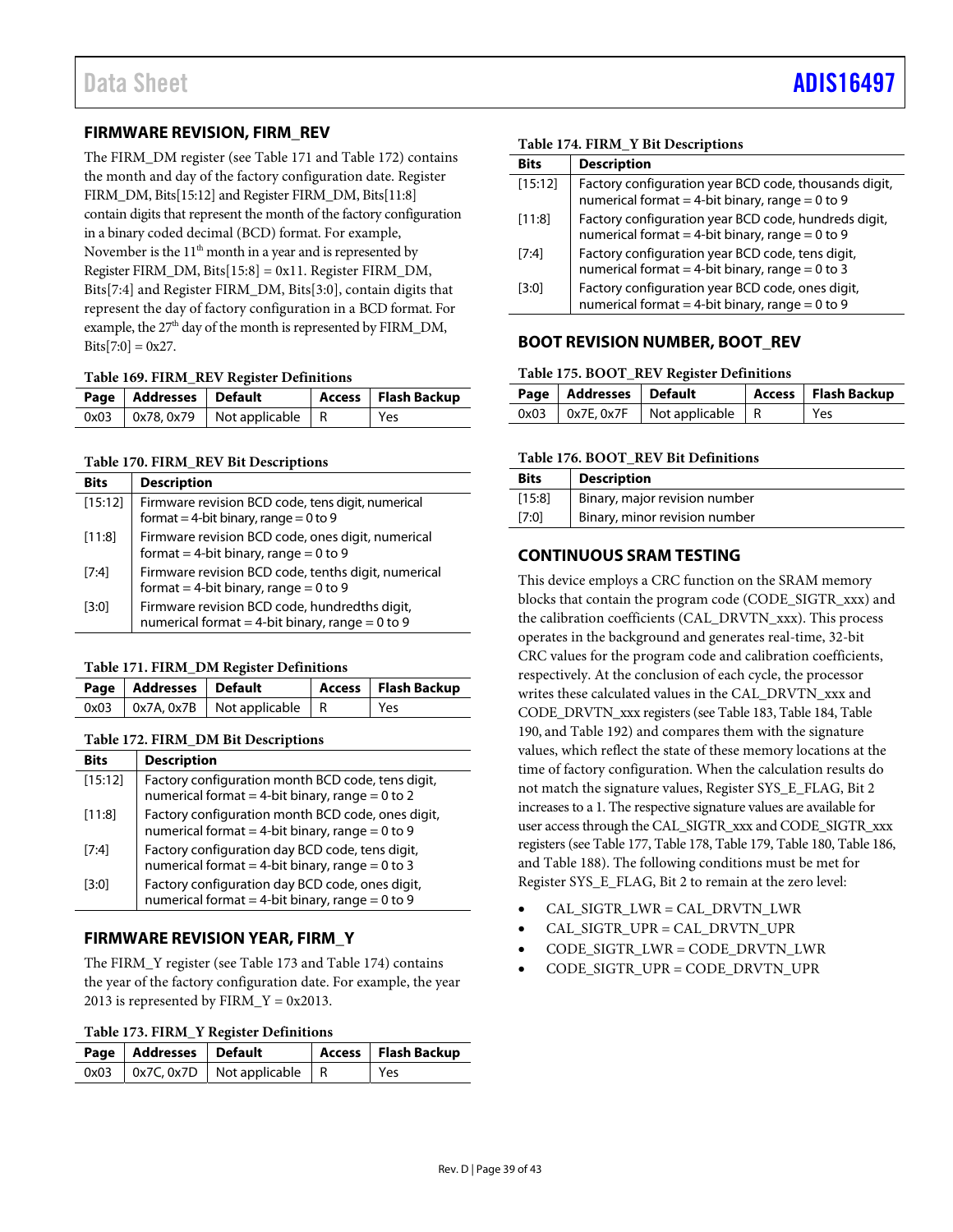## [ADIS16497](https://www.analog.com/ADIS16497?doc=ADIS16497.pdf) Data Sheet

## **Signature CRC, Calibration Values, CAL\_SIGTR\_LWR**

#### <span id="page-39-4"></span>**Table 177. CAL\_SIGTR\_LWR Register Definitions**

| Page   Addresses   Default |                                               | Access   Flash Backup |
|----------------------------|-----------------------------------------------|-----------------------|
|                            | $0x04$   $0x04$ , $0x05$   Not applicable   R | Yes                   |

#### <span id="page-39-5"></span>**Table 178. CAL\_SIGTR\_LWR Bit Descriptions**

| <b>Bits</b> Description                                                 |
|-------------------------------------------------------------------------|
| [15:0]   Factory programmed CRC value for the program code,<br>low word |

#### **Signature CRC, Calibration Values, CAL\_SIGTR\_UPR**

#### <span id="page-39-6"></span>**Table 179. CAL\_SIGTR\_UPR Register Definitions**

| Page   Addresses   Default |                                          | Access   Flash Backup |
|----------------------------|------------------------------------------|-----------------------|
|                            | $0x04$   0x06, 0x07   Not applicable   R | Yes                   |

### <span id="page-39-7"></span>**Table 180. CAL\_SIGTR\_UPR Bit Descriptions**

| <b>Bits</b>   Description                                                |
|--------------------------------------------------------------------------|
| [15:0]   Factory programmed CRC value for the program code,<br>high word |

#### **Derived CRC, Calibration Values, CAL\_DRVTN\_LWR**

#### **Table 181. CAL\_DRVTN\_LWR Register Definitions**

| Page   Addresses   Default |                                            | Access   Flash Backup |
|----------------------------|--------------------------------------------|-----------------------|
|                            | $0x04$   $0x08, 0x09$   Not applicable   R | No                    |

#### **Table 182. CAL\_DRVTN\_LWR Bit Descriptions**

| <b>Bits</b> Description                                    |
|------------------------------------------------------------|
| [15:0] Calculated CRC value for the program code, low word |

#### **Derived CRC, Calibration Values, CAL\_DRVTN\_UPR**

#### <span id="page-39-0"></span>**Table 183. CAL\_DRVTN\_UPR Register Definitions**

| Page   Addresses   Default |                                          | Access   Flash Backup |
|----------------------------|------------------------------------------|-----------------------|
|                            | $0x04$   0x0A, 0x0B   Not applicable   R | No                    |

#### <span id="page-39-1"></span>**Table 184. CAL\_DRVTN\_UPR Bit Descriptions**

| <b>Bits</b>   Description                                   |
|-------------------------------------------------------------|
| [15:0] Calculated CRC value for the program code, high word |

#### **Signature CRC, Program Code, CODE\_SIGTR\_LWR**

#### **Table 185. CODE\_SIGTR\_LWR Register Definitions**

| Page   Addresses   Default |                                               | Access   Flash Backup |
|----------------------------|-----------------------------------------------|-----------------------|
|                            | $0x04$   $0x0C$ , $0x0D$   Not applicable   R | l Yes                 |

#### <span id="page-39-8"></span>**Table 186. CODE\_SIGTR\_LWR Bit Descriptions**

| <b>Bits</b>   Description                                                           |
|-------------------------------------------------------------------------------------|
| [15:0]   Factory programmed CRC value for the calibration<br>coefficients, low word |

#### **Signature CRC, Program Code, CODE\_SIGTR\_UPR**

#### **Table 187. CODE\_SIGTR\_UPR Register Definitions**

| Page   Addresses   Default |                                               | Access   Flash Backup |
|----------------------------|-----------------------------------------------|-----------------------|
|                            | $0x04$   $0x0E$ , $0x0F$   Not applicable   R | l Yes                 |

## <span id="page-39-9"></span>**Table 188. CODE\_SIGTR\_UPR Bit Descriptions**

| <b>Bits</b>   Description                                 |
|-----------------------------------------------------------|
| [15:0]   Factory programmed CRC value for the calibration |
| coefficients, high word                                   |

## **Derived CRC, Program Code, CODE\_DRVTN\_LWR**

#### **Table 189. CODE\_DRVTN\_LWR Register Definitions**

| Page   Addresses   Default |                                            | Access   Flash Backup |
|----------------------------|--------------------------------------------|-----------------------|
|                            | $0x04$   $0x10, 0x11$   Not applicable   R | No                    |

#### <span id="page-39-2"></span>**Table 190. CODE\_DRVTN\_LWR Bit Descriptions**

| <b>Bits</b>   Description                                         |
|-------------------------------------------------------------------|
| [15:0] Calculated CRC value for the calibration coefficients, low |
| word                                                              |

#### **Derived CRC, Program Code, CODE\_DRVTN\_UPR**

#### **Table 191. CODE\_DRVTN\_LWR Register Definitions**

| Page   Addresses   Default |                                            | Access   Flash Backup |
|----------------------------|--------------------------------------------|-----------------------|
|                            | $0x04$   $0x12, 0x13$   Not applicable   R | No                    |

#### <span id="page-39-3"></span>**Table 192. CODE\_DRVTN\_UPR Bit Descriptions**

| <b>Bits</b> Description                                         |
|-----------------------------------------------------------------|
| [15:0]   Calculated CRC value for the calibration coefficients, |
| high word                                                       |

#### **Lot Specific Serial Number, SERIAL\_NUM**

#### **Table 193. SERIAL\_NUM Register Definitions**

| Page   Addresses   Default |                                            | <b>Access</b> Flash Backup |
|----------------------------|--------------------------------------------|----------------------------|
|                            | $0x04$   $0x20, 0x21$   Not applicable   R | Yes                        |

#### **Table 194. SERIAL\_NUM Bit Descriptions**

| <b>Bits</b> | Description                |
|-------------|----------------------------|
| [15:0]      | Lot specific serial number |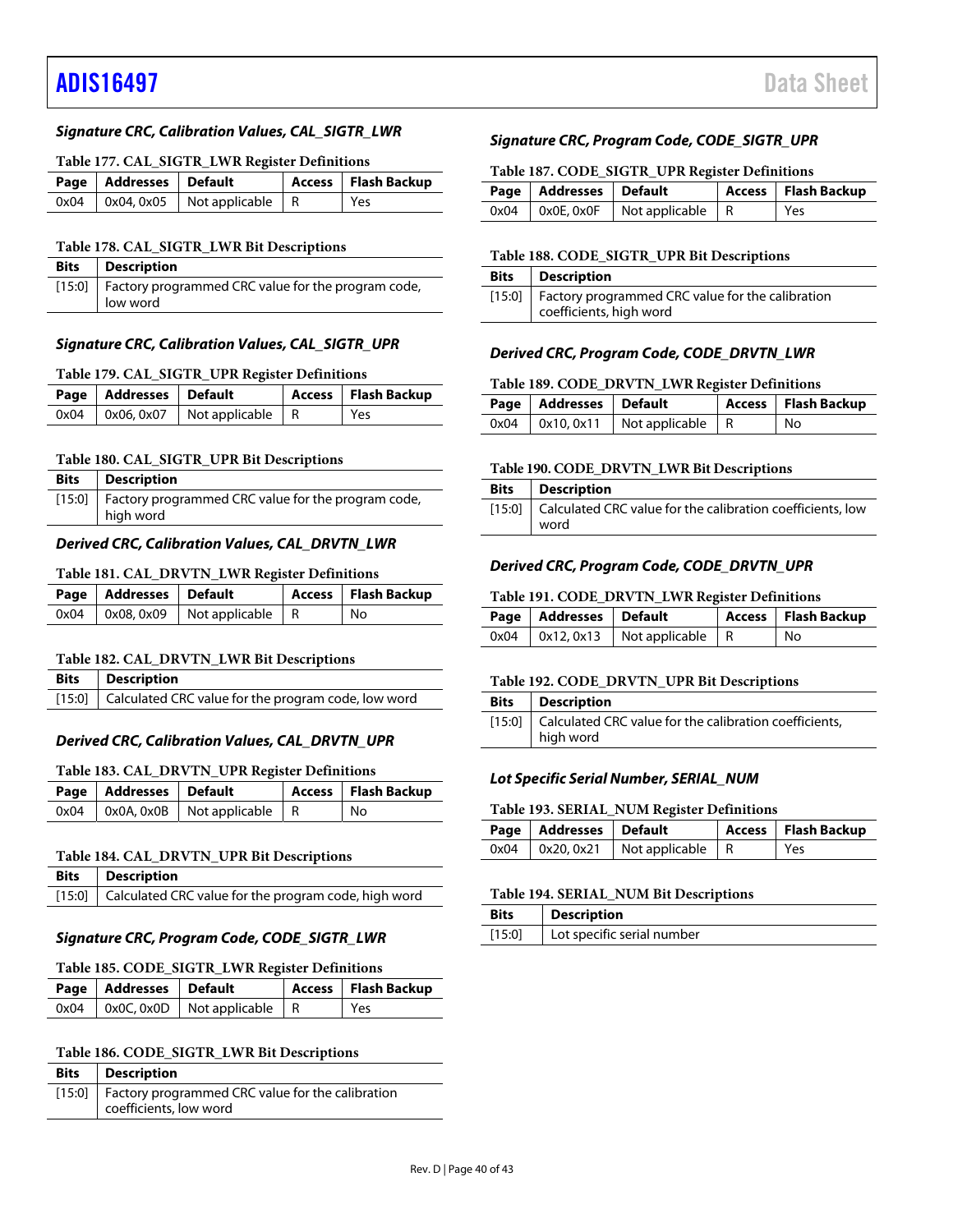## <span id="page-40-0"></span>APPLICATIONS INFORMATION **MOUNTING BEST PRACTICES**

<span id="page-40-1"></span>For the best performance, follow these guidelines when installing the ADIS16497 into a system:

- Eliminate opportunity for translational force (x- and y-axis direction, pe[r Figure 39\)](#page-23-1) application on the electrical connector.
- Use uniform mountin[g forces o](http://www.analog.com/AN-1295?doc=ADIS16487.pdf)n all four corners. The suggested torque setting is 40 inch ounces (0.285 Nm).
- When the ADIS16497 rests on the PCB, which contains the mating connector (see [Figure 50\)](#page-40-5), use a diameter of at least 2.85 mm for the passthrough holes.

These guidelines help prevent irregular force profiles, which can warp the package and introduce bias errors in the sensors. [Figure 50](#page-40-5) an[d Figure 51 p](#page-40-6)rovide details for mounting hole and connector alignment pin drill locations.



<span id="page-40-5"></span>

<span id="page-40-6"></span>

## <span id="page-40-2"></span>**PREVENTING MISINSERTION**

The ADIS16497 connector uses the same pattern as the [ADIS16485,](http://www.analog.com/ADIS16485?doc=ADIS16497.pdf) but with Pin 12 and Pin 15 missing. This pin configuration enables a mating connector to plug these holes, which helps prevent misconnection with the ADIS16497. Samtec has a custom part number that provides this type of mating socket: ASP-193371-04.

## <span id="page-40-3"></span>**EVALUATION TOOLS**

## **Breakout Board[, ADIS16IMU1/PCBZ](http://www.analog.com/ADIS16IMU1/PCBZ?doc=ADIS16497.pdf)**

The [ADIS16IMU1/PCBZ \(](http://www.analog.com/ADIS16IMU1/PCBZ?doc=ADIS16497.pdf)sold separately) provides a breakout board function for the ADIS16497, which means that it provides access to the ADIS16497 through larger connectors that support standard 1 mm ribbon cabling. It also provides four mounting holes for attachment of the ADIS16497 to the breakout board.

## **PC-Based Evaluation[, EVAL-ADIS2](http://www.analog.com/EVAL-ADIS?doc=ADIS16497.pdf)**

Use the [EVAL-ADIS2 a](http://www.analog.com/EVAL-ADIS?doc=ADIS16497.pdf)n[d ADIS16IMU1/PCBZ t](http://www.analog.com/ADIS16IMU1/PCBZ?doc=ADIS16497.pdf)o evaluate the ADIS16497 on a PC-based platform.

## <span id="page-40-4"></span>**POWER SUPPLY CONSIDERATIONS**

The VDD power supply must charge 46 μF of capacitance (inside of the ADIS16497, across the VDD and GND pins) during its initial ramp and settling process. When VDD reaches 2.85 V, the ADIS16497 begins its internal start-up process, which generates additional transient current demand. Se[e Figure 52 f](#page-40-7)or a typical current profile during the start-up process. The first peak in [Figure 52](#page-40-7) relates to charging the 46 μF capacitor bank, whereas the other transient activity relates to numerous functions turning on during the initialization process of the ADIS16497.



Figure 52. Transient Current Demand, Startup

15061-043

<span id="page-40-7"></span>5061

**343**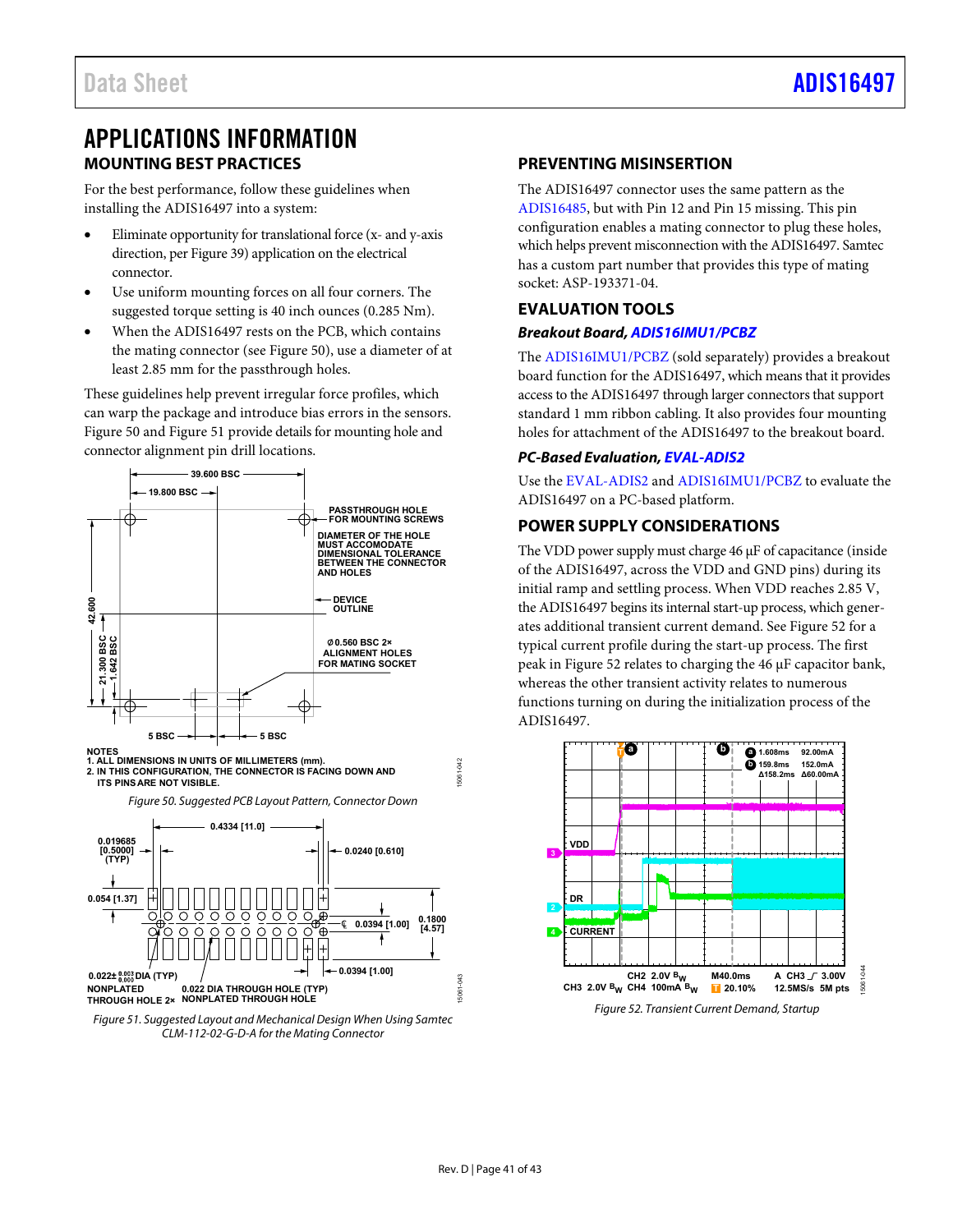## <span id="page-41-0"></span>**CRC32 CODING EXAMPLE**

This section contains sample code and values for computing the cyclic redundancy check (CRC) for the ADIS16497 register readback values.

In this coding example, the 32-bit CRC is first initialized with 0xFFFFFFFF. Next, each 16-bit word passes through the CRC computation in ascending order. Finally, the CRC is Xor'ed with 0xFFFFFFFFF.

The ADIS16497 updates the CRC value for each data ready cycle. The registers listed in [Table 195](#page-41-1) are used as inputs for computing the CRC32 checksum. The registers can either be read individually in normal SPI mode or in burst mode, provided that all registers are all read during the same data ready cycle.

<span id="page-41-1"></span>

| <b>Register Number</b>                                                              | Register      | <b>Input Value</b> |  |  |
|-------------------------------------------------------------------------------------|---------------|--------------------|--|--|
|                                                                                     | <b>STATUS</b> | 0x0000             |  |  |
| $\overline{2}$                                                                      | TEMP_OUT      | 0x083A             |  |  |
| 3                                                                                   | X_GYRO_LOW    | 0x0000             |  |  |
| 4                                                                                   | X GYRO OUT    | 0xFFF7             |  |  |
| 5                                                                                   | Y_GYRO_LOW    | 0x0000             |  |  |
| 6                                                                                   | Y_GYRO_OUT    | 0xFFFE             |  |  |
| 7                                                                                   | Z_GYRO_LOW    | 0x0000             |  |  |
| 8                                                                                   | Z GYRO OUT    | 0x0001             |  |  |
| 9                                                                                   | X ACCL LOW    | 0x5001             |  |  |
| 10                                                                                  | X_ACCL_OUT    | 0x0003             |  |  |
| 11                                                                                  | Y_ACCL_LOW    | 0xE00A             |  |  |
| 12                                                                                  | Y_ACCL_OUT    | 0x0015             |  |  |
| 13                                                                                  | Z ACCL LOW    | 0xC009             |  |  |
| 14                                                                                  | Z ACCL OUT    | 0x0320             |  |  |
| 15                                                                                  | TIME STAMP    | 0x8A54             |  |  |
| <sup>1</sup> This information is contained in the array data in the coding example. |               |                    |  |  |

|  |  | Table 196. Output Results for CRC Sample Computation <sup>1</sup> |  |  |  |
|--|--|-------------------------------------------------------------------|--|--|--|
|--|--|-------------------------------------------------------------------|--|--|--|

| <b>Register Number</b>                              | Register | <b>Output Value</b> |  |  |  |
|-----------------------------------------------------|----------|---------------------|--|--|--|
|                                                     | CRC LWR  | 0x15B4              |  |  |  |
|                                                     | CRC UPR  | 0xB6C8              |  |  |  |
| <sup>1</sup> Based on the input shown in Table 195. |          |                     |  |  |  |

The following is the CRC initialization code:

```
/* Initialize CRC */ 
\text{crc} = 0 \text{xFFFFFFFF}/* Compute CRC in the order of bytes low-high 
starting at 0-14, BurstID, STATUS - TIME_STAMP */ 
crc = crc32_block(crc, DATA, 15); 
/* Final operation per IEEE-802.3 */ 
crc ^= 0xFFFFFFFFU;
```
The crc32\_block function accepts an array of 16-bit numbers and computes the CRC byte-by-byte:

```
unsigned long crc32_block( unsigned long crc, 
const unsigned short data[], int n ) 
{ 
    unsigned long long_c; 
    int i; 
    /* cycle through memory */ 
   for (i=0; i<n; i++)\mathcal{A} /* Get lower byte */ 
      long_c = 0x000000ff &
(unsigned long)data[i]; 
       /* Process with CRC */ 
      crc = ((crc>>8) & 0x00ffffff) ^
crc_tab32[(crc^long_c)&0xff]; 
       /* Get upper byte */ 
      long_c = (0x000000ff \&((unsigned long)data[i]>>8); 
       /* Process with CRC */ 
      crc = ((crc>>8) & 0x00ffffff) ^
crc_tab32[(crc^long_c)&0xff]; 
    } 
    return crc; 
}
```
The CRC table (crc\_tab32) is computed with the following function:

```
void init_crc32_table( void ) 
{ 
    unsigned long P_32; 
    int i, j; 
    unsigned long crc; 
    /* CRC32 polynomial defined by IEEE-802.3 */ 
    P_32 = 0xEDB88320 
    /* 8 bits require 256 entries in Table */ 
   for (i=0; i<256; i++) { 
        /* start with table entry number */ 
       crc = (unsigned long) i; 
        /* cycle through all bits in entry number */ 
       for (j=0; j<8; j++) 
       { 
           /* LSBit set? */ 
          if ((crc&(unsigned 
long)0x00000001)!=(unsigned long)0) 
           { 
              /* process for bit set */ 
             crc = (crc>>1) ^ P_32;
           } 
           else 
\{ /* process for bit clear */ 
             \text{crc} = (\text{crc}>>1); } 
\qquad \qquad \} /* Store calculated value into table */ 
      \text{crc\_tab32}[i] = \text{crc}; }
```
}